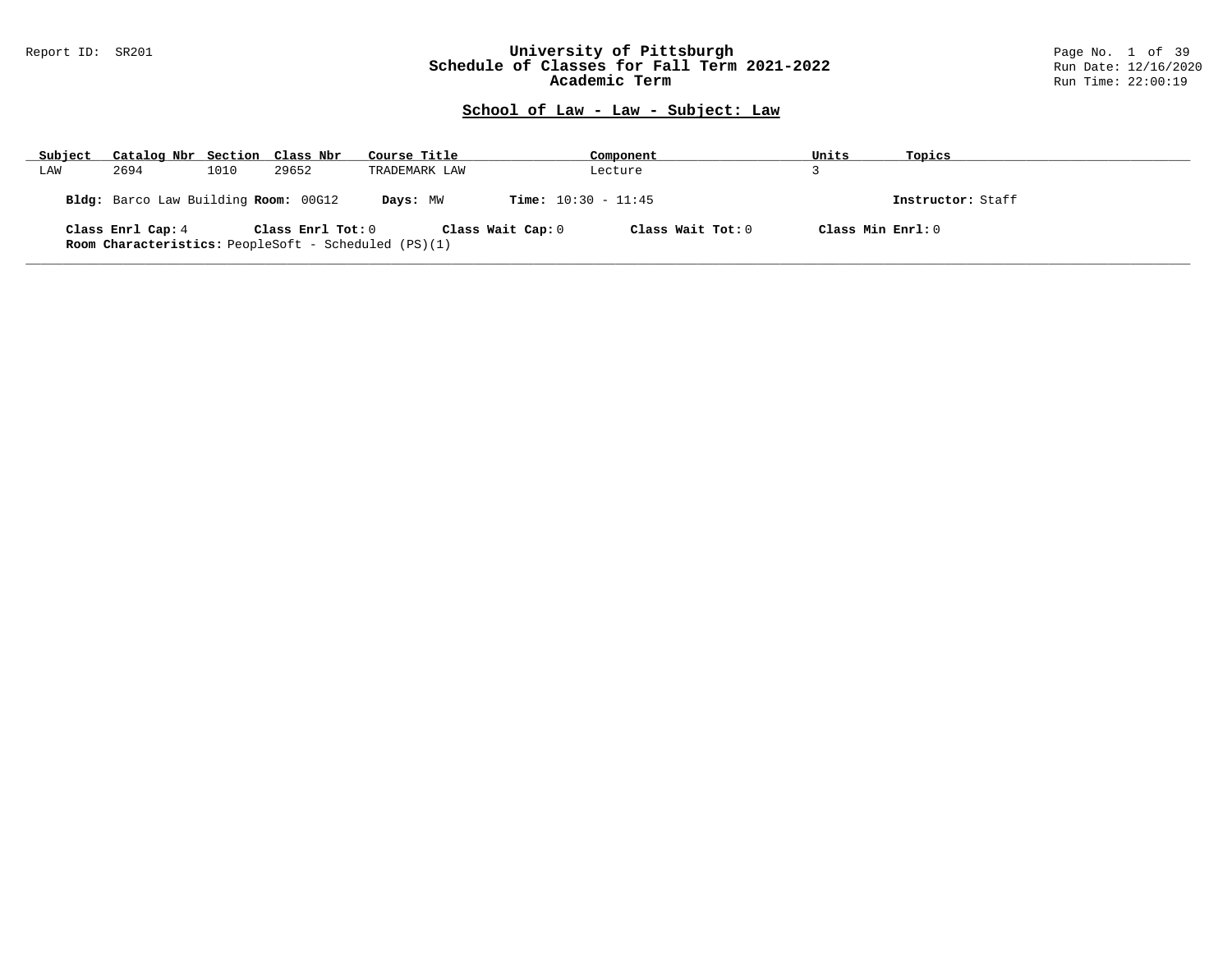#### Report ID: SR201 **University of Pittsburgh** Page No. 2 of 39 **Schedule of Classes for Fall Term 2021-2022** Run Date: 12/16/2020 **First Prof Law Run Time: 22:00:19** Run Time: 22:00:19

| Subject Catalog Nbr Section Class Nbr                                                                                                                                                  | Course Title                 | Component                                                                       | Units<br>Topics     |
|----------------------------------------------------------------------------------------------------------------------------------------------------------------------------------------|------------------------------|---------------------------------------------------------------------------------|---------------------|
| 5020<br>13288<br>LAW<br>1010                                                                                                                                                           | CONTRACTS                    | Lecture                                                                         | $\overline{4}$      |
| Bldg: Barco Law Building Room: 00107 Days: MTuW Time: 15:30 - 16:45                                                                                                                    |                              |                                                                                 | Instructor: Staff   |
| Class Enrl Cap: 88<br>Room Characteristics: PeopleSoft - Scheduled (PS)(1)                                                                                                             |                              | Class Enrl Tot: $0$ Class Wait Cap: $0$ Class Wait Tot: $0$ Class Min Enrl: $0$ |                     |
| Reserve Capacity: 01-MAR-2021 LAW Professional Year 1 Reserve Enrl Cap: 88                                                                                                             |                              |                                                                                 | Reserve Enrl Tot: 0 |
| 5020 000<br>1015<br>13289<br>LAW                                                                                                                                                       | CONTRACTS                    | Lecture                                                                         | $4\overline{ }$     |
| Bldg: Barco Law Building Room: 00113 Days: MTuW Time: 15:30 - 16:45                                                                                                                    |                              |                                                                                 | Instructor: Staff   |
| Class Enrl Cap: 88 Class Enrl Tot: 0 Class Wait Cap: 0 Class Wait Tot: 0<br>Room Characteristics: PeopleSoft - Scheduled (PS)(1)                                                       |                              |                                                                                 | Class Min Enrl: 0   |
| Reserve Capacity: 01-MAR-2021 LAW Professional Year 1 Reserve Enrl Cap: 88                                                                                                             |                              |                                                                                 | Reserve Enrl Tot: 0 |
| 5020<br>1020<br>28973<br>LAW                                                                                                                                                           | CONTRACTS                    | Lecture                                                                         | $\overline{4}$      |
| Bldg: Barco Law Building Room: 00109 Days: Tu                                                                                                                                          | <b>Time:</b> $15:30 - 16:45$ |                                                                                 | Instructor: Staff   |
| Bldg: Barco Law Building Room: 00G12 Days: MW Time: 15:30 - 16:45                                                                                                                      |                              |                                                                                 | Instructor: Staff   |
| Class Enrl Cap: 50 $\qquad$ Class Enrl Tot: 0 $\qquad$ Class Wait Cap: 0 $\qquad$ Class Wait Tot: 0 $\qquad$ Class Min Enrl: 0<br>Room Characteristics: PeopleSoft - Scheduled (PS)(1) |                              |                                                                                 |                     |
| 5028<br>1020<br>13287<br>LAW                                                                                                                                                           | TORTS                        | Lecture                                                                         | $\overline{4}$      |
| Bldg: Barco Law Building Room: 00111 Days: MWTh Time: 14:00 - 15:15                                                                                                                    |                              |                                                                                 | Instructor: Staff   |
| Class Enrl Cap: 88 Class Enrl Tot: 0 Class Wait Cap: 0 Class Wait Tot: 0 Class Min Enrl: 0                                                                                             |                              |                                                                                 |                     |
| Room Characteristics: PeopleSoft - Scheduled (PS)(1)<br>Reserve Capacity: 01-MAR-2021 LAW Professional Year 1 Reserve Enrl Cap: 88                                                     |                              |                                                                                 | Reserve Enrl Tot: 0 |
| 5028<br>LAW<br>1030<br>13286                                                                                                                                                           | TORTS                        | Lecture                                                                         | $\overline{4}$      |
| Bldg: Barco Law Building Room: 00113 Days: MWTh Time: 14:00 - 15:15                                                                                                                    |                              |                                                                                 | Instructor: Staff   |
| Class Enrl Cap: 88<br>Room Characteristics: PeopleSoft - Scheduled (PS)(1)                                                                                                             |                              | Class Enrl Tot: $0$ Class Wait Cap: $0$ Class Wait Tot: $0$ Class Min Enrl: $0$ |                     |
| Reserve Capacity: 01-MAR-2021 LAW Professional Year 1 Reserve Enrl Cap: 88                                                                                                             |                              |                                                                                 | Reserve Enrl Tot: 0 |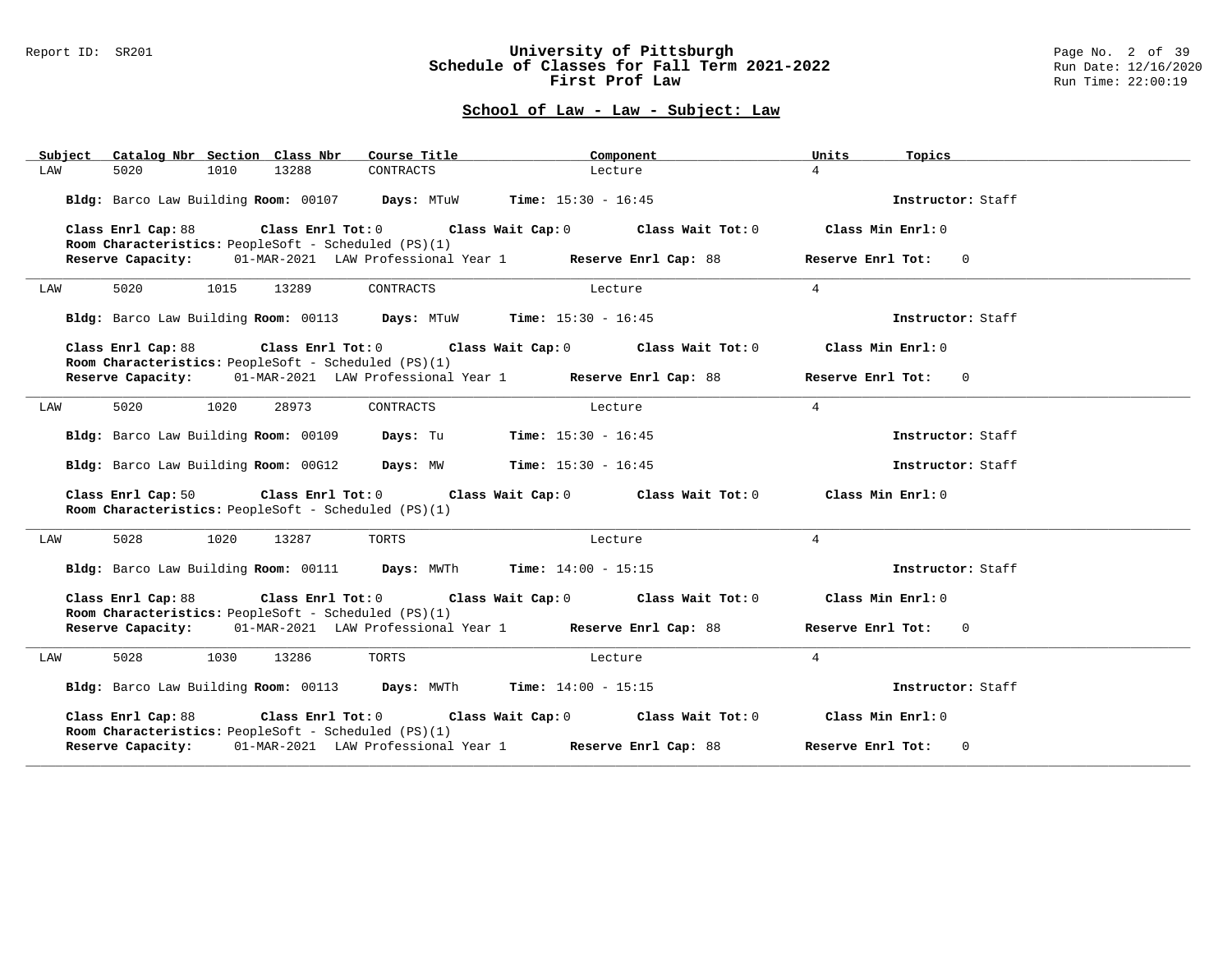#### Report ID: SR201 **University of Pittsburgh** Page No. 3 of 39 **Schedule of Classes for Fall Term 2021-2022** Run Date: 12/16/2020 **First Prof Law Run Time: 22:00:19** Run Time: 22:00:19

| Subject Catalog Nbr Section Class Nbr<br>Course Title                                           | Component                                                               | Units<br>Topics                   |
|-------------------------------------------------------------------------------------------------|-------------------------------------------------------------------------|-----------------------------------|
| 5032<br>1030<br>18138<br>LAW                                                                    | LEGISLATION AND REGULATION Lecture                                      | $\overline{3}$                    |
| Room: 00211 Days: Th<br>Bldg: Lawrence Hall                                                     | <b>Time:</b> $09:00 - 10:15$                                            | Instructor: Baylis, Elena Annette |
| Bldg: Lawrence Hall Room: 00211                                                                 | <b>Days:</b> W <b>Time:</b> $11:00 - 12:15$                             | Instructor: Baylis, Elena Annette |
| Class Enrl Cap: 88<br>Room Characteristics: PeopleSoft - Scheduled (PS)(1)                      | Class Enrl Tot: 0 Class Wait Cap: 0 Class Wait Tot: 0                   | Class Min Enrl: 0                 |
| 01-MAR-2021 LAW Professional Year 1 Reserve Enrl Cap: 88<br>Reserve Capacity:                   |                                                                         | Reserve Enrl Tot: 0               |
| 5032<br>1040<br>LAW<br>18139                                                                    | LEGISLATION AND REGULATION Lecture                                      | $\overline{3}$                    |
| Bldg: Barco Law Building Room: 00109 Days: TuTh Time: 09:00 - 10:15                             |                                                                         | Instructor: Staff                 |
| Class Enrl Cap: 69<br>Room Characteristics: PeopleSoft - Scheduled (PS)(1)                      | Class Enrl Tot: 0 Class Wait Cap: 0 Class Wait Tot: 0                   | Class Min Enrl: 0                 |
| Reserve Capacity: 01-MAR-2021 LAW Professional Year 1 Reserve Enrl Cap: 69                      |                                                                         | Reserve Enrl Tot: 0               |
| 5032<br>1110<br>18140<br>LAW                                                                    | LEGISLATION AND REGULATION<br>Lecture                                   | $\overline{3}$                    |
| Bldg: Barco Law Building Room: 00113 Days: TuTh Time: 09:00 - 10:15                             |                                                                         | Instructor: Staff                 |
| Class Enrl Cap: 85<br>Room Characteristics: PeopleSoft - Scheduled (PS)(1)                      | Class Enrl Tot: $0$ Class Wait Cap: $0$ Class Wait Tot: $0$             | Class Min Enrl: 0                 |
| Reserve Capacity: 01-MAR-2021 LAW Professional Year 1 Reserve Enrl Cap: 85                      |                                                                         | Reserve Enrl Tot: 0               |
| 5032<br>1120<br>28971<br>LAW                                                                    | LEGISLATION AND REGULATION Lecture                                      | $\overline{3}$                    |
| Bldg: Barco Law Building Room: 00111 Days: TuTh Time: 09:00 - 10:15                             |                                                                         | Instructor: Staff                 |
| Class Enrl Cap: 88<br>Class Enrl Tot: 0<br>Room Characteristics: PeopleSoft - Scheduled (PS)(1) | Class Wait Cap: $0$ Class Wait Tot: $0$ Class Min Enrl: $0$             |                                   |
| 1200<br>5038<br>23018<br>ENERGY LAW AND REGULATION<br>LAW                                       | Lecture                                                                 | $\mathbf{3}$                      |
| Bldg: Barco Law Building Room: 00G13 Days: MW Time: 09:00 - 10:15                               |                                                                         | Instructor: Staff                 |
| Class Enrl Cap: 20<br>Room Characteristics: PeopleSoft - Scheduled (PS)(1)                      | Class Enrl Tot: 0 Class Wait Cap: 0 Class Wait Tot: 0 Class Min Enrl: 0 |                                   |
| 5039<br>1030<br>26686<br>MEDIA LAW<br>LAW                                                       | Lecture                                                                 | $\overline{a}$                    |
| Bldg: Barco Law Building Room: 00118 Days: W Time: 09:00 - 10:50                                |                                                                         | Instructor: Staff                 |
| Class Enrl Cap: 20<br>Class Enrl Tot: 0<br>Room Characteristics: PeopleSoft - Scheduled (PS)(1) | Class Wait Tot: 0<br>Class Wait Cap: 0                                  | Class Min Enrl: 0                 |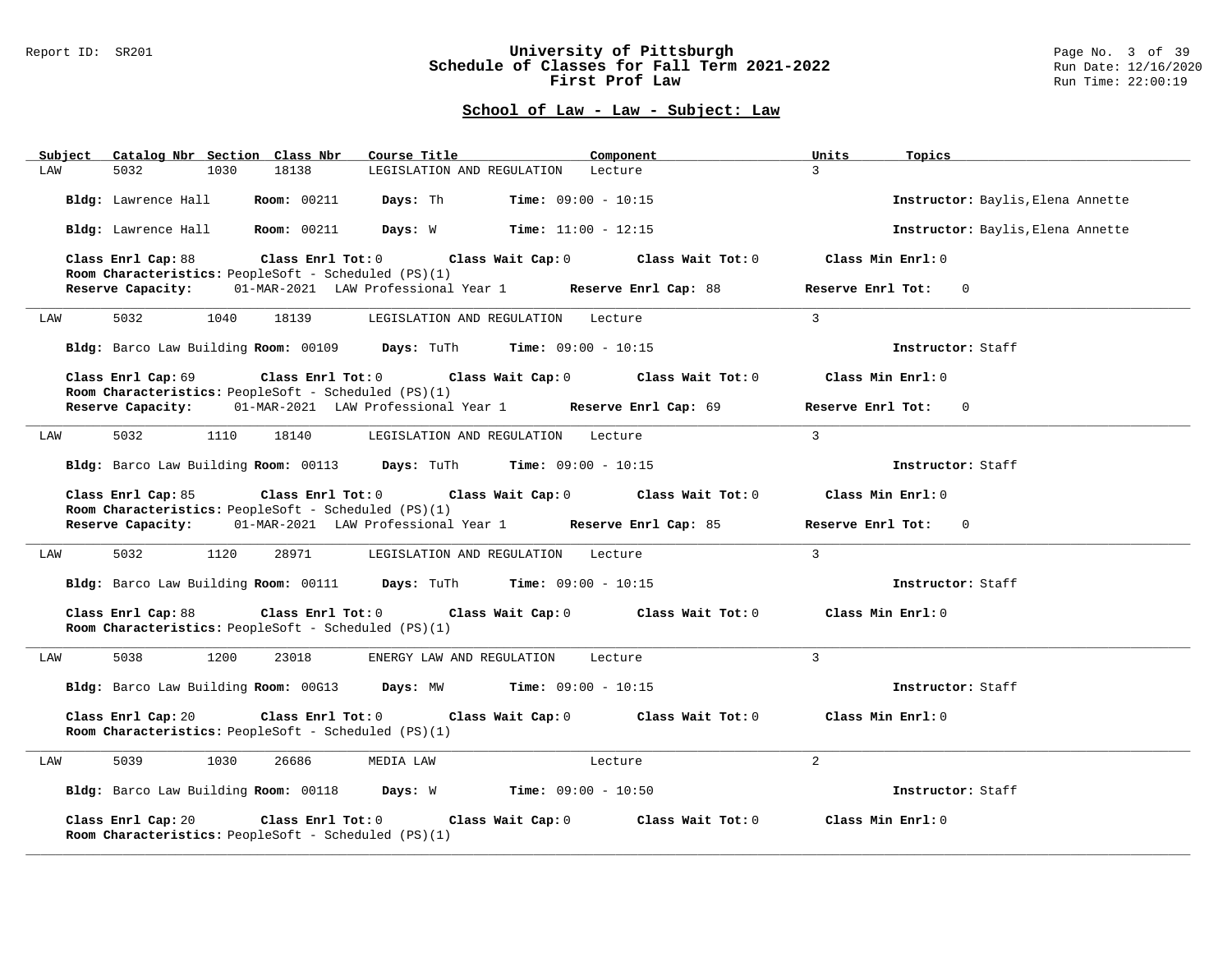### Report ID: SR201 **University of Pittsburgh** Page No. 4 of 39 **Schedule of Classes for Fall Term 2021-2022** Run Date: 12/16/2020 **First Prof Law Run Time: 22:00:19** Run Time: 22:00:19

| Catalog Nbr Section Class Nbr<br>Subject                                                         | Course Title<br>Component                                                                                                                       | Units<br>Topics                                 |
|--------------------------------------------------------------------------------------------------|-------------------------------------------------------------------------------------------------------------------------------------------------|-------------------------------------------------|
| 23094<br>5043<br>1200<br>LAW                                                                     | INT'L COMMERCIAL ARBITRATION Lecture                                                                                                            | $\mathcal{L}$                                   |
|                                                                                                  | Bldg: Barco Law Building Room: 00G20 Days: TuTh Time: 09:00 - 10:15                                                                             | Instructor: Staff                               |
| Class Enrl Cap: 25                                                                               | Class Enrl Tot: $0$ Class Wait Cap: $0$ Class Wait Tot: $0$<br>Attributes: European and Eurasian Studies, Global Studies, West European Studies | Class Min Enrl: 0                               |
| Room Characteristics: PeopleSoft - Scheduled (PS)(1)                                             |                                                                                                                                                 |                                                 |
| 5046<br>1020<br>13265<br>LAW                                                                     | CRIMINAL LAW<br>Lecture                                                                                                                         | $\mathcal{L}$                                   |
|                                                                                                  | Bldg: Barco Law Building Room: 00107 Days: MW Time: 09:00 - 10:15                                                                               | Instructor: Staff                               |
| Class Enrl Cap: 88<br>Room Characteristics: PeopleSoft - Scheduled (PS)(1)                       | Class Enrl Tot: $0$ Class Wait Cap: $0$ Class Wait Tot: $0$                                                                                     | Class Min Enrl: 0                               |
|                                                                                                  | Reserve Capacity: 01-MAR-2021 LAW Professional Year 1 Reserve Enrl Cap: 88                                                                      | Reserve Enrl Tot:<br>$\Omega$                   |
| 5046<br>1025 13264<br>LAW                                                                        | CRIMINAL LAW<br>Lecture                                                                                                                         | $\overline{3}$                                  |
|                                                                                                  | Bldg: Barco Law Building Room: 00111 Days: MW Time: 09:00 - 10:15                                                                               | Instructor: Staff                               |
| Class Enrl Cap: 88<br>Room Characteristics: PeopleSoft - Scheduled (PS)(1)                       | Class Enrl Tot: $0$ Class Wait Cap: $0$ Class Wait Tot: $0$                                                                                     | Class Min Enrl: 0                               |
|                                                                                                  | Reserve Capacity: 01-MAR-2021 LAW Professional Year 1 Reserve Enrl Cap: 88                                                                      | Reserve Enrl Tot:<br>$\Omega$                   |
| 5047 1020<br>18721<br>LAW                                                                        | CRIMINAL PROCEDURE Lecture                                                                                                                      | $\overline{3}$                                  |
|                                                                                                  | Bldg: Barco Law Building Room: 00107 Days: MW Time: 14:00 - 15:15                                                                               | Instructor: Staff                               |
| Class Enrl Cap: 120<br><b>Room Characteristics:</b> PeopleSoft - Scheduled (PS)(1)               | Class Enrl Tot: $0$ Class Wait Cap: $0$ Class Wait Tot: $0$                                                                                     | Class Min Enrl: 0                               |
|                                                                                                  | Reserve Capacity: 01-MAR-2021 LAW Professional Year 2 Reserve Enrl Cap:120<br>06-APR-2021 LAW Professional Year 2<br>$\Omega$                   | Reserve Enrl Tot:<br>$\overline{0}$<br>$\Omega$ |
| 5060<br>1010<br>26964<br>LAW                                                                     | INTRO TO THE STUDY OF LAW Lecture                                                                                                               | $\cap$                                          |
|                                                                                                  | Bldg: Barco Law Building Room: 00107 Days: M Time: 12:30 - 13:45                                                                                | Instructor: Staff                               |
| Class Enrl Cap: 124<br>Room Characteristics: PeopleSoft - Scheduled (PS)(1)                      | Class Enrl Tot: 0 Class Wait Cap: 0 Class Wait Tot: 0                                                                                           | Class Min Enrl: 0                               |
|                                                                                                  | Reserve Capacity: 01-MAR-2021 LAW Professional Year 1 Reserve Enrl Cap: 124                                                                     | Reserve Enrl Tot: 0                             |
| 5060<br>1020<br>27920<br>LAW                                                                     | INTRO TO THE STUDY OF LAW Lecture                                                                                                               | $\Omega$                                        |
|                                                                                                  | Bldg: Barco Law Building Room: 00107 Days: W Time: 12:30 - 13:45                                                                                | Instructor: Staff                               |
| Class Enrl Tot: 0<br>Class Enrl Cap: 124<br>Room Characteristics: PeopleSoft - Scheduled (PS)(1) | Class Wait Cap: 0<br>Class Wait Tot: 0                                                                                                          | Class Min Enrl: 0                               |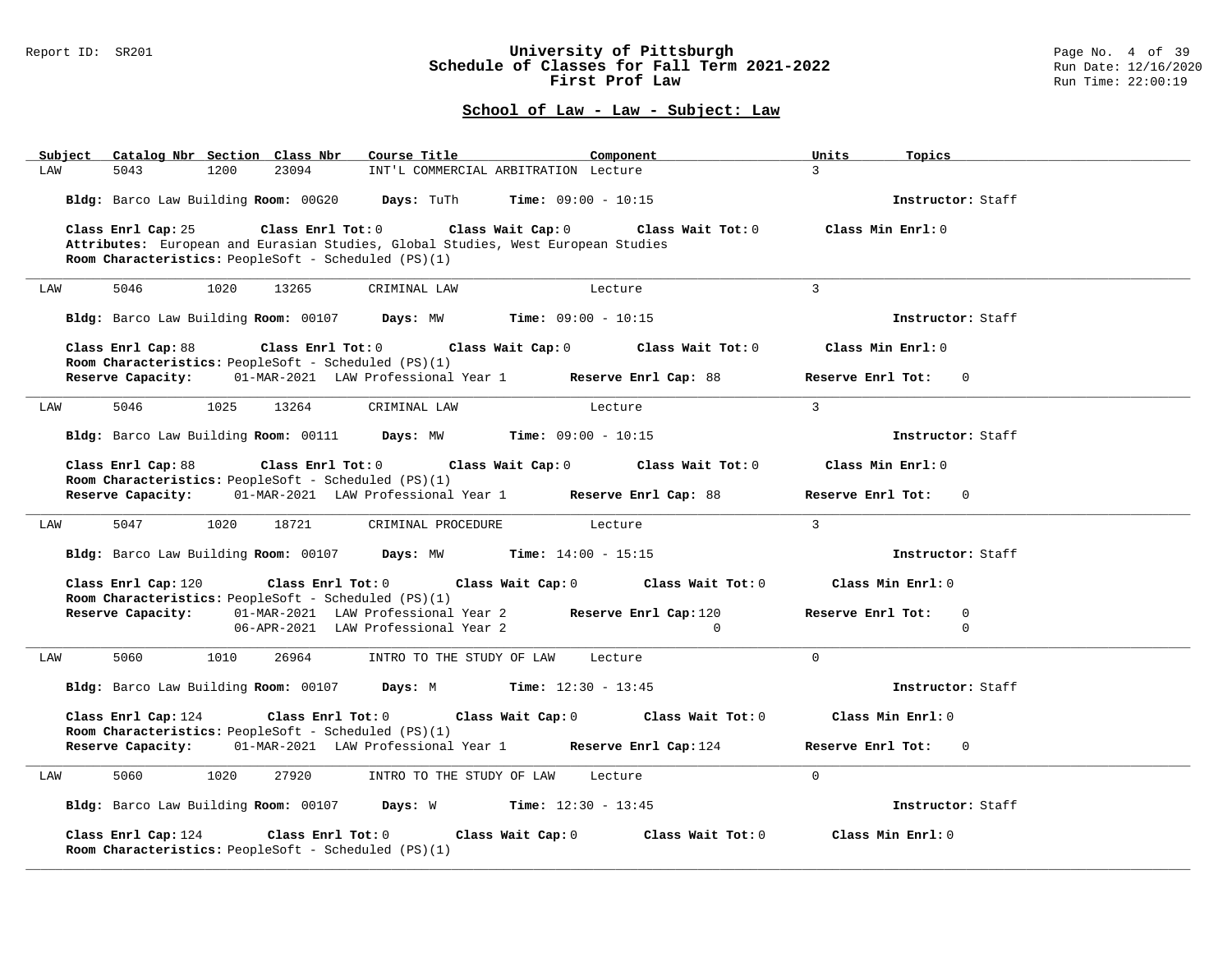| LAW | 5061                | 1050<br>18408                                               | PITT LAW ACADEMY                                                                                                                       | Lecture                               |                | 0                                                                                                          |  |
|-----|---------------------|-------------------------------------------------------------|----------------------------------------------------------------------------------------------------------------------------------------|---------------------------------------|----------------|------------------------------------------------------------------------------------------------------------|--|
|     | Bldg: TBA           |                                                             | Room: TBA Days: TBA Time: TBA                                                                                                          |                                       |                | Instructor: Staff                                                                                          |  |
|     | Reserve Capacity:   |                                                             | Class Enrl Cap: 235 Class Enrl Tot: 0 Class Wait Cap: 0 Class Wait Tot: 0<br>01-MAR-2021 LAW Professional Year 1 Reserve Enrl Cap: 250 |                                       |                | Class Min Enrl: 0<br>Reserve Enrl Tot: 0                                                                   |  |
| LAW | 5093                | 1010<br>26681                                               |                                                                                                                                        | THE LAW OF PROFESSIONAL SPORTSLecture |                | $\overline{2}$                                                                                             |  |
|     |                     |                                                             | Bldg: Barco Law Building Room: $00118$ Days: Tu Time: $08:25 - 10:15$                                                                  |                                       |                | Instructor: Staff                                                                                          |  |
|     |                     | <b>Room Characteristics:</b> PeopleSoft - Scheduled (PS)(1) | Class Enrl Cap: 20 Class Enrl Tot: 0 Class Wait Cap: 0 Class Wait Tot: 0 Class Min Enrl: 0                                             |                                       |                |                                                                                                            |  |
|     | Reserve Capacity:   |                                                             | 01-MAR-2021 LAW Professional Year 3 or 4 Reserve Enrl Cap: 10<br>06-APR-2021 LAW Professional Year 3 or 4                              | $\sim$ 0                              |                | Reserve Enrl Tot:<br>$\overline{0}$<br>$\mathbf 0$                                                         |  |
| LAW |                     | 5103 1010 13266 EVIDENCE                                    |                                                                                                                                        | Lecture                               |                | $\overline{3}$                                                                                             |  |
|     |                     |                                                             | Bldg: Barco Law Building Room: 00107 Days: MW Time: 10:30 - 11:45                                                                      |                                       |                | Instructor: Staff                                                                                          |  |
|     |                     | <b>Room Characteristics:</b> PeopleSoft - Scheduled (PS)(1) | Class Enrl Cap: 115 Class Enrl Tot: 0 Class Wait Cap: 0 Class Wait Tot: 0 Class Min Enrl: 0                                            |                                       |                |                                                                                                            |  |
|     |                     |                                                             | 06-APR-2021 LAW Professional Year 2                                                                                                    |                                       | $\overline{0}$ | Reserve Capacity: 01-MAR-2021 LAW Professional Year 2 Reserve Enrl Cap:115 Reserve Enrl Tot: 0<br>$\Omega$ |  |
| LAW | 5105                | 1010                                                        | 13284 FEDERAL INCOME TAXATION Lecture                                                                                                  |                                       |                | $\overline{4}$                                                                                             |  |
|     |                     |                                                             | Bldg: Barco Law Building Room: 00111 Days: TuTh Time: 10:30 - 12:20                                                                    |                                       |                | Instructor: Staff                                                                                          |  |
|     | Class Enrl Cap: 80  |                                                             | Class Enrl Tot: $0$ Class Wait Cap: $0$ Class Wait Tot: $0$ Class Min Enrl: $0$                                                        |                                       |                |                                                                                                            |  |
|     |                     | Room Characteristics: PeopleSoft - Scheduled (PS)(1)        | Reserve Capacity: 01-MAR-2021 LAW Professional Year 2 Reserve Enrl Cap: 80<br>06-APR-2021 LAW Professional Year 2                      |                                       | $\sim$ 0       | Reserve Enrl Tot:<br>$\overline{0}$<br>$\Omega$                                                            |  |
| LAW | 5110 1010           |                                                             | 23587 ESTATES AND TRUSTS Lecture                                                                                                       |                                       |                | $\overline{3}$                                                                                             |  |
|     |                     |                                                             | Bldg: Barco Law Building Room: 00107 Days: MTuTh Time: 08:00 - 08:50                                                                   |                                       |                | Instructor: Staff                                                                                          |  |
|     | Class Enrl Cap: 119 | Room Characteristics: PeopleSoft - Scheduled (PS)(1)        | Class Enrl Tot: $0$ Class Wait Cap: $0$ Class Wait Tot: $0$ Class Min Enrl: $0$                                                        |                                       |                |                                                                                                            |  |
|     |                     |                                                             | Reserve Capacity: 01-MAR-2021 LAW Professional Year 2 Reserve Enrl Cap:119<br>06-APR-2021 LAW Professional Year 2                      |                                       | $\Omega$       | Reserve Enrl Tot: 0<br>$\Omega$                                                                            |  |
| LAW | 5112                | 1020<br>13315                                               |                                                                                                                                        | BUSINESS ORGANIZATIONS Lecture        |                | $\overline{3}$                                                                                             |  |
|     |                     |                                                             | Bldg: Barco Law Building Room: 00111 Days: WTh Time: 16:30 - 17:45                                                                     |                                       |                | Instructor: Staff                                                                                          |  |
|     | Class Enrl Cap: 84  | <b>Room Characteristics:</b> PeopleSoft - Scheduled (PS)(1) | Class Enrl Tot: $0$ Class Wait Cap: $0$ Class Wait Tot: $0$ Class Min Enrl: $0$                                                        |                                       |                |                                                                                                            |  |
|     |                     |                                                             | Reserve Capacity: 01-MAR-2021 LAW Professional Year 2 Reserve Enrl Cap: 84<br>06-APR-2021 LAW Professional Year 2                      |                                       | $\Omega$       | Reserve Enrl Tot:<br>$\mathbf 0$<br>$\mathbf 0$                                                            |  |
|     |                     |                                                             |                                                                                                                                        |                                       |                |                                                                                                            |  |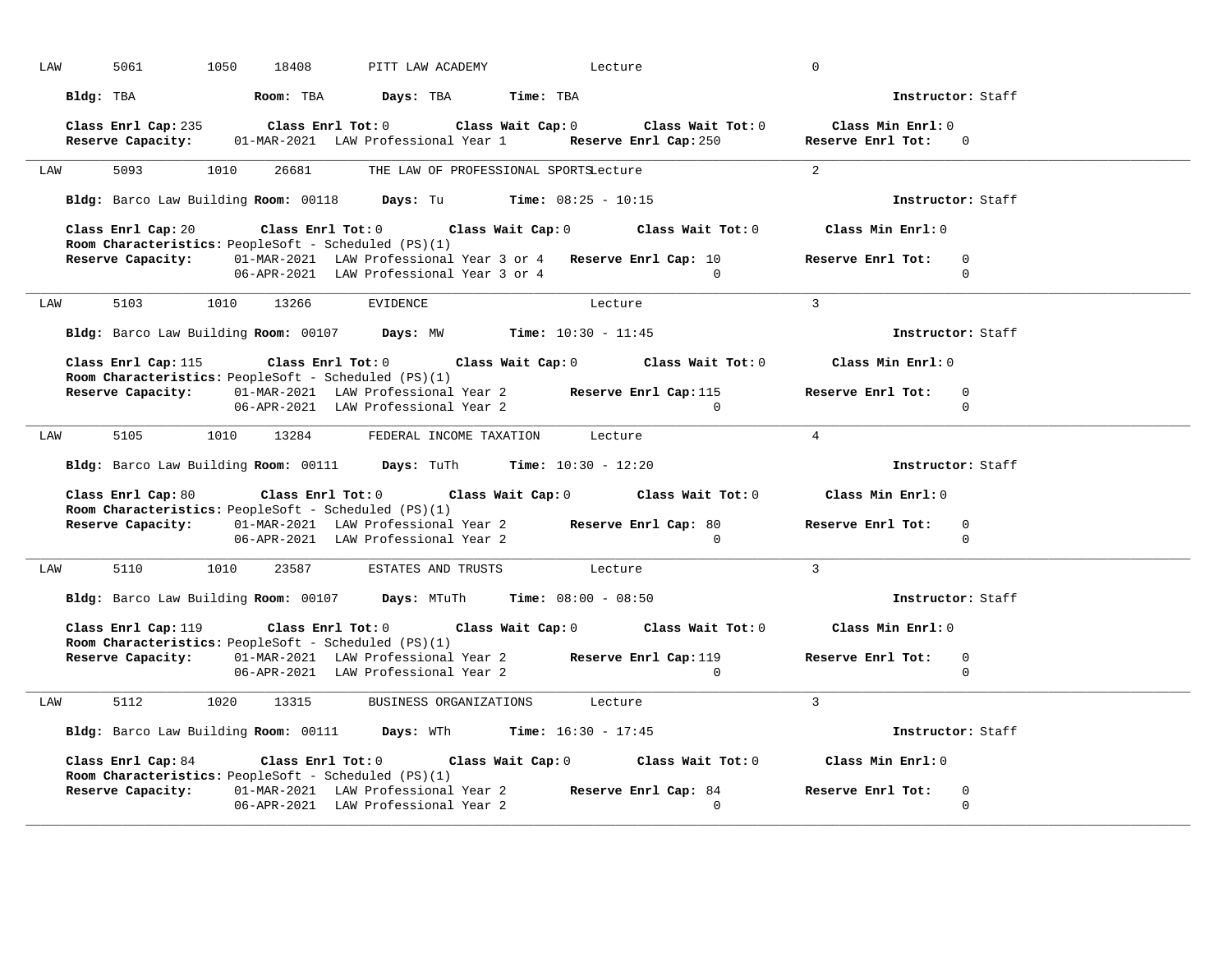#### Report ID: SR201 **University of Pittsburgh** Page No. 6 of 39 **Schedule of Classes for Fall Term 2021-2022** Run Date: 12/16/2020 **First Prof Law Run Time: 22:00:19** Run Time: 22:00:19

| Subject | Catalog Nbr Section Class Nbr        |      |                                                                           | Course Title                             | Component                                                                       |                   | Units             | Topics                         |
|---------|--------------------------------------|------|---------------------------------------------------------------------------|------------------------------------------|---------------------------------------------------------------------------------|-------------------|-------------------|--------------------------------|
| LAW     | 5126                                 | 1010 | 23590                                                                     | CORPORATE FINANCE                        | Lecture                                                                         |                   | $\mathbf{3}$      |                                |
|         |                                      |      |                                                                           |                                          | Bldg: Barco Law Building Room: 00G20 Days: TuTh Time: 14:00 - 15:15             |                   |                   | Instructor: Staff              |
|         | Class Enrl Cap: 40                   |      | Class Enrl Tot: 0<br>Room Characteristics: PeopleSoft - Scheduled (PS)(1) |                                          | Class Wait Cap: 0 Class Wait Tot: 0 Class Min Enrl: 0                           |                   |                   |                                |
|         |                                      |      |                                                                           |                                          |                                                                                 |                   |                   |                                |
| LAW     | 5129                                 | 1060 | 22729                                                                     |                                          | FEDL COURTS & FEDL LITIGATION Lecture                                           |                   | 3                 |                                |
|         | Bldg: Barco Law Building Room: 00118 |      |                                                                           | Days: Th                                 | <b>Time:</b> $10:30 - 11:45$                                                    |                   |                   | Instructor: Staff              |
|         |                                      |      |                                                                           |                                          | Bldg: Barco Law Building Room: 00113 Days: Tu Time: 10:30 - 11:45               |                   |                   | Instructor: Staff              |
|         | Class Enrl Cap: 20                   |      | Room Characteristics: PeopleSoft - Scheduled (PS)(1)                      |                                          | Class Enrl Tot: $0$ Class Wait Cap: $0$ Class Wait Tot: $0$ Class Min Enrl: $0$ |                   |                   |                                |
| LAW     | 5135                                 | 1010 | 16682                                                                     | COMMERCIALIZING NEW TECS                 | Lecture                                                                         |                   | $\overline{3}$    |                                |
|         |                                      |      |                                                                           |                                          | Bldg: Barco Law Building Room: 00G13 Days: M Time: 18:20 - 21:20                |                   |                   | Instructor: Staff              |
|         | Class Enrl Cap: 10                   |      | Room Characteristics: PeopleSoft - Scheduled (PS)(1)                      |                                          | Class Enrl Tot: 0 Class Wait Cap: 0 Class Wait Tot: 0                           |                   |                   | Class Min Enrl: 0              |
| LAW     | 5138                                 | 1120 | 18142                                                                     |                                          | FEDERAL APPELLATE ADVOCACY Lecture                                              |                   | $\mathbf{3}$      |                                |
|         |                                      |      |                                                                           |                                          | Bldg: Barco Law Building Room: 00G13 Days: Tu Time: 16:30 - 18:20               |                   |                   | Instructor: Fisher, D. Michael |
|         | Class Enrl Cap: 24                   |      | Room Characteristics: PeopleSoft - Scheduled (PS)(1)                      |                                          | Class Enrl Tot: $0$ Class Wait Cap: $0$ Class Wait Tot: $0$                     |                   | Class Min Enrl: 0 |                                |
|         | Reserve Capacity:                    |      |                                                                           |                                          | 01-MAR-2021 LAW Professional Year 3 or 4 Reserve Enrl Cap: 20                   |                   | Reserve Enrl Tot: | $\mathbf 0$                    |
|         |                                      |      |                                                                           | 06-APR-2021 LAW Professional Year 3 or 4 |                                                                                 | $\Omega$          |                   | $\Omega$                       |
| LAW     | 5142                                 | 1035 | 29013                                                                     |                                          | LGL WRTNG TRANSACTIONAL LAWYERLecture                                           |                   | $\overline{2}$    |                                |
|         |                                      |      |                                                                           |                                          | Bldg: Barco Law Building Room: 00G18 Days: M Time: 10:30 - 12:20                |                   |                   | Instructor: Staff              |
|         | Class Enrl Cap: 12                   |      | Room Characteristics: PeopleSoft - Scheduled (PS)(1)                      |                                          | Class Enrl Tot: $0$ Class Wait Cap: $0$ Class Wait Tot: $0$ Class Min Enrl: $0$ |                   |                   |                                |
| LAW     | 5145                                 | 1010 | 26685                                                                     |                                          | SECTION 1983: CNSTL LAW IN ACTNLecture                                          |                   | 3                 |                                |
|         |                                      |      |                                                                           |                                          | Bldg: Barco Law Building Room: 00G20 Days: MW Time: 18:30 - 19:45               |                   |                   | Instructor: Staff              |
|         | Class Enrl Cap: 42                   |      | Class Enrl Tot: 0<br>Room Characteristics: PeopleSoft - Scheduled (PS)(1) |                                          | Class Wait Cap: 0                                                               | Class Wait Tot: 0 |                   | Class Min Enrl: 0              |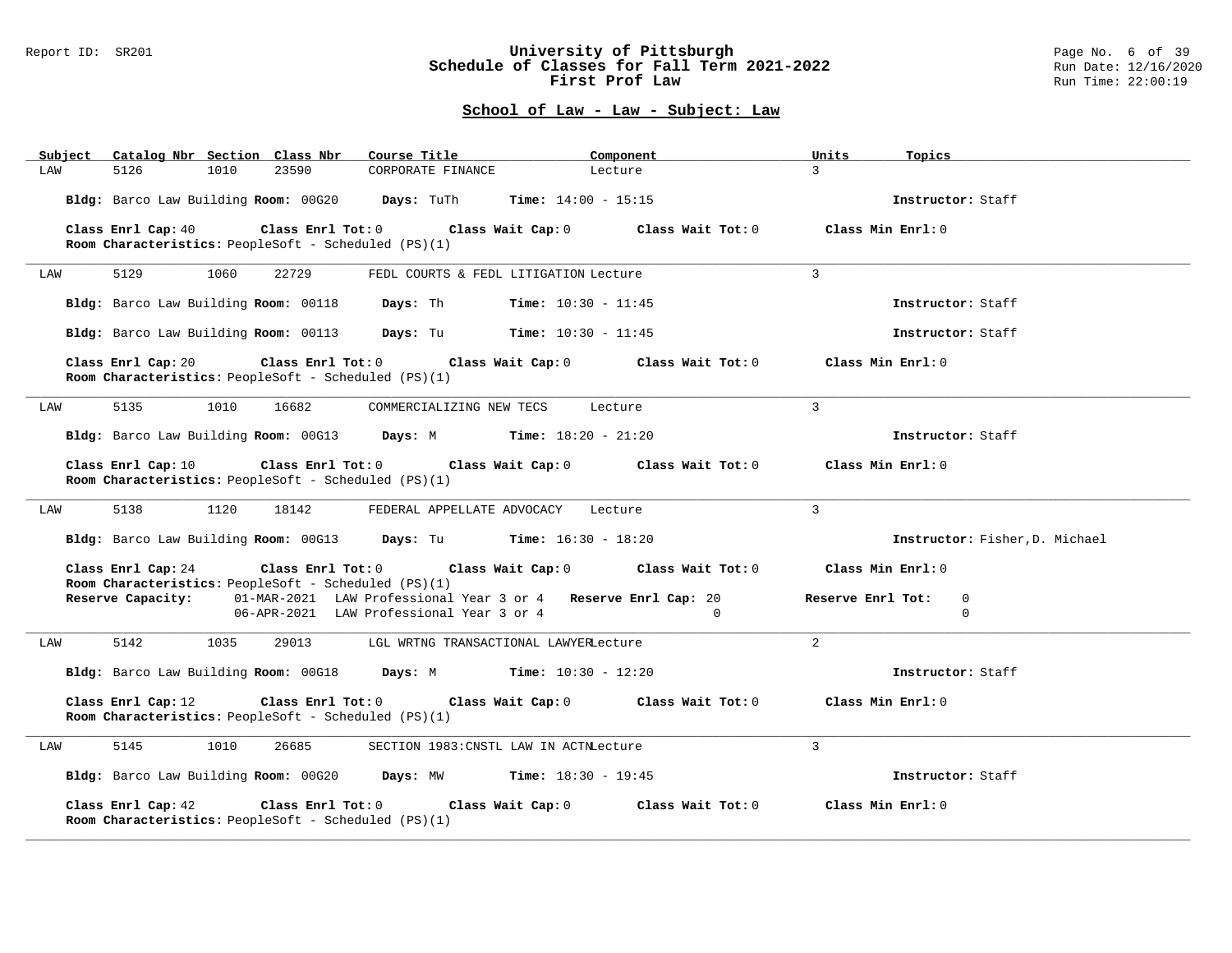### Report ID: SR201 **University of Pittsburgh** Page No. 7 of 39 **Schedule of Classes for Fall Term 2021-2022** Run Date: 12/16/2020 **First Prof Law Run Time: 22:00:19** Run Time: 22:00:19

| Catalog Nbr Section Class Nbr<br>Subject                                                              | Course Title                                                                                              | Component                                             | Units<br>Topics                       |  |
|-------------------------------------------------------------------------------------------------------|-----------------------------------------------------------------------------------------------------------|-------------------------------------------------------|---------------------------------------|--|
| 26775<br>5146<br>1010<br>LAW                                                                          | LANDLORD TENANT LAW                                                                                       | Lecture                                               | $\mathcal{L}$                         |  |
| Bldg: Barco Law Building Room: 00G18 Days: MW Time: 09:00 - 10:15                                     |                                                                                                           |                                                       | Instructor: Staff                     |  |
| Class Enrl Cap: 28<br>Class Enrl Tot: 0<br>Room Characteristics: PeopleSoft - Scheduled (PS)(1)       | Class Wait Cap: 0                                                                                         | Class Wait Tot: 0                                     | Class Min Enrl: 0                     |  |
| 5149<br>1060<br>28842<br>LAW                                                                          | LAW OF ARMED CONFLICT                                                                                     | Lecture                                               | $\overline{2}$                        |  |
| Bldg: Barco Law Building Room: 00G12                                                                  | <b>Days:</b> Tu <b>Time:</b> $15:30 - 17:20$                                                              |                                                       | Instructor: Staff                     |  |
| Bldg: Barco Law Building Room: 00G12 Days: Tu Time: 14:00 - 15:50                                     |                                                                                                           |                                                       | Instructor: Staff                     |  |
| Class Enrl Cap: 40<br>$Class$ $Enr1$ $Tot: 0$<br>Room Characteristics: PeopleSoft - Scheduled (PS)(1) |                                                                                                           | Class Wait Cap: 0 Class Wait Tot: 0 Class Min Enrl: 0 |                                       |  |
| 5200<br>1090<br>18722<br>LAW                                                                          | INT TO ACCOUNTING FOR LAWYERS Lecture                                                                     |                                                       | $\mathbf{1}$                          |  |
| Bldg: Barco Law Building Room: 00111 Days: Th Time: 08:00 - 08:50                                     |                                                                                                           |                                                       | Instructor: Staff                     |  |
| Class Enrl Cap: 22<br>Room Characteristics: PeopleSoft - Scheduled (PS)(1)                            | Class Enrl Tot: 0 Class Wait Cap: 0 Class Wait Tot: 0                                                     |                                                       | Class Min Enrl: 0                     |  |
| 5201<br>1055<br>25535<br>LAW                                                                          | ADMINISTRATIVE LAW Lecture                                                                                |                                                       | $\overline{3}$                        |  |
| Bldg: Barco Law Building Room: 00111 Days: MW Time: 12:30 - 13:45                                     |                                                                                                           |                                                       | Instructor: Staff                     |  |
| Class Enrl Cap: 88<br>Room Characteristics: PeopleSoft - Scheduled (PS)(1)                            | Class Enrl Tot: $0$ Class Wait Cap: $0$ Class Wait Tot: $0$ Class Min Enrl: $0$                           |                                                       |                                       |  |
| 5207<br>1010<br>23585<br>LAW                                                                          | ANTITRUST                                                                                                 | Lecture                                               | 3                                     |  |
| Bldg: Barco Law Building Room: 00107 Days: TuTh Time: 10:30 - 11:45                                   |                                                                                                           |                                                       | Instructor: Staff                     |  |
| Class Enrl Cap: 86<br>Class Enrl Tot: 0<br>Room Characteristics: PeopleSoft - Scheduled (PS)(1)       |                                                                                                           | Class Wait Cap: 0 Class Wait Tot: 0                   | Class Min Enrl: 0                     |  |
| 5212<br>1010<br>13320<br>LAW                                                                          | BUS PLANNING, ENTREP & TECHN Lecture                                                                      |                                                       | 2                                     |  |
| Bldg: Barco Law Building Room: 00G13 Days: M Time: 16:30 - 18:20                                      |                                                                                                           |                                                       | Instructor: Staff                     |  |
| Class Enrl Cap: 15<br>Room Characteristics: PeopleSoft - Scheduled (PS)(1)                            | Class Enrl Tot: 0 Class Wait Cap: 0 Class Wait Tot: 0                                                     |                                                       | Class Min Enrl: 0                     |  |
| Reserve Capacity:                                                                                     | 01-MAR-2021 LAW Professional Year 3 or 4 Reserve Enrl Cap: 15<br>06-APR-2021 LAW Professional Year 3 or 4 | $\Omega$                                              | Reserve Enrl Tot:<br>0<br>$\mathbf 0$ |  |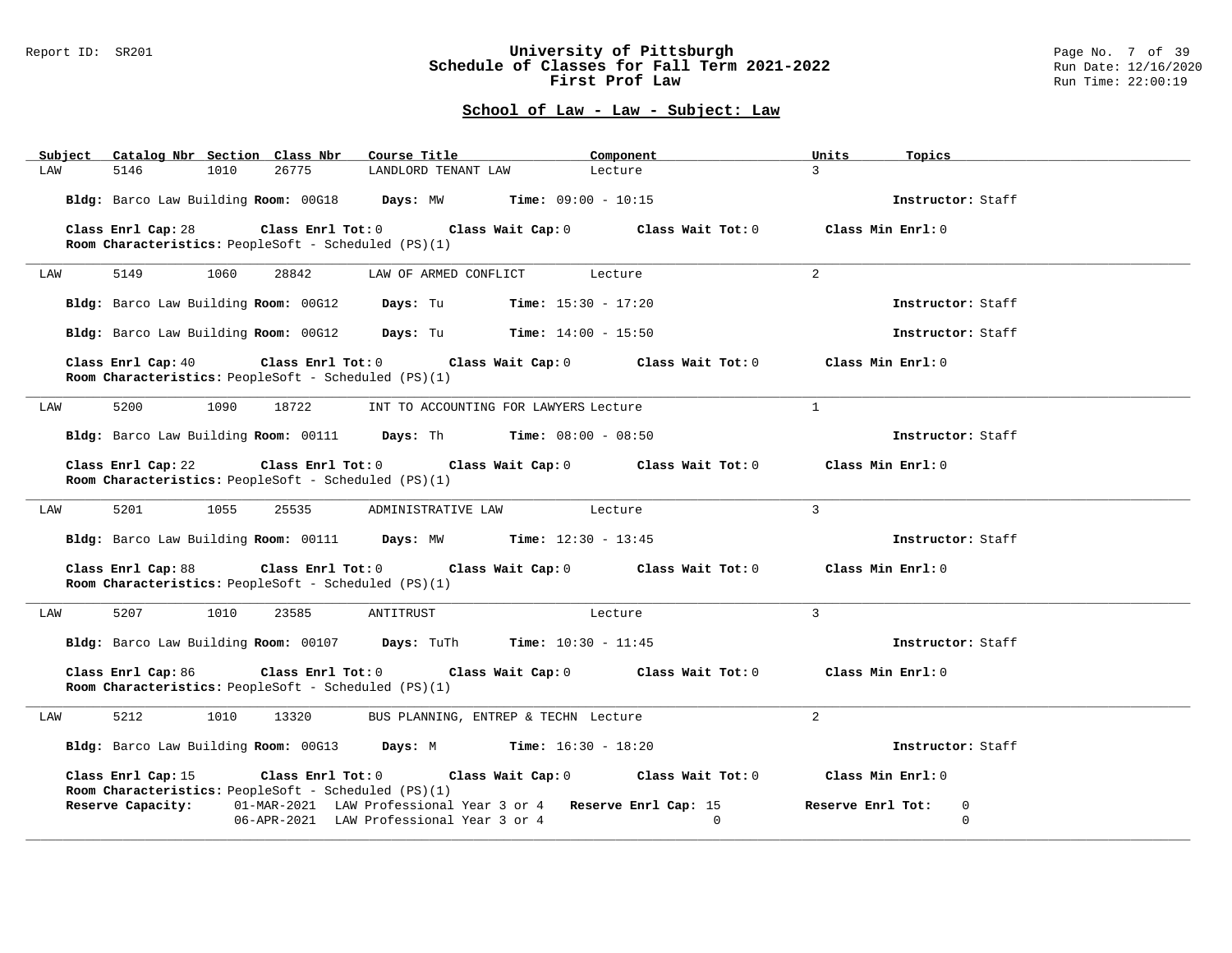#### Report ID: SR201 **University of Pittsburgh** Page No. 8 of 39 **Schedule of Classes for Fall Term 2021-2022** Run Date: 12/16/2020 **First Prof Law Run Time: 22:00:19** Run Time: 22:00:19

| Subject Catalog Nbr Section Class Nbr                                                            | Course Title                                                                                       | Component                    | Units<br>Topics   |  |
|--------------------------------------------------------------------------------------------------|----------------------------------------------------------------------------------------------------|------------------------------|-------------------|--|
| 5213<br>1070<br>25516<br>LAW                                                                     | CONFLICT OF LAWS                                                                                   | Lecture                      | $\mathcal{L}$     |  |
| Bldg: Barco Law Building Room: 00109 Days: TuTh                                                  |                                                                                                    | <b>Time:</b> $14:00 - 15:15$ | Instructor: Staff |  |
| Class Enrl Cap: 28<br>Room Characteristics: PeopleSoft - Scheduled (PS)(1)                       | Class Enrl Tot: $0$ Class Wait Cap: $0$ Class Wait Tot: $0$ Class Min Enrl: $0$                    |                              |                   |  |
| 5216<br>1035<br>21808<br>LAW                                                                     | EMPLOYMENT DISCRIMINATION                                                                          | Lecture                      | 3                 |  |
| Bldg: Barco Law Building Room: 00G18 Days: MW Time: 14:20 - 15:10                                |                                                                                                    |                              | Instructor: Staff |  |
| Class Enrl Cap: 42<br>Room Characteristics: PeopleSoft - Scheduled (PS)(1)                       | Class Enrl Tot: 0 $\qquad$ Class Wait Cap: 0 $\qquad$ Class Wait Tot: 0 $\qquad$ Class Min Enrl: 0 |                              |                   |  |
| 5219<br>1200<br>22927<br>LAW                                                                     | FAMILY LAW                                                                                         | Lecture                      | $\mathcal{E}$     |  |
| Bldg: Barco Law Building Room: 00G12 Days: MW Time: 14:00 - 15:15                                |                                                                                                    |                              | Instructor: Staff |  |
| Class Enrl Cap: 45<br>Room Characteristics: PeopleSoft - Scheduled (PS)(1)                       | Class Enrl Tot: 0 $\qquad$ Class Wait Cap: 0 $\qquad$ Class Wait Tot: 0 $\qquad$ Class Min Enrl: 0 |                              |                   |  |
| 5221<br>1020<br>LAW<br>25517                                                                     | JURISPRUDENCE                                                                                      | Lecture                      | $\mathbf{3}$      |  |
| Bldg: Barco Law Building Room: 00G13 Days: MW Time: 10:30 - 11:45                                |                                                                                                    |                              | Instructor: Staff |  |
| Class Enrl Cap: 28<br>Room Characteristics: PeopleSoft - Scheduled (PS)(1)                       | Class Enrl Tot: $0$ Class Wait Cap: $0$ Class Wait Tot: $0$ Class Min Enrl: $0$                    |                              |                   |  |
| 5240<br>1020<br>18100<br>LAW                                                                     | PENNSYLVANIA PRACTICE                                                                              | Lecture                      | $\mathcal{R}$     |  |
| <b>Bldg:</b> Barco Law Building <b>Room:</b> 00109 <b>Days:</b> TuWTh <b>Time:</b> 08:00 - 08:50 |                                                                                                    |                              | Instructor: Staff |  |
| Class Enrl Cap: 115<br>Class Enrl Tot: 0<br>Room Characteristics: PeopleSoft - Scheduled (PS)(1) | Class Wait Cap: 0                                                                                  | Class Wait Tot: 0            | Class Min Enrl: 0 |  |
| 5251<br>1040<br>13325<br>LAW                                                                     | BIOTECHNOLOGY LAW                                                                                  | Lecture                      | 2                 |  |
| Bldg: Barco Law Building Room: 00G18 Days: W Time: 15:30 - 17:20                                 |                                                                                                    |                              | Instructor: Staff |  |
| Class Enrl Cap: 28<br>Room Characteristics: PeopleSoft - Scheduled (PS)(1)                       | Class Enrl Tot: 0 Class Wait Cap: 0                                                                | Class Wait Tot: 0            | Class Min Enrl: 0 |  |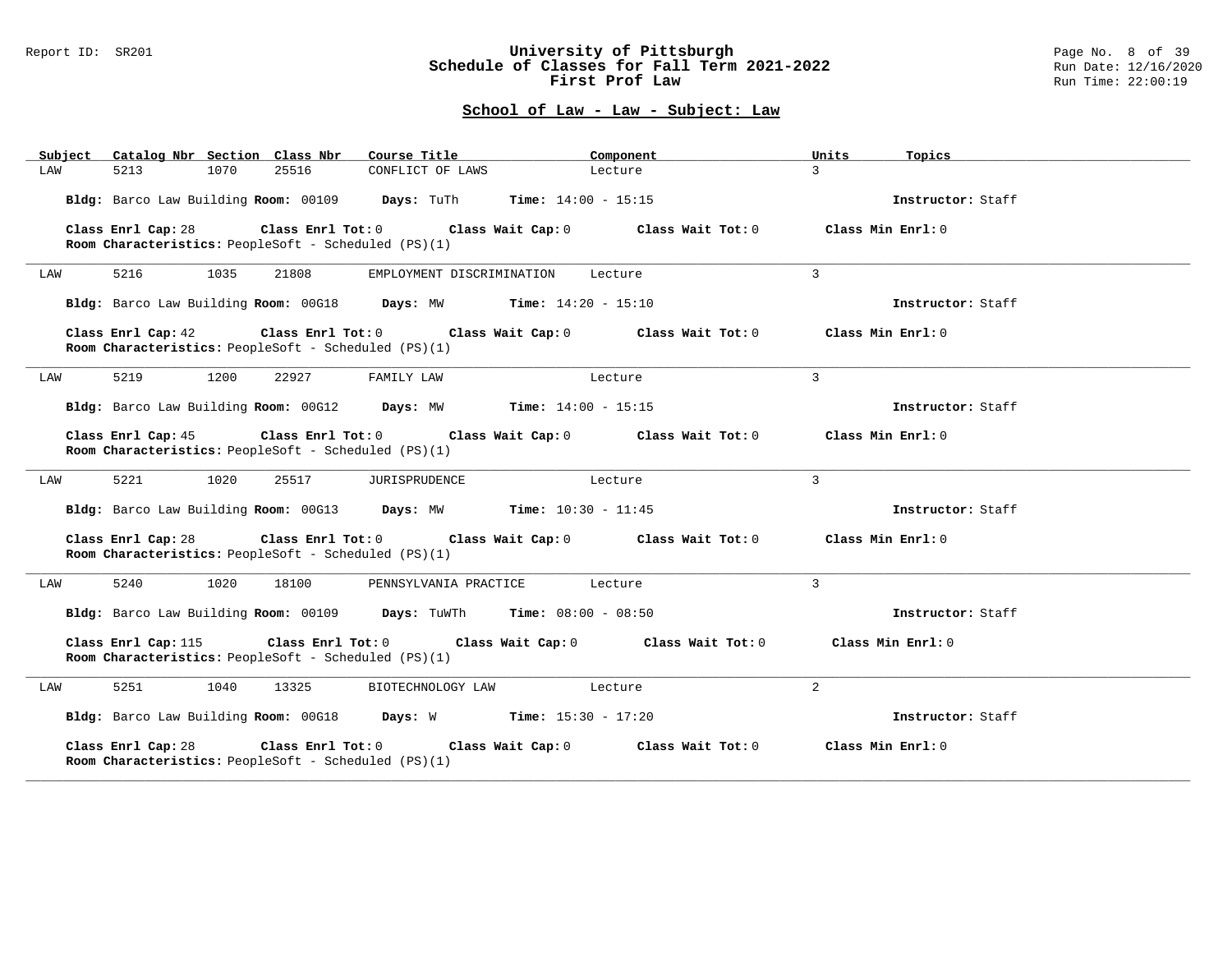### Report ID: SR201 **University of Pittsburgh** Page No. 9 of 39 **Schedule of Classes for Fall Term 2021-2022** Run Date: 12/16/2020 **First Prof Law Run Time: 22:00:19** Run Time: 22:00:19

| Subject Catalog Nbr Section Class Nbr                                                           | Course Title                                                | Component                           | Units<br>Topics             |
|-------------------------------------------------------------------------------------------------|-------------------------------------------------------------|-------------------------------------|-----------------------------|
| 5259<br>1010<br>26684<br>LAW                                                                    | ESTATE AND GIFT TAX                                         | Lecture                             | $\mathcal{L}$               |
| Bldg: Barco Law Building Room: 00G20 Days: TuTh                                                 |                                                             | <b>Time:</b> $15:30 - 16:45$        | Instructor: Staff           |
| Class Enrl Cap: 28<br>Room Characteristics: PeopleSoft - Scheduled (PS)(1)                      | $Class$ $Enr1$ $Tot: 0$                                     | Class Wait Cap: 0 Class Wait Tot: 0 | Class Min Enrl: 0           |
| 5260<br>1035<br>22688<br>LAW                                                                    | INTELLECTUAL PROPERTY                                       | Lecture                             | $\mathcal{L}$               |
| Bldg: Barco Law Building Room: 00G12 Days: MW Time: 12:30 - 13:45                               |                                                             |                                     | Instructor: Ashley, Kevin D |
| Class Enrl Cap: 42<br>Room Characteristics: PeopleSoft - Scheduled (PS)(1)                      | Class Enrl Tot: 0 Class Wait Cap: 0 Class Wait Tot: 0       |                                     | Class Min Enrl: 0           |
| 5268<br>1010<br>28027<br>LAW                                                                    | CON LAW2: GOVT POWR TRUMP ERA Lecture                       |                                     | 3                           |
| Bldg: Barco Law Building Room: 00107 Days: TuTh Time: 09:00 - 10:15                             |                                                             |                                     | Instructor: Staff           |
| Class Enrl Cap: 120<br>Room Characteristics: PeopleSoft - Scheduled (PS)(1)                     | Class Enrl Tot: 0 Class Wait Cap: 0 Class Wait Tot: 0       |                                     | Class Min Enrl: 0           |
| 5272<br>1020<br>24550<br>LAW                                                                    | BANKRUPTCY                                                  | Lecture                             | $\mathbf{3}$                |
| Bldg: Barco Law Building Room: 00G18 Days: M Time: 15:30 - 18:30                                |                                                             |                                     | Instructor: Staff           |
| Class Enrl Cap: 28<br>Room Characteristics: PeopleSoft - Scheduled (PS)(1)                      | Class Enrl Tot: 0 Class Wait Cap: 0 Class Wait Tot: 0       |                                     | Class Min Enrl: 0           |
| 5290<br>1070<br>26682<br>LAW                                                                    | EMPLOYMENT LAW                                              | Lecture                             | 3                           |
| Bldg: Barco Law Building Room: 00109 Days: MTh Time: 15:30 - 16:45                              |                                                             |                                     | Instructor: Staff           |
| Class Enrl Cap: 88<br>Room Characteristics: PeopleSoft - Scheduled (PS)(1)                      | Class Enrl Tot: $0$ Class Wait Cap: $0$ Class Wait Tot: $0$ |                                     | Class Min Enrl: 0           |
| 5295<br>1010<br>13313<br>LAW                                                                    | EXPERT WITNESS                                              | Lecture                             | 2                           |
| Bldg: Barco Law Building Room: 00121 Days: M Time: 16:30 - 18:20                                |                                                             |                                     | Instructor: Staff           |
| Class Enrl Cap: 10<br>Class Enrl Tot: 0<br>Room Characteristics: PeopleSoft - Scheduled (PS)(1) | Class Wait Cap: 0                                           | Class Wait Tot: 0                   | Class Min Enrl: 0           |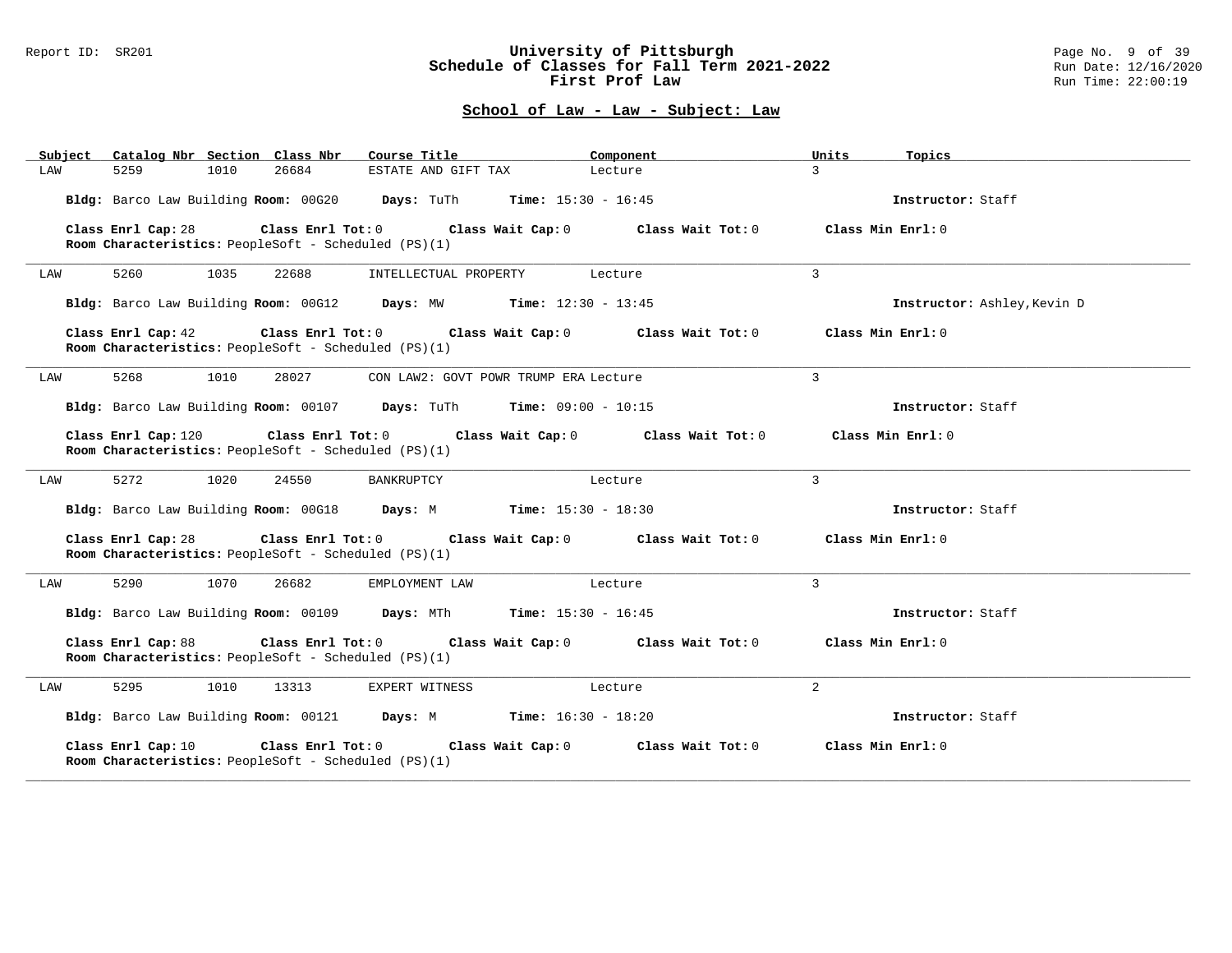#### Report ID: SR201 **University of Pittsburgh** Page No. 10 of 39 **Schedule of Classes for Fall Term 2021-2022** Run Date: 12/16/2020 **First Prof Law Run Time: 22:00:19** Run Time: 22:00:19

| Catalog Nbr Section Class Nbr<br>Subject                                    | Course Title                                                                                      | Component<br>Units                                       | Topics            |
|-----------------------------------------------------------------------------|---------------------------------------------------------------------------------------------------|----------------------------------------------------------|-------------------|
| 5301<br>1010<br>27921<br>LAW                                                | FIRS AMNDMNT: FREDM EXPRESSIONLecture                                                             | $\mathcal{L}$                                            |                   |
|                                                                             | <b>Bldg:</b> Barco Law Building <b>Room:</b> 00107 <b>Days:</b> TuTh <b>Time:</b> $14:00 - 15:15$ |                                                          | Instructor: Staff |
| Class Enrl Cap: 124<br>Room Characteristics: PeopleSoft - Scheduled (PS)(1) | Class Enrl Tot: $0$ Class Wait Cap: $0$ Class Wait Tot: $0$                                       | Class Min Enrl: 0                                        |                   |
| 5304<br>1020<br>13326<br>LAW                                                | COMMERCIAL TRANSACTIONS                                                                           | 3<br>Lecture                                             |                   |
|                                                                             | Bldg: Barco Law Building Room: 00109 Days: TuTh Time: 10:30 - 11:45                               |                                                          | Instructor: Staff |
| Class Enrl Cap: 119<br>Room Characteristics: PeopleSoft - Scheduled (PS)(1) | $Class$ $Enr1$ $Tot: 0$<br>Class Wait Cap: 0 Class Wait Tot: 0                                    | Class Min Enrl: 0                                        |                   |
|                                                                             | Reserve Capacity: 01-MAR-2021 Internatl & Comparative Law Reserve Enrl Cap: 5                     | Reserve Enrl Tot: 0                                      |                   |
| 5320<br>1085<br>25566<br>LAW                                                | LITIGATION STRATEGY & PLANNINGLecture                                                             | 2                                                        |                   |
|                                                                             | Bldg: Barco Law Building Room: 00G13 Days: Th Time: 16:30 - 18:20                                 |                                                          | Instructor: Staff |
| Class Enrl Cap: 14<br>Room Characteristics: PeopleSoft - Scheduled (PS)(1)  | Class Enrl Tot: $0$ Class Wait Cap: $0$ Class Wait Tot: $0$ Class Min Enrl: $0$                   |                                                          |                   |
| 5325<br>1010<br>27929<br>LAW                                                | FEDERL TAX PRACTC & PROCEDURE Lecture                                                             | 2                                                        |                   |
|                                                                             | Bldg: Barco Law Building Room: 00118 Days: W Time: 15:30 - 17:20                                  |                                                          | Instructor: Staff |
| Class Enrl Cap: 20<br>Room Characteristics: PeopleSoft - Scheduled (PS)(1)  | Class Enrl Tot: 0                                                                                 | Class Wait Cap: 0 Class Wait Tot: 0 Class Min Enrl: 0    |                   |
| 5336<br>1085<br>21666<br>LAW                                                | LAND USE                                                                                          | $\mathbf{R}$<br>Lecture                                  |                   |
|                                                                             | Bldg: Barco Law Building Room: 00G46 Days: Th Time: 15:30 - 18:20                                 |                                                          | Instructor: Staff |
| Class Enrl Cap: 20<br>Room Characteristics: PeopleSoft - Scheduled (PS)(1)  | Class Enrl Tot: 0                                                                                 | Class Wait Cap: 0 Class Wait Tot: 0<br>Class Min Enrl: 0 |                   |
| 5360<br>1010<br>23584<br>LAW                                                | SECURED TRANSACTIONS Lecture                                                                      | 3                                                        |                   |
|                                                                             | Bldg: Barco Law Building Room: 00G20 Days: MW Time: 12:30 - 13:45                                 |                                                          | Instructor: Staff |
| Class Enrl Cap: 42<br>Room Characteristics: PeopleSoft - Scheduled (PS)(1)  | Class Enrl Tot: 0<br>Class Wait Cap: 0                                                            | Class Wait Tot: 0<br>Class Min Enrl: 0                   |                   |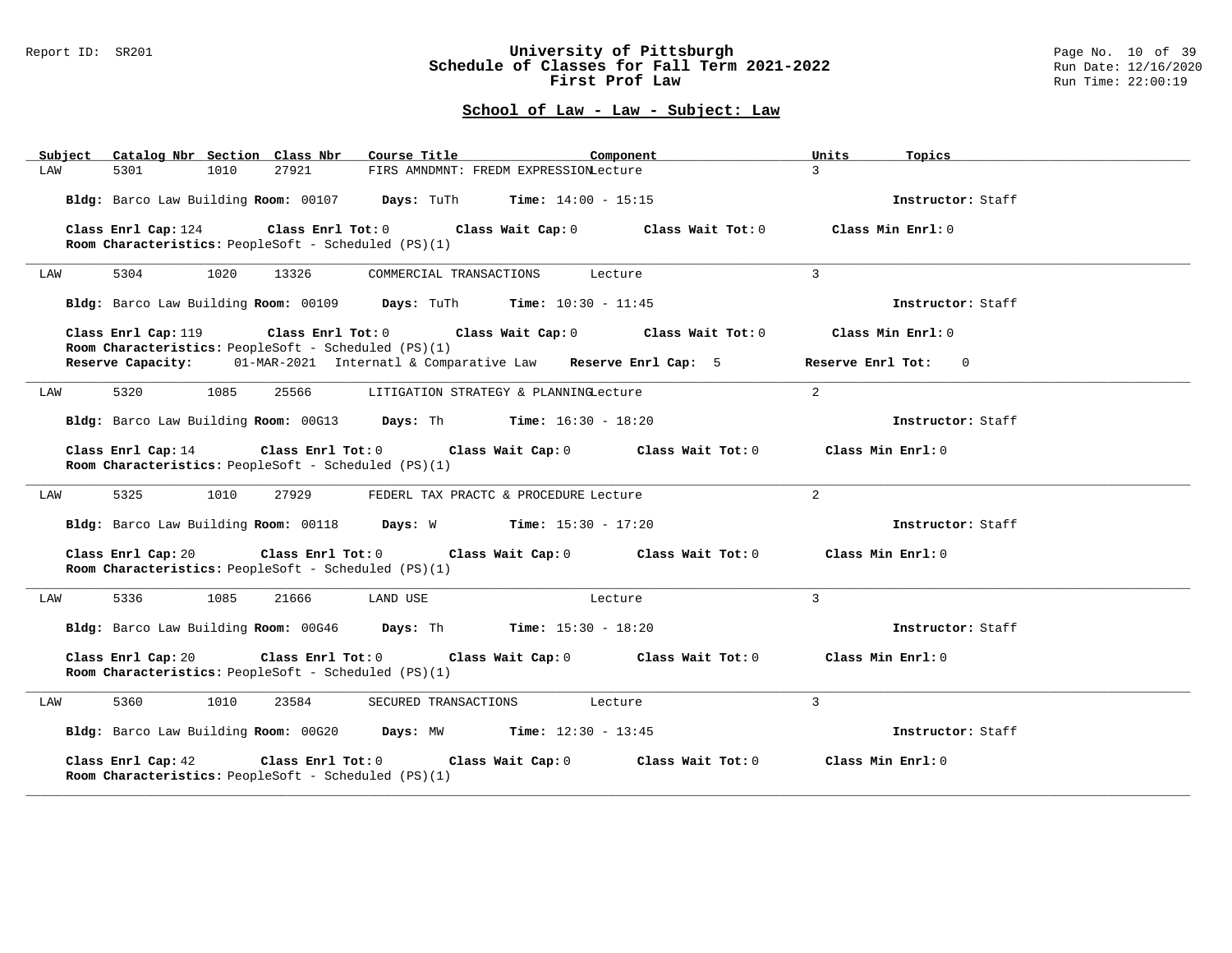#### Report ID: SR201 **University of Pittsburgh** Page No. 11 of 39 **Schedule of Classes for Fall Term 2021-2022** Run Date: 12/16/2020 **First Prof Law Run Time: 22:00:19** Run Time: 22:00:19

| Subject Catalog Nbr Section Class Nbr Course Title                                                                                                                                     |                                                                                 | Component      | Units<br><b>Topics Example 19</b>            |  |
|----------------------------------------------------------------------------------------------------------------------------------------------------------------------------------------|---------------------------------------------------------------------------------|----------------|----------------------------------------------|--|
| 5371<br>1010<br>27922<br>LAW                                                                                                                                                           | PARTNERSHIP TAXATION Lecture                                                    |                | $\mathcal{S}$                                |  |
| Bldg: Barco Law Building Room: 00G46 Days: TuTh Time: 14:00 - 15:15                                                                                                                    |                                                                                 |                | Instructor: Staff                            |  |
| Class Enrl Cap: 20 Class Enrl Tot: 0 Class Wait Cap: 0 Class Wait Tot: 0 Class Min Enrl: 0<br>Room Characteristics: PeopleSoft - Scheduled (PS)(1)                                     |                                                                                 |                |                                              |  |
| 5386 700<br>1010 13290<br>LAW                                                                                                                                                          | FOUNDATIONS OF LEGAL RESEARCH Lecture                                           |                | $\mathbf{1}$                                 |  |
| Bldg: Barco Law Building Room: 00109 Days: M Time: 15:30 - 16:45                                                                                                                       |                                                                                 |                | Instructor: Staff                            |  |
| Class Enrl Cap: 50 $\qquad$ Class Enrl Tot: 0 $\qquad$ Class Wait Cap: 0 $\qquad$ Class Wait Tot: 0 $\qquad$ Class Min Enrl: 0<br>Room Characteristics: PeopleSoft - Scheduled (PS)(1) |                                                                                 |                |                                              |  |
| Reserve Capacity: 01-MAR-2021 LAW Professional Year 2 Reserve Enrl Cap: 42                                                                                                             | 06-APR-2021 LAW Professional Year 2                                             | $\sim$ 0       | Reserve Enrl Tot:<br>$\mathbf 0$<br>$\Omega$ |  |
|                                                                                                                                                                                        |                                                                                 |                |                                              |  |
| 5386 1030<br>17677<br>LAW                                                                                                                                                              | FOUNDATIONS OF LEGAL RESEARCH Lecture                                           |                | $\mathbf{1}$                                 |  |
| Bldg: Barco Law Building Room: 00113 Days: W Time: 12:30 - 13:45                                                                                                                       |                                                                                 |                | Instructor: Staff                            |  |
| Class Enrl Cap: 50 $\qquad$ Class Enrl Tot: 0 $\qquad$ Class Wait Cap: 0 $\qquad$ Class Wait Tot: 0 $\qquad$ Class Min Enrl: 0<br>Room Characteristics: PeopleSoft - Scheduled (PS)(1) |                                                                                 |                |                                              |  |
| Reserve Capacity: 01-MAR-2021 LAW Professional Year 2 Reserve Enrl Cap: 50                                                                                                             | 06-APR-2021 LAW Professional Year 2                                             | $\sim$ 0       | Reserve Enrl Tot:<br>$\Omega$<br>$\Omega$    |  |
| 5386 1050 17678<br>LAW                                                                                                                                                                 | FOUNDATIONS OF LEGAL RESEARCH Lecture                                           |                | $\mathbf{1}$                                 |  |
| Bldg: Barco Law Building Room: 00109 Days: W Time: 09:00 - 10:15                                                                                                                       |                                                                                 |                | Instructor: Staff                            |  |
| Class Enrl Cap: 50 $\qquad$ Class Enrl Tot: 0 $\qquad$ Class Wait Cap: 0 $\qquad$ Class Wait Tot: 0 $\qquad$ Class Min Enrl: 0<br>Room Characteristics: PeopleSoft - Scheduled (PS)(1) |                                                                                 |                |                                              |  |
| Reserve Capacity: 01-MAR-2021 LAW Professional Year 2 Reserve Enrl Cap: 50                                                                                                             |                                                                                 |                | Reserve Enrl Tot:<br>$\mathbf 0$             |  |
|                                                                                                                                                                                        | 06-APR-2021 LAW Professional Year 2                                             | $\overline{0}$ | $\Omega$                                     |  |
| 5386<br>1060<br>22728<br>LAW                                                                                                                                                           | FOUNDATIONS OF LEGAL RESEARCH Lecture                                           |                | $\overline{1}$                               |  |
| Bldg: Barco Law Building Room: 00109 Days: M Time: 09:00 - 10:15                                                                                                                       |                                                                                 |                | Instructor: Staff                            |  |
| Class Enrl Cap: 50<br>Room Characteristics: PeopleSoft - Scheduled (PS)(1)                                                                                                             | Class Enrl Tot: $0$ Class Wait Cap: $0$ Class Wait Tot: $0$ Class Min Enrl: $0$ |                |                                              |  |
| Reserve Capacity: 01-MAR-2021 LAW Professional Year 2 Reserve Enrl Cap: 50                                                                                                             |                                                                                 |                | Reserve Enrl Tot:<br>$\mathbf{0}$            |  |
|                                                                                                                                                                                        | 06-APR-2021 LAW Professional Year 2                                             | $\Omega$       | $\mathbf 0$                                  |  |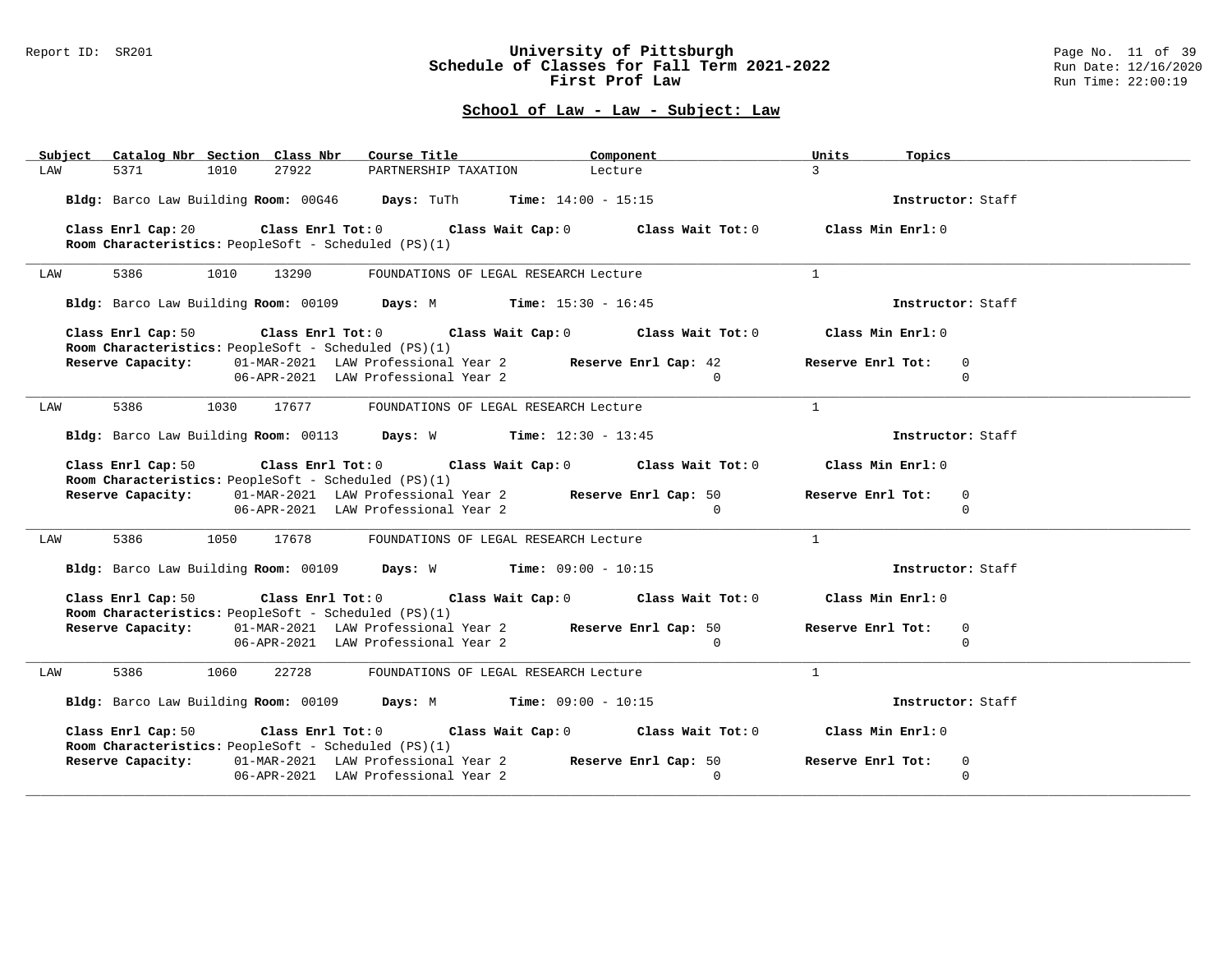#### Report ID: SR201 **University of Pittsburgh** Page No. 12 of 39 **Schedule of Classes for Fall Term 2021-2022** Run Date: 12/16/2020 **First Prof Law Run Time: 22:00:19** Run Time: 22:00:19

| Catalog Nbr Section Class Nbr<br>Subject | Course Title <b>Source Search</b>                                                                                                       | Component         | Units<br>Topics                              |
|------------------------------------------|-----------------------------------------------------------------------------------------------------------------------------------------|-------------------|----------------------------------------------|
| 1010<br>LAW<br>5391                      | 13304<br>ELDER LAW CLINIC                                                                                                               | Clinical          | 7 <sup>7</sup>                               |
|                                          | Bldg: Barco Law Building Room: 00118 Days: MW Time: 12:30 - 14:50                                                                       |                   | Instructor: Staff                            |
| Class Enrl Cap: 8                        | Class Enrl Tot: $0$ Class Wait Cap: $0$ Class Wait Tot: $0$<br>Room Characteristics: PeopleSoft - Scheduled (PS)(1)                     |                   | Class Min Enrl: 0                            |
| Reserve Capacity:                        | 01-MAR-2021 LAW Professional Year 3 or 4 Reserve Enrl Cap: 8<br>06-APR-2021 LAW Professional Year 3 or 4                                | $\cap$            | Reserve Enrl Tot:<br>$\mathbf 0$<br>$\Omega$ |
| 5393<br>1010<br>LAW                      | 23589<br>HEALTH LAW CLINIC                                                                                                              | Clinical          | 7                                            |
|                                          | Bldg: Barco Law Building Room: 00120 Days: MW Time: 14:00 - 16:20                                                                       |                   | Instructor: Staff                            |
| Class Enrl Cap: 8                        | Class Enrl Tot: $0$ Class Wait Cap: $0$ Class Wait Tot: $0$<br>Room Characteristics: PeopleSoft - Scheduled (PS)(1)                     |                   | Class Min Enrl: 0                            |
|                                          | Reserve Capacity: 01-MAR-2021 LAW Professional Year 3 or 4 Reserve Enrl Cap: 8<br>06-APR-2021 LAW Professional Year 3 or 4              | $\cap$            | Reserve Enrl Tot:<br>$\mathbf 0$<br>$\Omega$ |
| 5395<br>1010<br>LAW                      | 24410<br>HEALTH LAW AND POLICY Lecture                                                                                                  |                   | $\mathbf{3}$                                 |
|                                          | Bldg: Barco Law Building Room: 00G20 Days: MW Time: 10:30 - 11:45                                                                       |                   | Instructor: Staff                            |
| Class Enrl Cap: 40                       | Class Enrl Tot: $0$ Class Wait Cap: $0$ Class Wait Tot: $0$ Class Min Enrl: $0$<br>Room Characteristics: PeopleSoft - Scheduled (PS)(1) |                   |                                              |
| 5398<br>1010<br>LAW                      | FAMILY LAW CLINIC Clinical<br>13314                                                                                                     |                   | $\overline{4}$                               |
|                                          | Bldg: Barco Law Building Room: 00G46 Days: W Time: 10:00 - 12:20                                                                        |                   | Instructor: Staff                            |
|                                          | Class Enrl Cap: 8 Class Enrl Tot: 0 Class Wait Cap: 0 Class Wait Tot: 0<br>Room Characteristics: PeopleSoft - Scheduled (PS)(1)         |                   | Class Min Enrl: 0                            |
|                                          | Reserve Capacity: 01-MAR-2021 LAW Professional Year 3 or 4 Reserve Enrl Cap: 3<br>06-APR-2021 LAW Professional Year 3 or 4              | $\Omega$          | Reserve Enrl Tot:<br>$\mathbf 0$<br>$\Omega$ |
| 5402<br>1010<br>LAW                      | 23591<br>CRIMINAL PROCEDURE II Lecture                                                                                                  |                   | $\overline{3}$                               |
|                                          | Bldg: Barco Law Building Room: 00G20 Days: TuTh Time: 17:00 - 18:15                                                                     |                   | Instructor: Staff                            |
| Class Enrl Cap: 14                       | Class Enrl Tot: 0 Class Wait Cap: 0<br>Room Characteristics: PeopleSoft - Scheduled (PS)(1)                                             | Class Wait Tot: 0 | Class Min Enrl: 0                            |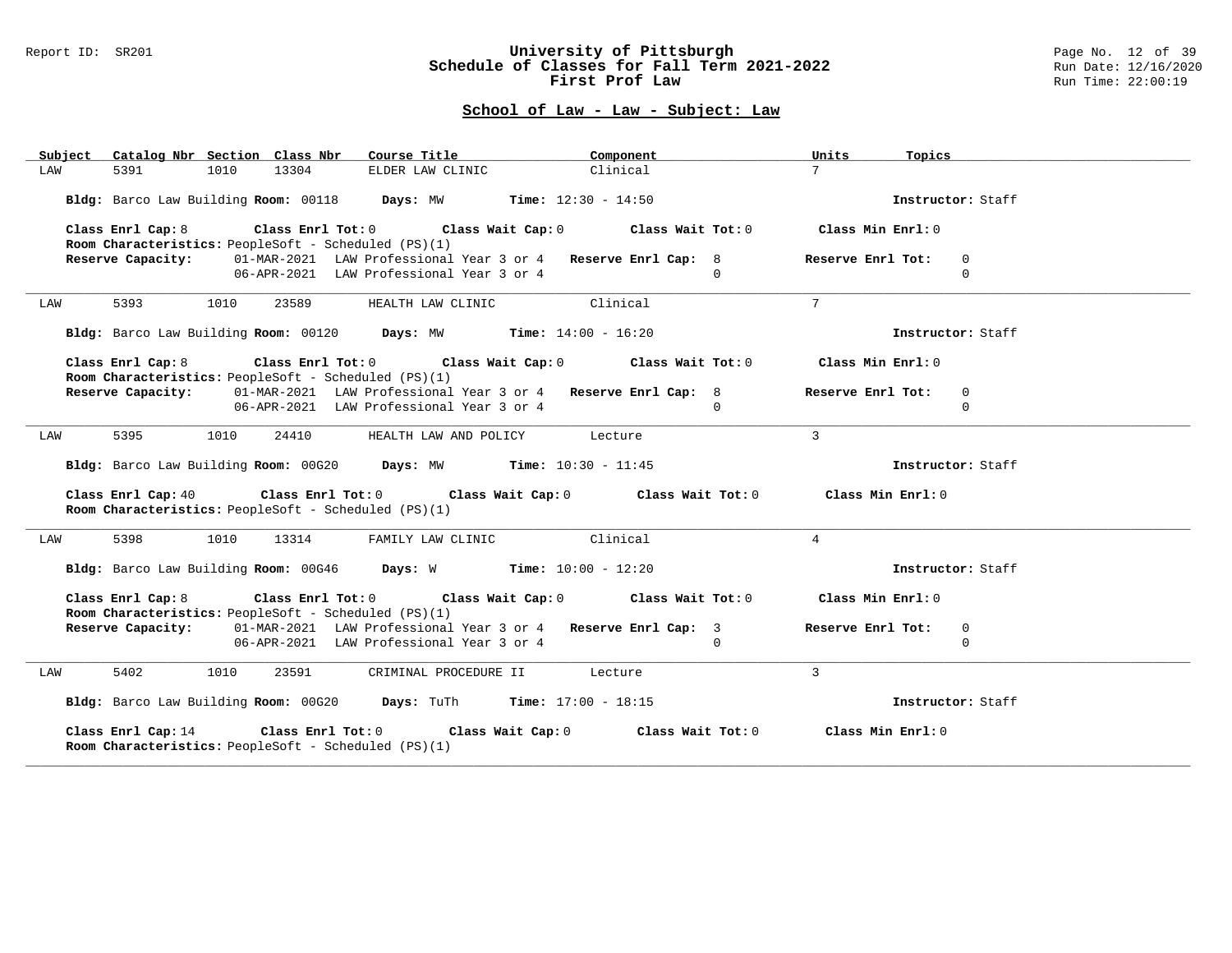#### Report ID: SR201 **University of Pittsburgh** Page No. 13 of 39 **Schedule of Classes for Fall Term 2021-2022** Run Date: 12/16/2020 **First Prof Law Run Time: 22:00:19** Run Time: 22:00:19

|                                                                                       |                            | Subject Catalog Nbr Section Class Nbr | Course Title                                                                                                                                   | Component                             |                   | Units<br>Topics                                                                 |                             |  |
|---------------------------------------------------------------------------------------|----------------------------|---------------------------------------|------------------------------------------------------------------------------------------------------------------------------------------------|---------------------------------------|-------------------|---------------------------------------------------------------------------------|-----------------------------|--|
| LAW                                                                                   | 5407                       | 13316<br>1030                         | TRIAL ADVOCACY                                                                                                                                 | Lecture                               |                   | $2^{\circ}$                                                                     |                             |  |
|                                                                                       |                            |                                       |                                                                                                                                                | Time: TBA                             |                   |                                                                                 | Instructor: Staff           |  |
|                                                                                       | Class Enrl Cap: 14         |                                       | Class Enrl Tot: $0$ Class Wait Cap: $0$ Class Wait Tot: $0$                                                                                    |                                       |                   | Class Min Enrl: 0                                                               |                             |  |
|                                                                                       | Reserve Capacity:          |                                       | 01-MAR-2021 LAW Professional Year 3 or 4 Reserve Enrl Cap: 14                                                                                  |                                       |                   | Reserve Enrl Tot:                                                               | $\overline{0}$              |  |
|                                                                                       |                            |                                       | 06-APR-2021 LAW Professional Year 3 or 4 0                                                                                                     |                                       |                   |                                                                                 | $\Omega$                    |  |
| LAW                                                                                   | 5407                       | 1040<br>18143                         | TRIAL ADVOCACY                                                                                                                                 | Lecture                               |                   | $2^{1}$                                                                         |                             |  |
|                                                                                       | Bldg: TO BE ARRANGED       |                                       | <b>Room:</b> TBA <b>Days:</b> W <b>Time:</b> 16:30 - 18:20                                                                                     |                                       |                   |                                                                                 | Instructor: Lazzara, Beth A |  |
|                                                                                       | Class Enrl Cap: 14         |                                       | Class Enrl Tot: 0 Class Wait Cap: 0                                                                                                            |                                       | Class Wait Tot: 0 | Class Min Enrl: 0                                                               |                             |  |
|                                                                                       | Reserve Capacity:          |                                       | 01-MAR-2021 LAW Professional Year 3 or 4 Reserve Enrl Cap: 14                                                                                  |                                       |                   | Reserve Enrl Tot:                                                               | $\Omega$                    |  |
|                                                                                       |                            |                                       | 06-APR-2021 LAW Professional Year 3 or 4                                                                                                       |                                       | $\Omega$          |                                                                                 | $\Omega$                    |  |
| LAW                                                                                   | 5418                       | 1010<br>24411                         | IMMIGRATION LAW                                                                                                                                | Lecture                               |                   | $\overline{2}$                                                                  |                             |  |
|                                                                                       |                            |                                       | Bldg: Barco Law Building Room: 00111 Days: Tu Time: 16:30 - 18:20                                                                              |                                       |                   |                                                                                 | Instructor: Staff           |  |
|                                                                                       | Class Enrl Cap: 27         |                                       |                                                                                                                                                |                                       |                   | Class Enrl Tot: $0$ Class Wait Cap: $0$ Class Wait Tot: $0$ Class Min Enrl: $0$ |                             |  |
|                                                                                       | Attributes: Global Studies |                                       |                                                                                                                                                |                                       |                   |                                                                                 |                             |  |
|                                                                                       |                            |                                       | Room Characteristics: PeopleSoft - Scheduled (PS)(1)<br><b>Reserve Capacity:</b> 01-MAR-2021 LAW Professional Year 3 or 4 Reserve Enrl Cap: 27 |                                       |                   | Reserve Enrl Tot:                                                               | $\mathbf{0}$                |  |
|                                                                                       |                            |                                       | 06-APR-2021 LAW Professional Year 3 or 4                                                                                                       |                                       | $\Omega$          |                                                                                 | $\Omega$                    |  |
|                                                                                       |                            |                                       |                                                                                                                                                |                                       |                   |                                                                                 |                             |  |
| LAW                                                                                   | 5422                       | 1050<br>17690                         |                                                                                                                                                | ALTERNATIVE DISPUTE RESOLUTIONLecture |                   | $\mathcal{L}$                                                                   |                             |  |
|                                                                                       |                            |                                       | Bldg: Barco Law Building Room: 00G20 Days: MW Time: 14:00 - 15:15                                                                              |                                       |                   | Instructor: Staff                                                               |                             |  |
|                                                                                       | Class Enrl Cap: 22         |                                       | Class Enrl Tot: $0$ Class Wait Cap: $0$ Class Wait Tot: $0$<br><b>Room Characteristics:</b> PeopleSoft - Scheduled (PS)(1)                     |                                       |                   | Class Min Enrl: 0                                                               |                             |  |
|                                                                                       | Reserve Capacity:          |                                       | 01-MAR-2021 LAW Professional Year 3 or 4 Reserve Enrl Cap: 15                                                                                  |                                       |                   | Reserve Enrl Tot:                                                               | $\Omega$                    |  |
|                                                                                       |                            |                                       | 01-MAR-2021 Internatl & Comparative Law                                                                                                        |                                       | $\overline{3}$    |                                                                                 | $\Omega$                    |  |
|                                                                                       |                            |                                       | 06-APR-2021 LAW Professional Year 3 or 4                                                                                                       |                                       | $\Omega$          |                                                                                 | $\Omega$                    |  |
| LAW                                                                                   | 5425                       |                                       | 1010 13317 LOW-INCOME TAX CLINIC Clinical                                                                                                      |                                       |                   | $\mathbf{3}$                                                                    |                             |  |
| Bldg: Barco Law Building Room: 00118 Days: W Time: 11:30 - 12:20<br>Instructor: Staff |                            |                                       |                                                                                                                                                |                                       |                   |                                                                                 |                             |  |
|                                                                                       | Class Enrl Cap: 8          |                                       | Class Enrl Tot: 0 Class Wait Cap: 0 Class Wait Tot: 0<br>Room Characteristics: PeopleSoft - Scheduled (PS)(1)                                  |                                       |                   | Class Min Enrl: 0                                                               |                             |  |
|                                                                                       | Reserve Capacity:          |                                       | 01-MAR-2021 LAW Professional Year 3 or 4 Reserve Enrl Cap: 8                                                                                   |                                       |                   | Reserve Enrl Tot:                                                               | $\mathbf 0$                 |  |
|                                                                                       |                            |                                       | 06-APR-2021 LAW Professional Year 3 or 4                                                                                                       |                                       | $\Omega$          |                                                                                 | $\Omega$                    |  |
|                                                                                       |                            |                                       |                                                                                                                                                |                                       |                   |                                                                                 |                             |  |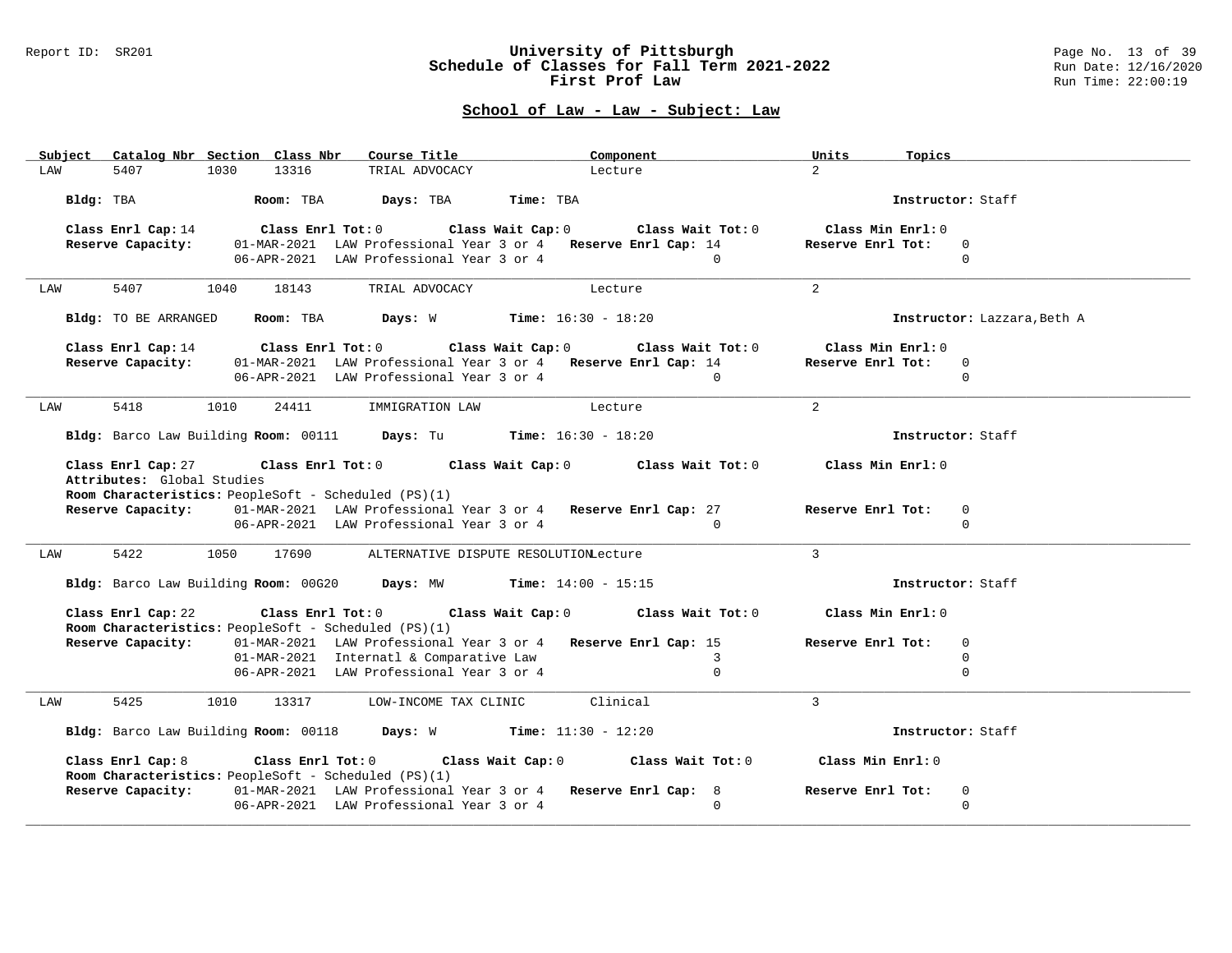#### Report ID: SR201 **University of Pittsburgh** Page No. 14 of 39 **Schedule of Classes for Fall Term 2021-2022** Run Date: 12/16/2020 **First Prof Law Run Time: 22:00:19** Run Time: 22:00:19

| Catalog Nbr Section Class Nbr<br>Subject                | Course Title                                                                                                                                                      | Component                                                                                   | Units<br>Topics                                                                          |
|---------------------------------------------------------|-------------------------------------------------------------------------------------------------------------------------------------------------------------------|---------------------------------------------------------------------------------------------|------------------------------------------------------------------------------------------|
| 5429<br>1010<br>LAW                                     | 26683<br>LAWYERING PROCESS CLINIC                                                                                                                                 | Practicum                                                                                   | $\overline{2}$                                                                           |
| Bldg: TO BE ARRANGED                                    | Room: TBA $Days:$ TBA $Time: 00:00 - 00:00$                                                                                                                       |                                                                                             | Instructor: Nestler, G Clayton                                                           |
|                                                         |                                                                                                                                                                   | Class Enrl Cap: 8 $\,$ Class Enrl Tot: 0 $\,$ Class Wait Cap: 0 $\,$ Class Wait Tot: 0 $\,$ | Class Min Enrl: 0                                                                        |
| 5460<br>1060<br>LAW                                     | 21733<br>REAL ESTATE TRANSACTIONS                                                                                                                                 | Lecture                                                                                     | $\overline{2}$                                                                           |
|                                                         | Bldg: Barco Law Building Room: 00G13 Days: M Time: 14:00 - 15:50                                                                                                  |                                                                                             | Instructor: Staff                                                                        |
| Class Enrl Cap: 26<br>Reserve Capacity:                 | Room Characteristics: PeopleSoft - Scheduled (PS)(1)<br>01-MAR-2021 LAW Professional Year 3 or 4 Reserve Enrl Cap: 26<br>06-APR-2021 LAW Professional Year 3 or 4 | Class Enrl Tot: 0 Class Wait Cap: 0 Class Wait Tot: 0<br>$\Omega$                           | Class Min Enrl: 0<br>$\Omega$<br>Reserve Enrl Tot:<br>$\Omega$                           |
| 5475<br>1010<br>LAW                                     | 13285                                                                                                                                                             | SPANISH FOR LAWYERS 1 Lecture                                                               | 2                                                                                        |
|                                                         | Bldg: Barco Law Building Room: 00G18 Days: W Time: 18:30 - 20:20                                                                                                  |                                                                                             | Instructor: Staff                                                                        |
| Class Enrl Cap: 14<br>Attributes: West European Studies | Room Characteristics: PeopleSoft - Scheduled (PS)(1)                                                                                                              | Class Enrl Tot: 0 Class Wait Cap: 0 Class Wait Tot: 0 Class Min Enrl: 0                     |                                                                                          |
| 5485<br>1010<br>LAW                                     | 13310<br>CLINIC EXTENSION                                                                                                                                         | Clinical                                                                                    | $\overline{2}$                                                                           |
| Bldg: TO BE ARRANGED                                    | Room: TBA Days: TBA Time: 00:00 - 00:00 ELDER LAW                                                                                                                 |                                                                                             | Instructor: Mannix, Martha Mary                                                          |
|                                                         |                                                                                                                                                                   | Class Enrl Cap: 5 Class Enrl Tot: 0 Class Wait Cap: 0 Class Wait Tot: 0 Class Min Enrl: 0   |                                                                                          |
| 5485<br>1015<br>LAW                                     | 28955<br>CLINIC EXTENSION                                                                                                                                         | Clinical                                                                                    | $\overline{2}$                                                                           |
| Bldg: TO BE ARRANGED                                    |                                                                                                                                                                   |                                                                                             | Room: TBA Days: TBA Time: 00:00 - 00:00 ENVIRONMENTAL LAW Instructor: MacIntyre, Grant B |
|                                                         |                                                                                                                                                                   | Class Enrl Cap: 5 Class Enrl Tot: 0 Class Wait Cap: 0 Class Wait Tot: 0 Class Min Enrl: 0   |                                                                                          |
| 5485<br>1020<br>LAW                                     | 28956<br>CLINIC EXTENSION                                                                                                                                         | Clinical                                                                                    | 2 <sup>1</sup>                                                                           |
| Bldg: TO BE ARRANGED                                    |                                                                                                                                                                   | <b>Room:</b> TBA $Days:$ TBA $Time: 00:00 - 00:00$ FAMILY LAW                               | Instructor: Congelio, William A                                                          |
| Class Enrl Cap: 5                                       |                                                                                                                                                                   | Class Enrl Tot: 0 Class Wait Cap: 0 Class Wait Tot: 0                                       | Class Min Enrl: 0                                                                        |
| 5485<br>LAW<br>1025                                     | 28957<br>CLINIC EXTENSION                                                                                                                                         | Clinical                                                                                    | $\overline{a}$                                                                           |
| Bldg: TO BE ARRANGED                                    |                                                                                                                                                                   | Room: TBA Days: TBA Time: 00:00 - 00:00 HEALTH LAW                                          | Instructor: Pierson-Brown, Tomar Nicole                                                  |
| Class Enrl Cap: 5                                       | Class Enrl Tot: 0 Class Wait Cap: 0                                                                                                                               | Class Wait Tot: 0                                                                           | Class Min Enrl: 0                                                                        |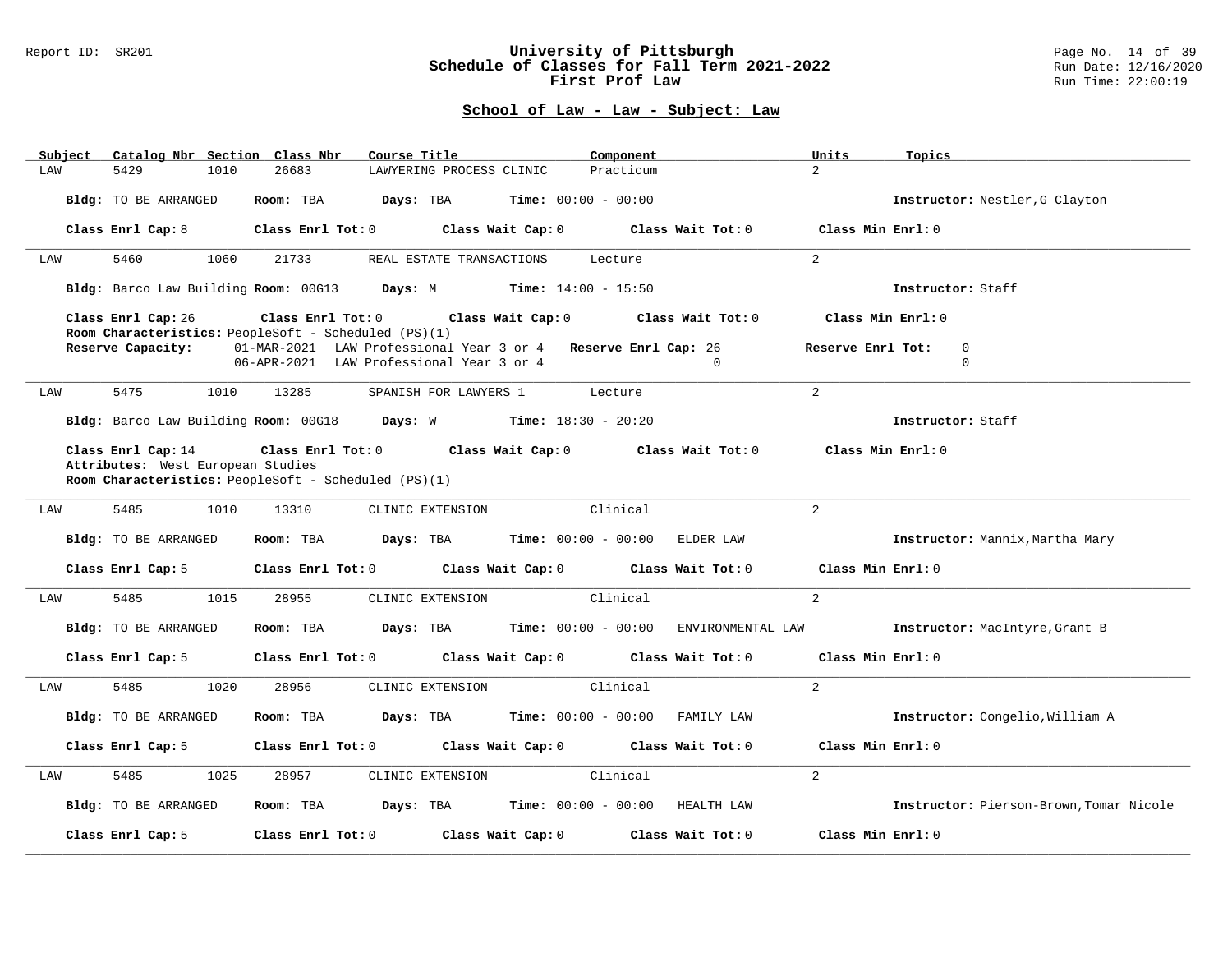#### Report ID: SR201 **University of Pittsburgh** Page No. 15 of 39 **Schedule of Classes for Fall Term 2021-2022** Run Date: 12/16/2020 **First Prof Law Run Time: 22:00:19** Run Time: 22:00:19

| Subject                                                                                                                                                        | Catalog Nbr Section Class Nbr |      |           |                                                                                                            | Course Title                                        |  | Component |                                                                                                    | Units             | Topics                         |                                 |
|----------------------------------------------------------------------------------------------------------------------------------------------------------------|-------------------------------|------|-----------|------------------------------------------------------------------------------------------------------------|-----------------------------------------------------|--|-----------|----------------------------------------------------------------------------------------------------|-------------------|--------------------------------|---------------------------------|
| LAW                                                                                                                                                            | 5485                          | 1030 | 28958     |                                                                                                            | CLINIC EXTENSION                                    |  | Clinical  |                                                                                                    | $2^{\circ}$       |                                |                                 |
|                                                                                                                                                                | Bldg: TO BE ARRANGED          |      | Room: TBA |                                                                                                            | $\texttt{Days:}$ TBA $\texttt{Time:}$ 00:00 - 00:00 |  |           | IMMIGRATION LAW                                                                                    |                   |                                | Instructor: Velez, Sheila I     |
|                                                                                                                                                                | Class Enrl Cap: 5             |      |           | Class Enrl Tot: 0 Class Wait Cap: 0                                                                        |                                                     |  |           | Class Wait Tot: $0$ Class Min Enrl: $0$                                                            |                   |                                |                                 |
| LAW                                                                                                                                                            | 5485                          | 1035 | 28959     |                                                                                                            | CLINIC EXTENSION                                    |  | Clinical  |                                                                                                    | $\overline{a}$    |                                |                                 |
|                                                                                                                                                                | Bldg: TO BE ARRANGED          |      | Room: TBA |                                                                                                            |                                                     |  |           | $\texttt{Davis:}$ TBA $\texttt{Time:}$ 00:00 - 00:00 LOW-INCOME TAX                                |                   |                                | Instructor: Stewart, Alice L    |
|                                                                                                                                                                |                               |      |           |                                                                                                            |                                                     |  |           |                                                                                                    |                   |                                | Infanti, Anthony C.             |
|                                                                                                                                                                | Class Enrl Cap: 5             |      |           |                                                                                                            |                                                     |  |           | Class Enrl Tot: $0$ Class Wait Cap: $0$ Class Wait Tot: $0$ Class Min Enrl: $0$                    |                   |                                |                                 |
| LAW                                                                                                                                                            | 5485                          | 1040 | 28960     |                                                                                                            | CLINIC EXTENSION                                    |  | Clinical  |                                                                                                    | $\overline{2}$    |                                |                                 |
|                                                                                                                                                                | Bldg: TO BE ARRANGED          |      |           |                                                                                                            |                                                     |  |           | Room: TBA Days: TBA Time: $00:00 - 00:00$ PRISON LAW & LITIGATION Instructor: Lobel, Jules L       |                   |                                |                                 |
|                                                                                                                                                                |                               |      |           |                                                                                                            |                                                     |  |           |                                                                                                    |                   |                                | Grote, Bret D                   |
|                                                                                                                                                                |                               |      |           |                                                                                                            |                                                     |  |           | Class Enrl Cap: 5 Class Enrl Tot: 0 Class Wait Cap: 0 Class Wait Tot: 0 Class Min Enrl: 0          |                   |                                |                                 |
| LAW                                                                                                                                                            | 5485                          | 1045 | 28961     |                                                                                                            | CLINIC EXTENSION                                    |  | Clinical  |                                                                                                    | $\overline{a}$    |                                |                                 |
|                                                                                                                                                                | Bldg: TO BE ARRANGED          |      |           |                                                                                                            |                                                     |  |           | <b>Room:</b> TBA <b>Days:</b> TBA <b>Time:</b> 00:00 - 00:00 SECURITIES ARBITRATION                |                   |                                | Instructor: Stewart, Alice L    |
|                                                                                                                                                                | Class Enrl Cap: 5             |      |           |                                                                                                            |                                                     |  |           | Class Enrl Tot: 0 Class Wait Cap: 0 Class Wait Tot: 0 Class Min Enrl: 0                            |                   |                                |                                 |
| LAW                                                                                                                                                            | 5572                          | 1010 | 24870     |                                                                                                            | PA INNOCENCE PROJECT PRAC                           |  | Practicum |                                                                                                    | $\overline{3}$    |                                |                                 |
|                                                                                                                                                                | Bldg: TO BE ARRANGED          |      |           | Room: TBA $Days:$ Th Time: $18:00 - 19:40$                                                                 |                                                     |  |           |                                                                                                    |                   |                                | Instructor: DeLosa, Elizabeth A |
|                                                                                                                                                                | Class Enrl Cap: 6             |      |           |                                                                                                            |                                                     |  |           | Class Enrl Tot: 0 $\qquad$ Class Wait Cap: 0 $\qquad$ Class Wait Tot: 0 $\qquad$ Class Min Enrl: 0 |                   |                                |                                 |
| LAW                                                                                                                                                            | 5609                          | 1010 | 24413     |                                                                                                            | PROFESSIONAL RESPONSIBILITY Lecture                 |  |           |                                                                                                    | $\overline{3}$    |                                |                                 |
|                                                                                                                                                                |                               |      |           | Bldg: Barco Law Building Room: 00109 Days: MW Time: 12:30 - 13:45                                          |                                                     |  |           |                                                                                                    |                   | Instructor: Staff              |                                 |
| Class Enrl Tot: $0$ Class Wait Cap: $0$ Class Wait Tot: $0$ Class Min Enrl: $0$<br>Class Enrl Cap: 110<br>Room Characteristics: PeopleSoft - Scheduled (PS)(1) |                               |      |           |                                                                                                            |                                                     |  |           |                                                                                                    |                   |                                |                                 |
|                                                                                                                                                                | Reserve Capacity:             |      |           | 01-MAR-2021 LAW Professional Year 3 or 4 Reserve Enrl Cap: 110<br>06-APR-2021 LAW Professional Year 3 or 4 |                                                     |  |           | $\Omega$                                                                                           | Reserve Enrl Tot: | $\overline{0}$<br>$\mathbf{0}$ |                                 |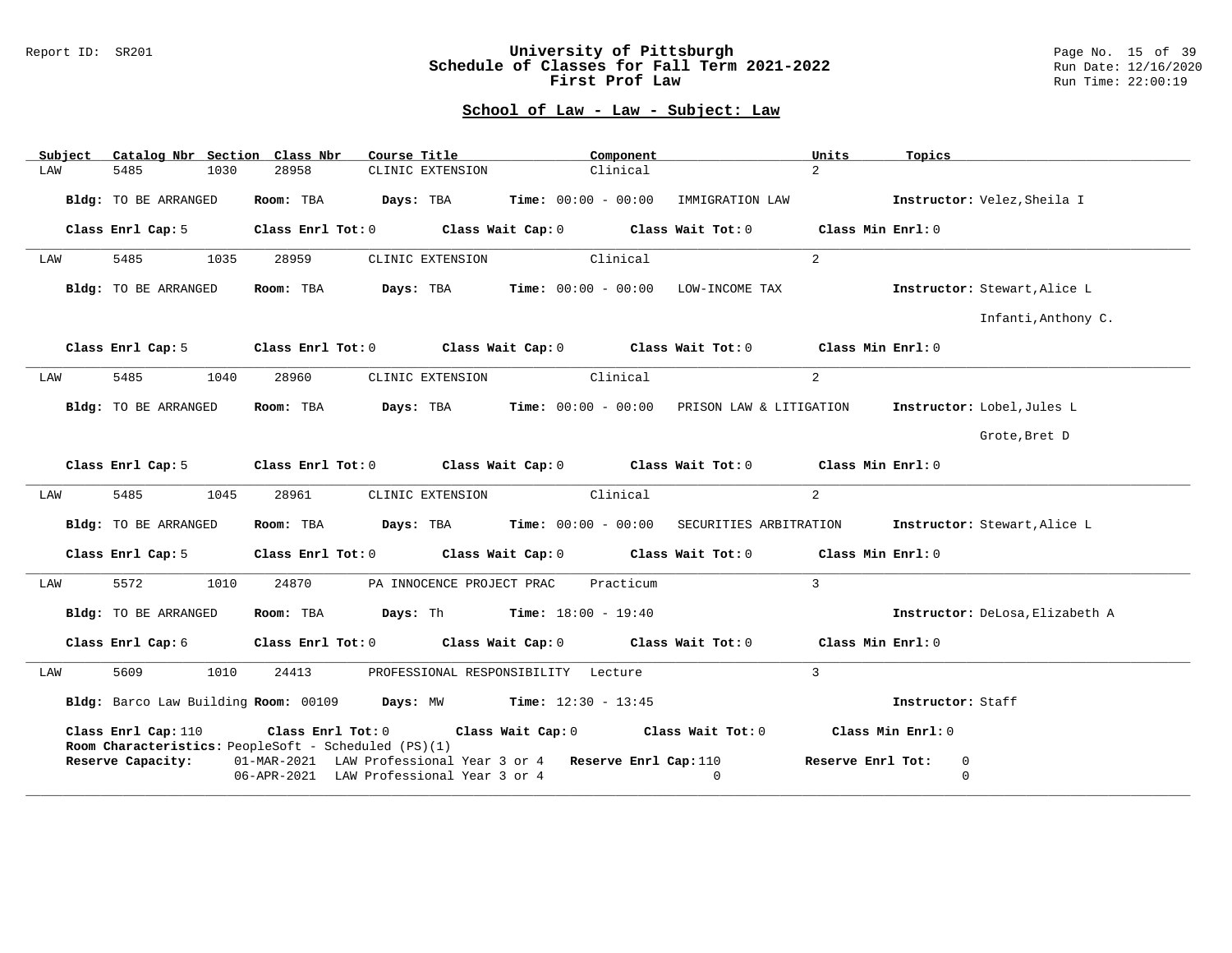#### Report ID: SR201 **University of Pittsburgh** Page No. 16 of 39 **Schedule of Classes for Fall Term 2021-2022** Run Date: 12/16/2020 **First Prof Law Run Time: 22:00:19** Run Time: 22:00:19

| Subject Catalog Nbr Section Class Nbr                                                                                                                                               | Course Title                                                                                              | Component<br>Units                                       | Topics                      |  |  |  |  |
|-------------------------------------------------------------------------------------------------------------------------------------------------------------------------------------|-----------------------------------------------------------------------------------------------------------|----------------------------------------------------------|-----------------------------|--|--|--|--|
| 18214<br>LAW<br>5616<br>1030                                                                                                                                                        | MOCK TRIAL STRATEGY AND PRA Practicum                                                                     | $2^{\circ}$                                              |                             |  |  |  |  |
| Bldg: Barco Law Building Room: 00G25                                                                                                                                                | Days: Th<br><b>Time:</b> $18:30 - 20:20$                                                                  |                                                          | Instructor: Staff           |  |  |  |  |
| Bldg: Barco Law Building Room: 00G46                                                                                                                                                | Days: Th<br><b>Time:</b> $18:30 - 20:20$                                                                  |                                                          | Instructor: Staff           |  |  |  |  |
| Bldg: Barco Law Building Room: COURT                                                                                                                                                | Days: Th<br><b>Time:</b> $18:30 - 20:20$                                                                  |                                                          | Instructor: Staff           |  |  |  |  |
| Class Enrl Cap: 12<br>Class Enrl Tot: 0<br>Room Characteristics: PeopleSoft - Scheduled (PS)(1)                                                                                     |                                                                                                           | Class Wait Cap: 0 Class Wait Tot: 0<br>Class Min Enrl: 0 |                             |  |  |  |  |
| 5622<br>1100<br>24565<br>LAW                                                                                                                                                        | COMPARTV PROF RESPONSIBILITY Lecture                                                                      | $\mathcal{E}$                                            |                             |  |  |  |  |
| Bldg: Barco Law Building Room: 00G13 Days: TuTh Time: 09:00 - 10:15                                                                                                                 |                                                                                                           |                                                          | Instructor: Staff           |  |  |  |  |
| Class Enrl Cap: 28<br>Room Characteristics: PeopleSoft - Scheduled (PS)(1)                                                                                                          | Class Enrl Tot: $0$ Class Wait Cap: $0$ Class Wait Tot: $0$                                               | $Class Min Ernst: 0$                                     |                             |  |  |  |  |
| Reserve Capacity:                                                                                                                                                                   | 01-MAR-2021 LAW Professional Year 3 or 4 Reserve Enrl Cap: 28<br>06-APR-2021 LAW Professional Year 3 or 4 | Reserve Enrl Tot:<br>$\mathbf{0}$                        | $\mathbf{0}$<br>$\mathbf 0$ |  |  |  |  |
| 5653<br>1010<br>27930<br>LAW                                                                                                                                                        | INTERNATIONAL HUMAN RIGHTS                                                                                | $\mathbf{3}$<br>Lecture                                  |                             |  |  |  |  |
| Bldg: Barco Law Building Room: 00G12 Days: Tu Time: 16:30 - 19:20                                                                                                                   |                                                                                                           |                                                          | Instructor: Staff           |  |  |  |  |
| Class Enrl Cap: $49$ Class Enrl Tot: 0 Class Wait Cap: 0 Class Wait Tot: 0 Class Min Enrl: 0<br>Attributes: African Studies<br>Room Characteristics: PeopleSoft - Scheduled (PS)(1) |                                                                                                           |                                                          |                             |  |  |  |  |
| 5694<br>1010<br>27925<br>LAW                                                                                                                                                        | TRADEMARK LAW                                                                                             | 3<br>Lecture                                             |                             |  |  |  |  |
| Bldg: Barco Law Building Room: 00G12 Days: MW Time: 10:30 - 11:45                                                                                                                   |                                                                                                           |                                                          | Instructor: Staff           |  |  |  |  |
| Class Enrl Cap: 49<br>Class Enrl Tot: 0<br>Class Wait Cap: 0 Class Wait Tot: 0<br>Class Min Enrl: 0<br>Room Characteristics: PeopleSoft - Scheduled (PS)(1)                         |                                                                                                           |                                                          |                             |  |  |  |  |
| 5696<br>1010<br>28026<br>LAW                                                                                                                                                        | MILITARY LAW                                                                                              | $\overline{3}$<br>Lecture                                |                             |  |  |  |  |
| Bldg: Barco Law Building Room: 00G12 Days: M Time: 17:30 - 20:20                                                                                                                    |                                                                                                           |                                                          | Instructor: Staff           |  |  |  |  |
| Class Enrl Cap: 49<br>Class Enrl Tot: 0<br>Room Characteristics: PeopleSoft - Scheduled (PS)(1)                                                                                     | Class Wait Cap: 0                                                                                         | Class Min Enrl: 0<br>Class Wait Tot: 0                   |                             |  |  |  |  |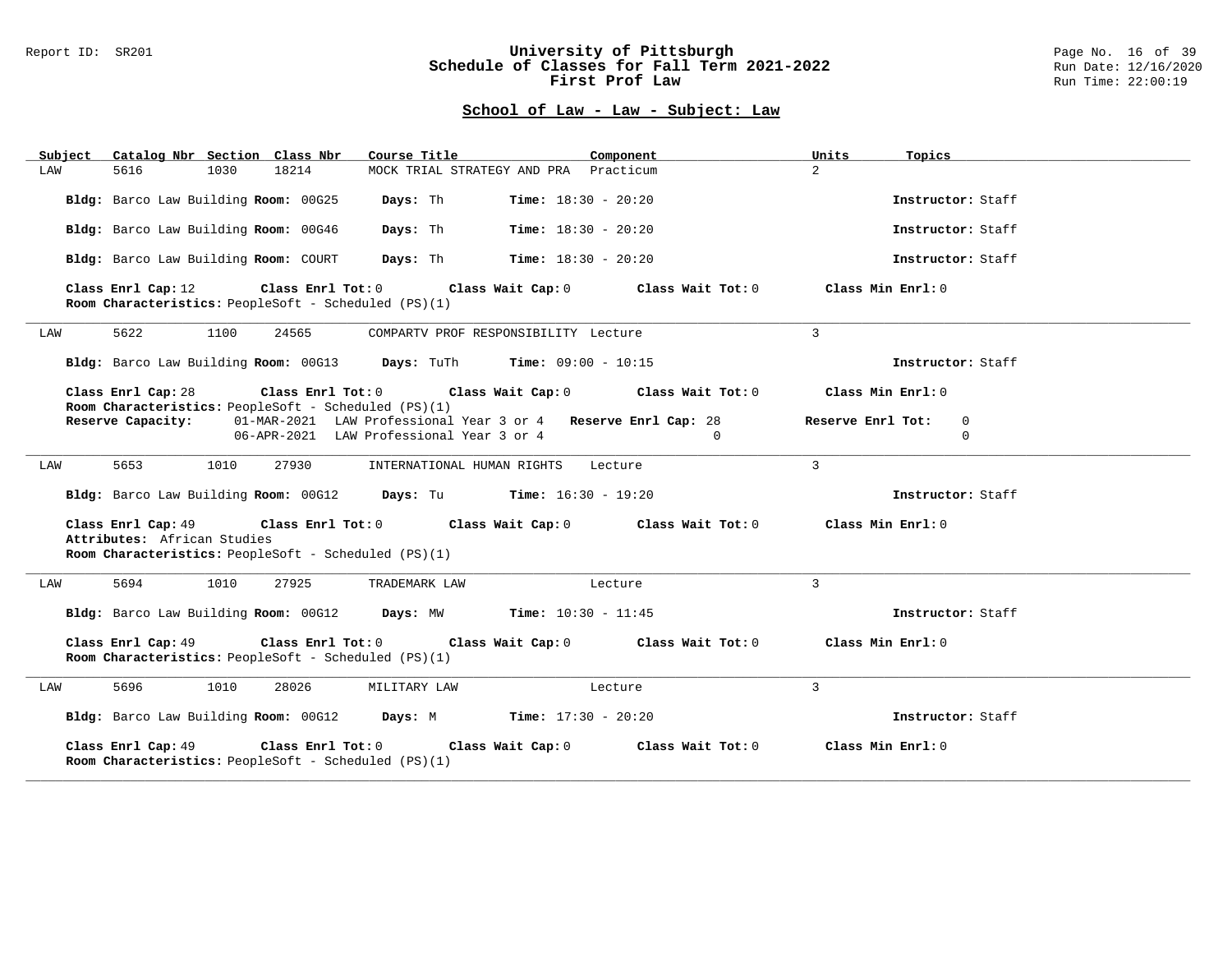#### Report ID: SR201 **University of Pittsburgh** Page No. 17 of 39 **Schedule of Classes for Fall Term 2021-2022** Run Date: 12/16/2020 **First Prof Law Run Time: 22:00:19** Run Time: 22:00:19

| Subject Catalog Nbr Section Class Nbr                                      | Course Title <b>Source Search</b><br>Component                                                                                 | Units<br>Topics                              |
|----------------------------------------------------------------------------|--------------------------------------------------------------------------------------------------------------------------------|----------------------------------------------|
| 1010<br>27919<br>LAW<br>5709                                               | LAW OF SLAVRY, ABOLITION&FREDMSeminar                                                                                          | $\overline{3}$                               |
|                                                                            | Bldg: Barco Law Building Room: 00G25 Days: W Time: 10:30 - 12:20                                                               | Instructor: Staff                            |
| Class Enrl Cap: 12<br>Room Characteristics: PeopleSoft - Scheduled (PS)(1) | Class Enrl Tot: $0$ Class Wait Cap: $0$ Class Wait Tot: $0$ Class Min Enrl: $0$                                                |                                              |
| Reserve Capacity:                                                          | 01-MAR-2021 LAW Professional Year 3 or 4 Reserve Enrl Cap: 12<br>06-APR-2021 LAW Professional Year 3 or 4<br>$\overline{0}$    | Reserve Enrl Tot:<br>$\mathbf 0$<br>$\Omega$ |
| 5714<br>1070<br>26679<br>LAW                                               | ENVRL POLICY AND PRACTICE Lecture                                                                                              | $\overline{3}$                               |
|                                                                            | Bldg: Barco Law Building Room: 00G13 Days: TuTh Time: 14:00 - 15:15                                                            | Instructor: Staff                            |
| Class Enrl Cap: 28<br>Room Characteristics: PeopleSoft - Scheduled (PS)(1) | Class Enrl Tot: $0$ Class Wait Cap: $0$ Class Wait Tot: $0$ Class Min Enrl: $0$                                                |                                              |
| 5720<br>1010<br>13269<br>LAW                                               | LEGAL ANALYSIS AND WRITING Clinical                                                                                            | $\Omega$                                     |
|                                                                            | Bldg: Barco Law Building Room: 00G13 Days: TuF Time: 10:30 - 11:20                                                             | Instructor: Staff                            |
| Class Enrl Cap: 28                                                         | Class Enrl Tot: $0$ Class Wait Cap: $0$ Class Wait Tot: $0$ Class Min Enrl: $0$                                                |                                              |
| Room Characteristics: PeopleSoft - Scheduled (PS)(1)                       | Reserve Capacity: 01-MAR-2021 LAW Professional Year 1 Reserve Enrl Cap: 28                                                     | Reserve Enrl Tot: 0                          |
| 5720<br>1015<br>13272<br>LAW                                               | LEGAL ANALYSIS AND WRITING Clinical                                                                                            | $\Omega$                                     |
|                                                                            | Bldg: Barco Law Building Room: 00G13 Days: TuF Time: 11:30 - 12:20                                                             | Instructor: Staff                            |
| Class Enrl Cap: 28<br>Room Characteristics: PeopleSoft - Scheduled (PS)(1) | Class Enrl Tot: $0$ Class Wait Cap: $0$ Class Wait Tot: $0$ Class Min Enrl: $0$                                                |                                              |
|                                                                            | Reserve Capacity: 01-MAR-2021 LAW Professional Year 1 Reserve Enrl Cap: 30                                                     | Reserve Enrl Tot: 0                          |
| 5720<br>1020<br>13275<br>LAW                                               | LEGAL ANALYSIS AND WRITING Clinical                                                                                            | $\Omega$                                     |
|                                                                            | Bldg: Barco Law Building Room: 00G13 Days: Th Time: 11:30 - 12:20                                                              | Instructor: Staff                            |
|                                                                            | Bldg: Barco Law Building Room: 00G46 Days: Tu Time: 11:30 - 12:20                                                              | Instructor: Staff                            |
|                                                                            | Class Enrl Cap: 20 $\qquad$ Class Enrl Tot: 0 $\qquad$ Class Wait Cap: 0 $\qquad$ Class Wait Tot: 0 $\qquad$ Class Min Enrl: 0 |                                              |
| Room Characteristics: PeopleSoft - Scheduled (PS)(1)                       | Reserve Capacity: 01-MAR-2021 LAW Professional Year 1 Reserve Enrl Cap: 20                                                     | Reserve Enrl Tot: 0                          |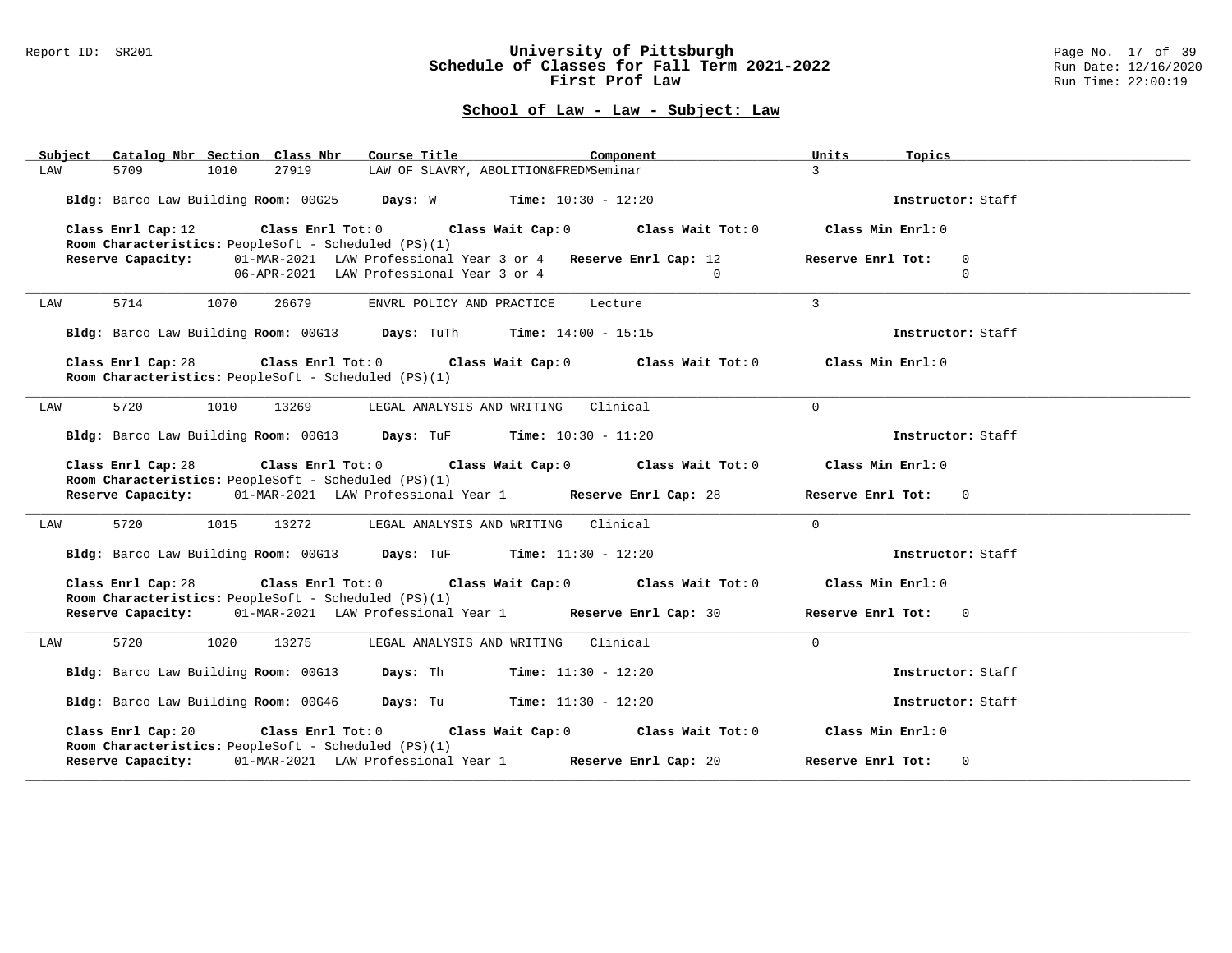#### Report ID: SR201 **University of Pittsburgh** Page No. 18 of 39 **Schedule of Classes for Fall Term 2021-2022** Run Date: 12/16/2020 **First Prof Law Run Time: 22:00:19** Run Time: 22:00:19

| Catalog Nbr Section Class Nbr<br>Subject                                   | Component<br>Course Title <b>Source Search</b>                                  | Units<br>Topics                     |
|----------------------------------------------------------------------------|---------------------------------------------------------------------------------|-------------------------------------|
| 1025<br>13268<br>5720<br>LAW                                               | LEGAL ANALYSIS AND WRITING Clinical                                             | $\Omega$                            |
|                                                                            | Bldg: Barco Law Building Room: 00G18 Days: TuF Time: 10:30 - 11:20              | Instructor: Staff                   |
| Class Enrl Cap: 28<br>Room Characteristics: PeopleSoft - Scheduled (PS)(1) | Class Enrl Tot: $0$ Class Wait Cap: $0$ Class Wait Tot: $0$ Class Min Enrl: $0$ |                                     |
| Reserve Capacity:                                                          | 01-MAR-2021 LAW Professional Year 1 Reserve Enrl Cap: 28                        | Reserve Enrl Tot: 0                 |
| 5720<br>1030<br>13273<br>LAW                                               | LEGAL ANALYSIS AND WRITING Clinical                                             | $\Omega$                            |
|                                                                            | Bldg: Barco Law Building Room: 00G13 Days: Th Time: 10:30 - 11:20               | Instructor: Staff                   |
|                                                                            | Bldg: Barco Law Building Room: 00118 Days: Tu Time: 10:30 - 11:20               | Instructor: Staff                   |
| Class Enrl Cap: 28<br>Room Characteristics: PeopleSoft - Scheduled (PS)(1) | Class Enrl Tot: $0$ Class Wait Cap: $0$ Class Wait Tot: $0$ Class Min Enrl: $0$ |                                     |
|                                                                            | Reserve Capacity: 01-MAR-2021 LAW Professional Year 1 Reserve Enrl Cap: 30      | Reserve Enrl Tot: 0                 |
| 5720<br>1035<br>13271<br>LAW                                               | LEGAL ANALYSIS AND WRITING Clinical                                             | $\Omega$                            |
|                                                                            | Bldg: Barco Law Building Room: 00G20 Days: TuF Time: 10:30 - 11:20              | Instructor: Staff                   |
| Class Enrl Cap: 20<br>Room Characteristics: PeopleSoft - Scheduled (PS)(1) | Class Enrl Tot: $0$ Class Wait Cap: $0$ Class Wait Tot: $0$ Class Min Enrl: $0$ |                                     |
|                                                                            | Reserve Capacity: 01-MAR-2021 LAW Professional Year 1 Reserve Enrl Cap: 20      | Reserve Enrl Tot: 0                 |
| 5720<br>1040<br>13267<br>LAW                                               | LEGAL ANALYSIS AND WRITING Clinical                                             | $\Omega$                            |
|                                                                            | Bldg: Barco Law Building Room: 00G20 Days: TuF Time: 11:30 - 12:20              | Instructor: Staff                   |
| Class Enrl Cap: 20<br>Room Characteristics: PeopleSoft - Scheduled (PS)(1) | Class Enrl Tot: $0$ Class Wait Cap: $0$ Class Wait Tot: $0$                     | Class Min Enrl: 0                   |
|                                                                            | Reserve Capacity: 01-MAR-2021 LAW Professional Year 1 Reserve Enrl Cap: 20      | Reserve Enrl Tot: 0                 |
| 5720<br>1045<br>LAW                                                        | 13274 LEGAL ANALYSIS AND WRITING Clinical                                       | $\Omega$                            |
|                                                                            | Bldg: Barco Law Building Room: 00118 Days: TuF Time: 11:30 - 12:20              | Instructor: Staff                   |
| Class Enrl Cap: 28<br>Room Characteristics: PeopleSoft - Scheduled (PS)(1) | Class Enrl Tot: $0$ Class Wait Cap: $0$ Class Wait Tot: $0$                     | Class Min Enrl: 0                   |
|                                                                            | Reserve Capacity: 01-MAR-2021 LAW Professional Year 1 Reserve Enrl Cap: 28      | Reserve Enrl Tot:<br>$\overline{0}$ |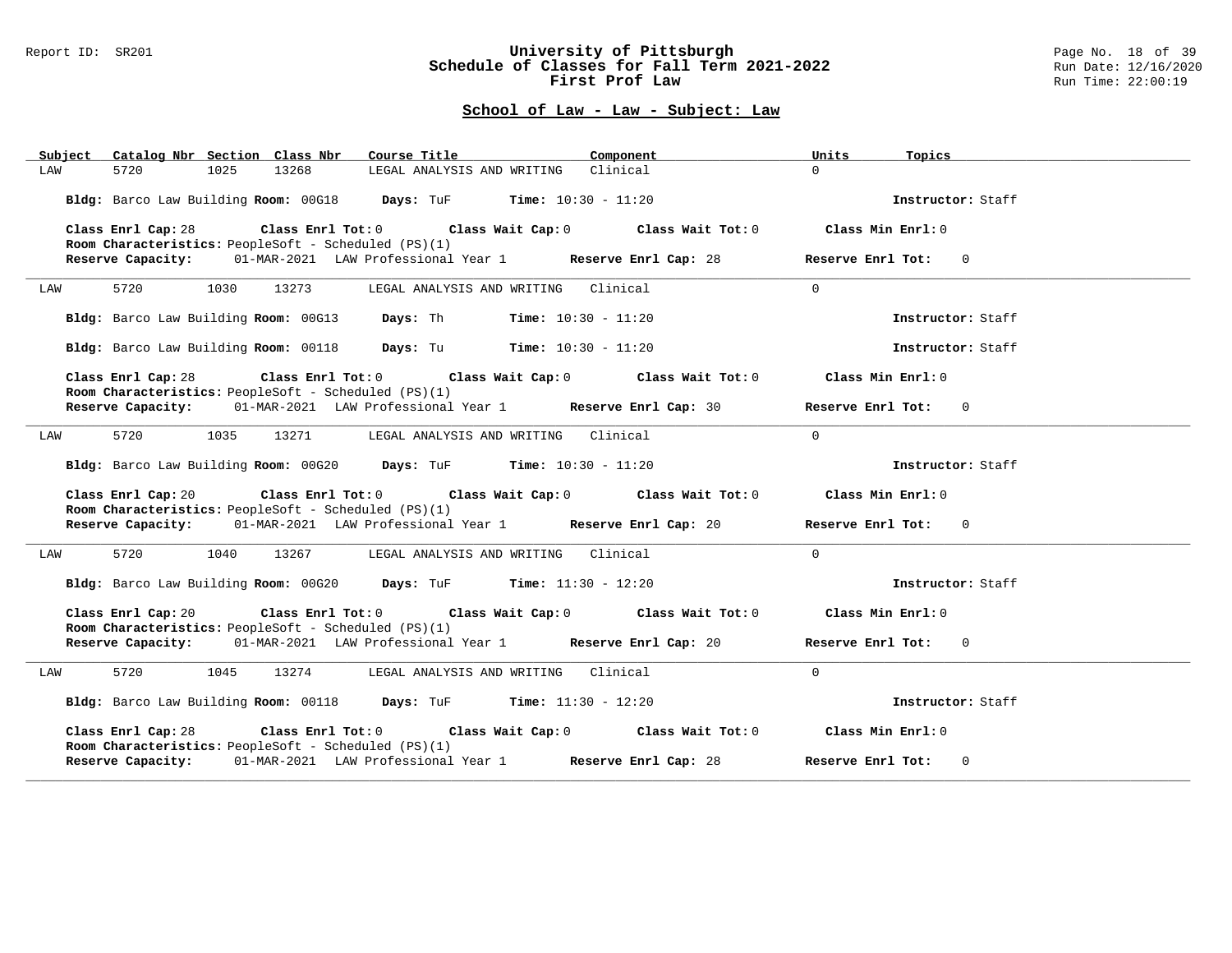#### Report ID: SR201 **University of Pittsburgh** Page No. 19 of 39 **Schedule of Classes for Fall Term 2021-2022** Run Date: 12/16/2020 **First Prof Law Run Time: 22:00:19** Run Time: 22:00:19

| Catalog Nbr Section Class Nbr<br>Subject                                                                                                                                                                                           | Course Title                                                                                   | Component                    | Units<br>Topics                    |  |  |  |  |
|------------------------------------------------------------------------------------------------------------------------------------------------------------------------------------------------------------------------------------|------------------------------------------------------------------------------------------------|------------------------------|------------------------------------|--|--|--|--|
| LAW<br>5720<br>1050                                                                                                                                                                                                                | 13270<br>LEGAL ANALYSIS AND WRITING                                                            | Clinical                     | $\Omega$                           |  |  |  |  |
| Bldg: Barco Law Building Room: 00G18                                                                                                                                                                                               | Days: TuF                                                                                      | <b>Time:</b> $11:30 - 12:20$ | Instructor: Staff                  |  |  |  |  |
| Class Enrl Cap: 28                                                                                                                                                                                                                 | Class Enrl Tot: 0<br>Class Wait Cap: 0                                                         | Class Wait Tot: 0            | Class Min Enrl: 0                  |  |  |  |  |
| Reserve Capacity:                                                                                                                                                                                                                  | Room Characteristics: PeopleSoft - Scheduled (PS)(1)<br>01-MAR-2021 LAW Professional Year 1    | Reserve Enrl Cap: 28         | Reserve Enrl Tot:<br>0             |  |  |  |  |
|                                                                                                                                                                                                                                    |                                                                                                |                              |                                    |  |  |  |  |
| 5731<br>1010<br>LAW                                                                                                                                                                                                                | 13296<br>CURRENT ISSUES IN HEALTH LAW Lecture                                                  |                              | $\mathbf{1}$                       |  |  |  |  |
| Bldg: Barco Law Building Room: 00G46                                                                                                                                                                                               | Days: Tu                                                                                       | <b>Time:</b> $16:30 - 18:00$ | Instructor: Staff                  |  |  |  |  |
| Class Enrl Cap: 20                                                                                                                                                                                                                 | Class Enrl Tot: 0<br>Class Wait Cap: 0<br>Room Characteristics: PeopleSoft - Scheduled (PS)(1) | Class Wait Tot: 0            | Class Min Enrl: 0                  |  |  |  |  |
| 5733<br>1020<br>LAW                                                                                                                                                                                                                | 18459<br>MB CONSTITUTIONAL LITERACY SEMSeminar                                                 |                              | $\mathbf{3}$                       |  |  |  |  |
| Bldg: TO BE ARRANGED                                                                                                                                                                                                               | Room: TBA<br>Days: TBA                                                                         | <b>Time:</b> $00:00 - 00:00$ | Instructor: Deasy, Kevin M         |  |  |  |  |
|                                                                                                                                                                                                                                    |                                                                                                |                              | Shook, Jeffrey James               |  |  |  |  |
| Class Enrl Cap: 35                                                                                                                                                                                                                 | Class Enrl Tot: 0<br>Class Wait Cap: 0                                                         | Class Wait Tot: 0            | Class Min Enrl: 0                  |  |  |  |  |
| 5749<br>1010<br>LAW                                                                                                                                                                                                                | 27118<br>SORBONNE EXCHANGE                                                                     | Lecture                      | $9 - 18$                           |  |  |  |  |
| <b>Bldg:</b> TO BE ARRANGED                                                                                                                                                                                                        | Days: TBA<br>Room: TBA                                                                         | <b>Time:</b> $00:00 - 00:00$ | Instructor: Thorpe, Richard Gordon |  |  |  |  |
| Class Enrl Cap: 35                                                                                                                                                                                                                 | Class Enrl Tot: 0<br>Class Wait Cap: 0                                                         | Class Wait Tot: 0            | Class Min Enrl: 0                  |  |  |  |  |
| 5750<br>1010<br>LAW                                                                                                                                                                                                                | 13291<br>STUDY ABROAD                                                                          | Independent Study            | $1 - 18$                           |  |  |  |  |
| <b>Bldg:</b> TO BE ARRANGED                                                                                                                                                                                                        | Days: TBA<br>Room: TBA                                                                         | <b>Time:</b> $00:00 - 00:00$ | Instructor: Hamoudi, Haider A      |  |  |  |  |
| Class Enrl Cap: 20                                                                                                                                                                                                                 | Class Enrl Tot: 0<br>Class Wait Cap: 0                                                         | Class Wait Tot: 0            | Class Min Enrl: 0                  |  |  |  |  |
| <b></b> This class has an additional fee. For more information go to <a <br="" href="http://www.registrar.pitt.edu">target="_blank"&gt;http://www.registrar.pitt.edu/</a> , and click on Faculty and Staff, then Course and Class. |                                                                                                |                              |                                    |  |  |  |  |
| 5750<br>1015<br>LAW                                                                                                                                                                                                                | 25744<br>STUDY ABROAD                                                                          | Independent Study            | $1 - 18$                           |  |  |  |  |
| <b>Bldg:</b> TO BE ARRANGED                                                                                                                                                                                                        | Room: TBA<br>Days: TBA                                                                         | <b>Time:</b> $00:00 - 00:00$ | Instructor: Staff                  |  |  |  |  |
| Class Enrl Cap: 2                                                                                                                                                                                                                  | Class Enrl Tot: 0<br>Class Wait Cap: 0                                                         | Class Wait Tot: 0            | Class Min Enrl: 0                  |  |  |  |  |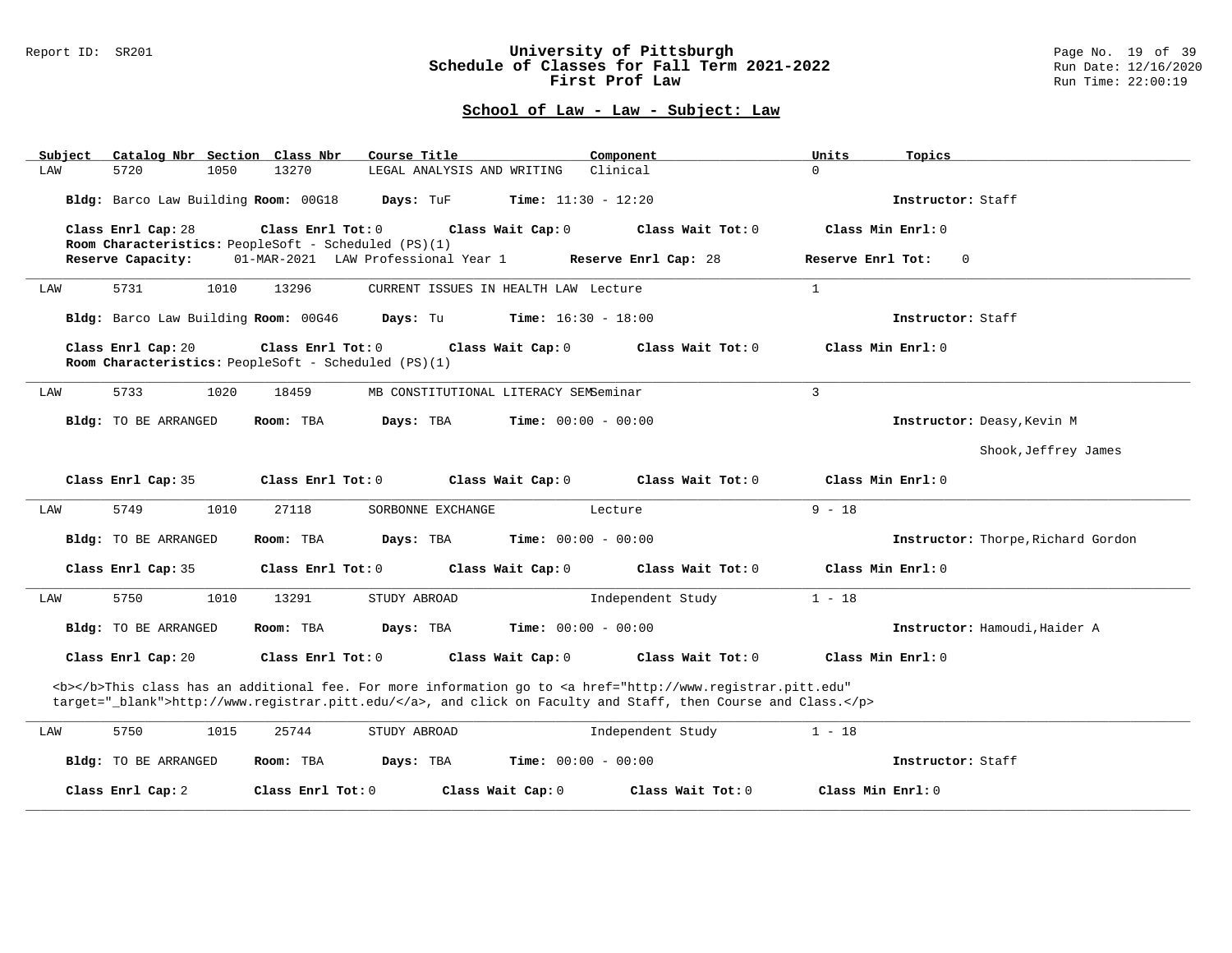### Report ID: SR201 **University of Pittsburgh** Page No. 20 of 39 **Schedule of Classes for Fall Term 2021-2022** Run Date: 12/16/2020 **First Prof Law Run Time: 22:00:19** Run Time: 22:00:19

| Subject Catalog Nbr Section Class Nbr Course Title                        |                                                                                                                             | Component      | Units<br>Topics                              |  |
|---------------------------------------------------------------------------|-----------------------------------------------------------------------------------------------------------------------------|----------------|----------------------------------------------|--|
| 27926<br>5807<br>1010<br>LAW                                              | ENVIRONMENTAL JUSTICE LAW SEM Seminar                                                                                       |                | $\mathcal{L}$                                |  |
|                                                                           | Bldg: Barco Law Building Room: 00G18 Days: W Time: 10:00 - 12:20                                                            |                | Instructor: Staff                            |  |
| Room Characteristics: PeopleSoft - Scheduled (PS)(1)                      | Class Enrl Cap: 15 Class Enrl Tot: 0 Class Wait Cap: 0 Class Wait Tot: 0 Class Min Enrl: 0                                  |                |                                              |  |
|                                                                           | Reserve Capacity: 01-MAR-2021 LAW Professional Year 3 or 4 Reserve Enrl Cap: 10<br>06-APR-2021 LAW Professional Year 3 or 4 | $\overline{0}$ | Reserve Enrl Tot:<br>$\mathbf 0$<br>$\Omega$ |  |
| 5860 1140<br>LAW                                                          | 23653 ANCIENT LAW SEMINAR Seminar                                                                                           |                | $\overline{3}$                               |  |
|                                                                           | Bldg: Barco Law Building Room: 00118 Days: Th Time: 14:00 - 15:50                                                           |                | Instructor: Staff                            |  |
| Room Characteristics: PeopleSoft - Scheduled (PS)(1)                      | Class Enrl Cap: 14 Class Enrl Tot: 0 Class Wait Cap: 0 Class Wait Tot: 0 Class Min Enrl: 0                                  |                |                                              |  |
|                                                                           | Reserve Capacity: 01-MAR-2021 LAW Professional Year 3 or 4 Reserve Enrl Cap: 14                                             |                | $\mathbf 0$<br>Reserve Enrl Tot:             |  |
|                                                                           | 06-APR-2021 LAW Professional Year 3 or 4 0                                                                                  |                | $\Omega$                                     |  |
| 5874 1060 18149<br>LAW                                                    | SECURITIES ARBITRATION CLINIC Clinical                                                                                      |                | $\overline{4}$                               |  |
|                                                                           | Bldg: Barco Law Building Room: 00121 Days: Th Time: 14:00 - 15:50                                                           |                | Instructor: Staff                            |  |
| Room Characteristics: PeopleSoft - Scheduled (PS)(1)                      | Class Enrl Cap: 7 Class Enrl Tot: 0 Class Wait Cap: 0 Class Wait Tot: 0 Class Min Enrl: 0                                   |                |                                              |  |
|                                                                           | Reserve Capacity: 01-MAR-2021 LAW Professional Year 3 or 4 Reserve Enrl Cap: 7<br>06-APR-2021 LAW Professional Year 3 or 4  | $\Omega$       | Reserve Enrl Tot:<br>0<br>$\Omega$           |  |
| 5880<br>1060<br>LAW                                                       | IMMIGRATION LAW CLINIC Clinical<br>18136                                                                                    |                | $\overline{4}$                               |  |
|                                                                           | Bldg: Barco Law Building Room: 00120 Days: Tu Time: 14:00 - 15:50                                                           |                | Instructor: Staff                            |  |
| Room Characteristics: PeopleSoft - Scheduled (PS)(1)                      | Class Enrl Cap: 12 Class Enrl Tot: 0 Class Wait Cap: 0 Class Wait Tot: 0 Class Min Enrl: 0                                  |                |                                              |  |
|                                                                           | Reserve Capacity: 01-MAR-2021 LAW Professional Year 3 or 4 Reserve Enrl Cap: 3                                              |                | Reserve Enrl Tot:<br>$\mathbf 0$             |  |
|                                                                           | 06-APR-2021 LAW Professional Year 3 or 4                                                                                    | $\Omega$       | $\Omega$                                     |  |
| 5883 1010<br>LAW                                                          | ENVIRONMENTAL LAW CLINIC Clinical<br>24415                                                                                  |                | 6                                            |  |
|                                                                           | Bldg: Barco Law Building Room: 00G18 Days: TuTh Time: 15:30 - 17:20                                                         |                | Instructor: Staff                            |  |
| Class Enrl Cap: 8<br>Room Characteristics: PeopleSoft - Scheduled (PS)(1) | Class Enrl Tot: 0 $\qquad$ Class Wait Cap: 0 $\qquad$ Class Wait Tot: 0 $\qquad$ Class Min Enrl: 0                          |                |                                              |  |
|                                                                           | Reserve Capacity: 01-MAR-2021 LAW Professional Year 3 or 4 Reserve Enrl Cap: 8                                              |                | Reserve Enrl Tot:<br>0                       |  |
|                                                                           | 06-APR-2021 LAW Professional Year 3 or 4                                                                                    | $\cap$         | $\Omega$                                     |  |
|                                                                           |                                                                                                                             |                |                                              |  |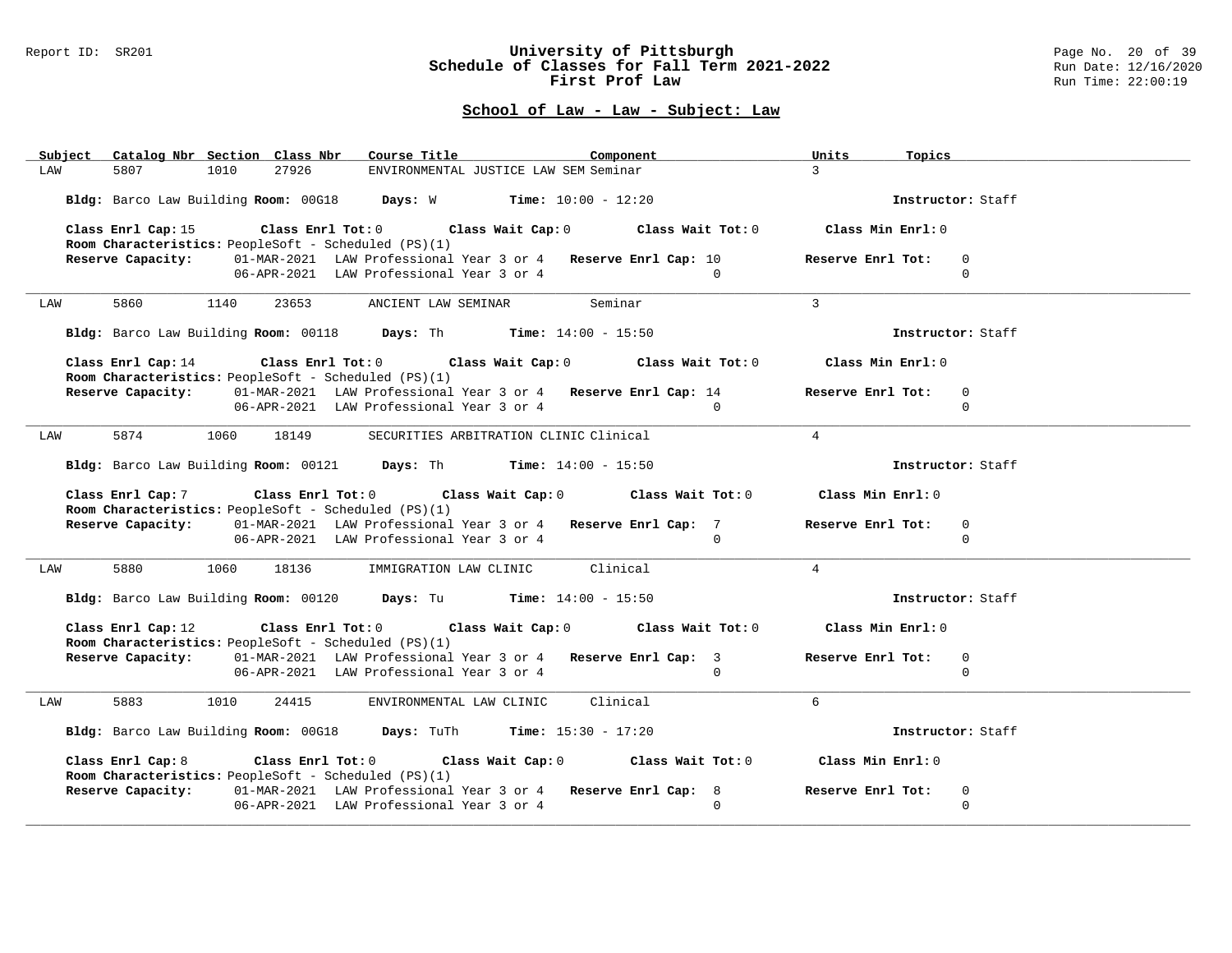#### Report ID: SR201 **University of Pittsburgh** Page No. 21 of 39 **Schedule of Classes for Fall Term 2021-2022** Run Date: 12/16/2020 **First Prof Law Run Time: 22:00:19** Run Time: 22:00:19

| Subject Catalog Nbr Section Class Nbr                | Course Title <b>Source Search</b>                                                                                              | Component      | Units<br>Topics                                 |
|------------------------------------------------------|--------------------------------------------------------------------------------------------------------------------------------|----------------|-------------------------------------------------|
| 17679<br>5889<br>1040<br>LAW                         | LEGAL ANALYSIS AND WRITING 2 Lecture                                                                                           | $\mathcal{R}$  |                                                 |
|                                                      | Bldg: Barco Law Building Room: 00107 Days: W Time: 17:30 - 20:20                                                               |                | Instructor: Staff                               |
| Room Characteristics: PeopleSoft - Scheduled (PS)(1) | Class Enrl Cap: 60 Class Enrl Tot: 0 Class Wait Cap: 0 Class Wait Tot: 0 Class Min Enrl: 0                                     |                |                                                 |
| 5890<br>1010<br>LAW                                  | 27927<br>ELECTRONIC DISCOVERY SEMINAR Seminar                                                                                  | $\mathbf{R}$   |                                                 |
|                                                      | Bldg: Barco Law Building Room: 00120 Days: Tu Time: 10:30 - 12:20                                                              |                | Instructor: Staff                               |
|                                                      | Class Enrl Cap: 10 $\qquad$ Class Enrl Tot: 0 $\qquad$ Class Wait Cap: 0 $\qquad$ Class Wait Tot: 0 $\qquad$ Class Min Enrl: 0 |                |                                                 |
| Room Characteristics: PeopleSoft - Scheduled (PS)(1) | Reserve Capacity: 01-MAR-2021 LAW Professional Year 3 or 4 Reserve Enrl Cap: 10<br>06-APR-2021 LAW Professional Year 3 or 4    | $\Omega$       | Reserve Enrl Tot:<br>$\overline{0}$<br>$\Omega$ |
| 5891<br>1010<br>LAW                                  | 27923 LITIGATION & SOCIAL CHANGE SEMSeminar                                                                                    | $\mathbf{3}$   |                                                 |
|                                                      | Bldg: Barco Law Building Room: 00111 Days: M Time: 10:30 - 12:20                                                               |                | Instructor: Staff                               |
|                                                      | Class Enrl Cap: 30 Class Enrl Tot: 0 Class Wait Cap: 0 Class Wait Tot: 0                                                       |                | Class Min Enrl: 0                               |
| Room Characteristics: PeopleSoft - Scheduled (PS)(1) | Reserve Capacity: 01-MAR-2021 LAW Professional Year 3 or 4 Reserve Enrl Cap: 16                                                |                | Reserve Enrl Tot: 0                             |
|                                                      | 06-APR-2021 LAW Professional Year 3 or 4                                                                                       | $\overline{0}$ | $\Omega$                                        |
| 5901 1010<br>LAW                                     | 13280 LEGAL WRITING INDEPNDNT STUDY Directed Studies                                                                           | $\sim$ 1       |                                                 |
| Bldg: TO BE ARRANGED                                 | Room: TBA $Days:$ TBA $Time: 00:00 - 00:00$                                                                                    |                | Instructor: Staff                               |
|                                                      | Class Enrl Cap: 50 $\qquad$ Class Enrl Tot: 0 $\qquad$ Class Wait Cap: 0 $\qquad$ Class Wait Tot: 0 $\qquad$ Class Min Enrl: 0 |                |                                                 |
| 5901 1020<br>LAW                                     | 24191<br>LEGAL WRITING INDEPNDNT STUDY Directed Studies                                                                        | $\overline{1}$ |                                                 |
| Bldg: TO BE ARRANGED                                 | Room: TBA $Days:$ TBA $Time: 00:00 - 00:00$                                                                                    |                | Instructor: Staff                               |
|                                                      | Class Enrl Cap: 10 $\qquad$ Class Enrl Tot: 0 $\qquad$ Class Wait Cap: 0 $\qquad$ Class Wait Tot: 0 $\qquad$ Class Min Enrl: 0 |                |                                                 |
| 5902<br>1010<br>LAW                                  | INDEPENDENT STUDY Directed Studies<br>13281                                                                                    | $\overline{1}$ |                                                 |
| Bldg: TO BE ARRANGED                                 | Room: TBA $Days:$ TBA Time: $00:00 - 00:00$                                                                                    |                | Instructor: Staff                               |
|                                                      | Class Enrl Cap: 100 Class Enrl Tot: 0 Class Wait Cap: 0 Class Wait Tot: 0 Class Min Enrl: 0                                    |                |                                                 |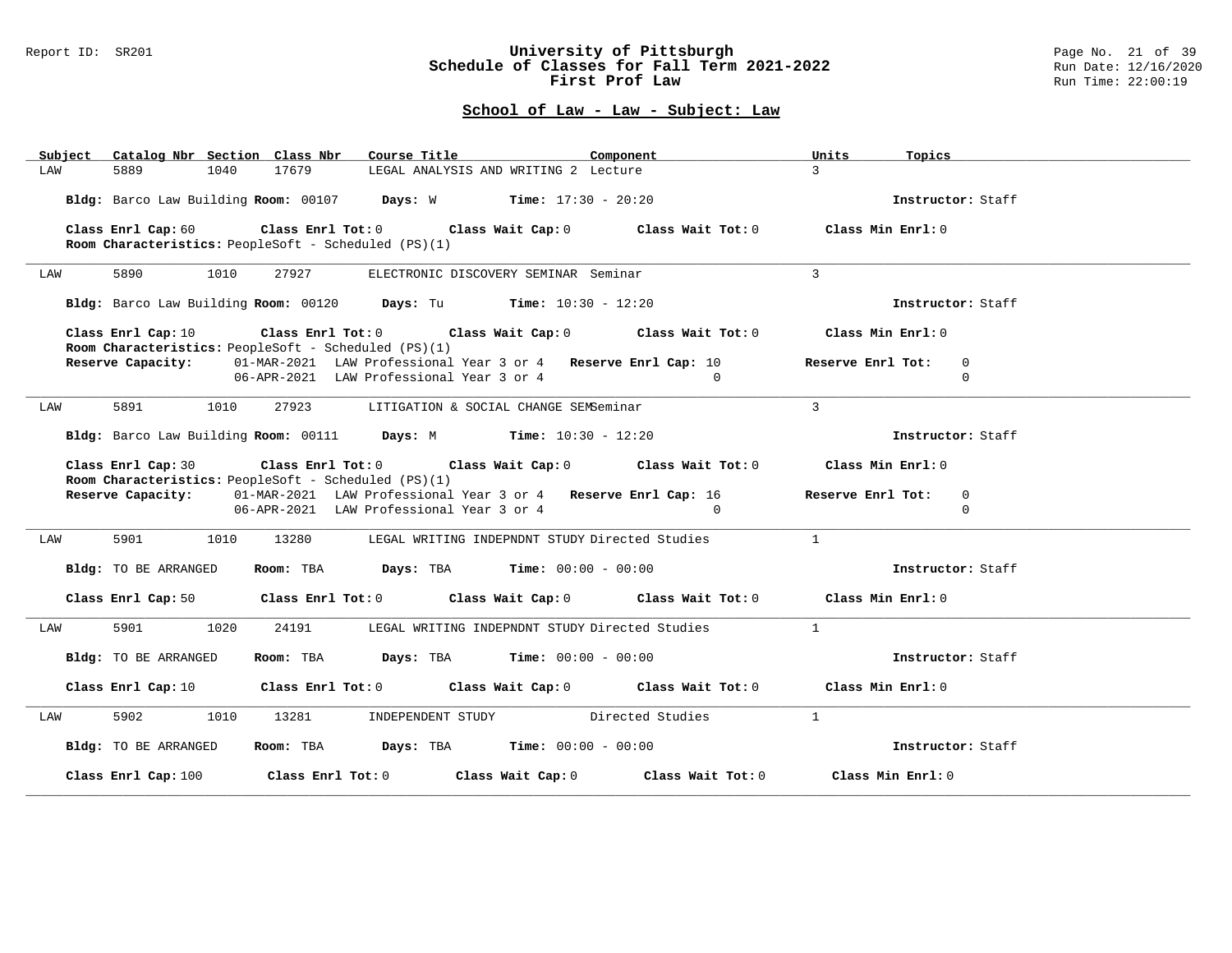#### Report ID: SR201 **University of Pittsburgh** Page No. 22 of 39 **Schedule of Classes for Fall Term 2021-2022** Run Date: 12/16/2020 **First Prof Law Run Time: 22:00:19** Run Time: 22:00:19

| Subject | Catalog Nbr Section Class Nbr | Course Title                                                   | Component                                                                                   | Units<br>Topics                    |
|---------|-------------------------------|----------------------------------------------------------------|---------------------------------------------------------------------------------------------|------------------------------------|
| LAW     | 5902<br>1030                  | 18405<br>INDEPENDENT STUDY                                     | Directed Studies                                                                            | 1                                  |
|         | Bldg: TO BE ARRANGED          | Room: TBA $Days:$ TBA Time: $00:00 - 00:00$                    |                                                                                             | Instructor: Staff                  |
|         |                               |                                                                | Class Enrl Cap: 100 Class Enrl Tot: 0 Class Wait Cap: 0 Class Wait Tot: 0 Class Min Enrl: 0 |                                    |
| LAW     |                               |                                                                | 5903 1010 13282 INDEPENDENT STUDY Independent Study                                         | 2                                  |
|         | Bldg: TO BE ARRANGED          | Room: TBA $Days: TBA$ Time: $00:00 - 00:00$                    |                                                                                             | Instructor: Staff                  |
|         |                               |                                                                | Class Enrl Cap: 100 Class Enrl Tot: 0 Class Wait Cap: 0 Class Wait Tot: 0 Class Min Enrl: 0 |                                    |
| LAW     |                               |                                                                | 5903 1015 13306 INDEPENDENT STUDY Independent Study                                         | 2                                  |
|         | Bldg: TO BE ARRANGED          | Room: TBA $Days:$ TBA $Time: 00:00 - 00:00$                    |                                                                                             | Instructor: Staff                  |
|         |                               |                                                                | Class Enrl Cap: 100 Class Enrl Tot: 0 Class Wait Cap: 0 Class Wait Tot: 0 Class Min Enrl: 0 |                                    |
|         |                               |                                                                | LAW 5903 1020 13318 INDEPENDENT STUDY Independent Study                                     | 2                                  |
|         | Bldg: TO BE ARRANGED          | Room: TBA $Days:$ TBA $Time: 00:00 - 00:00$                    |                                                                                             | Instructor: Staff                  |
|         |                               |                                                                | Class Enrl Cap: 100 Class Enrl Tot: 0 Class Wait Cap: 0 Class Wait Tot: 0 Class Min Enrl: 0 |                                    |
|         |                               | LAW 5910 1010 13283 LAWREVIEW                                  | Workshop                                                                                    | $\overline{1}$                     |
|         | Bldg: TO BE ARRANGED          | Room: TBA $Days: TBA$ Time: $00:00 - 00:00$                    |                                                                                             | Instructor: Madison, Michael James |
|         |                               |                                                                | Class Enrl Cap: 100 Class Enrl Tot: 0 Class Wait Cap: 0 Class Wait Tot: 0 Class Min Enrl: 0 |                                    |
| LAW     | 5911<br>1010                  | 13297 JOURNAL OF LAW AND COMMERCE Workshop                     |                                                                                             | $\mathbf{1}$                       |
|         | Bldg: TO BE ARRANGED          | Room: TBA $Days:$ TBA $Time: 00:00 - 00:00$                    |                                                                                             | Instructor: Oh, Peter B            |
|         |                               |                                                                | Class Enrl Cap: 100 Class Enrl Tot: 0 Class Wait Cap: 0 Class Wait Tot: 0 Class Min Enrl: 0 |                                    |
|         |                               | LAW 5919 1010 13298 PGH JOURNAL TECH LAW & POLICY Workshop     |                                                                                             | $\overline{1}$                     |
|         | Bldg: TO BE ARRANGED          | Room: TBA $\rule{1em}{0.15mm}$ Days: TBA Time: $00:00 - 00:00$ |                                                                                             | Instructor: Dangel, Stephanie A    |
|         |                               |                                                                | Class Enrl Cap: 100 Class Enrl Tot: 0 Class Wait Cap: 0 Class Wait Tot: 0 Class Min Enrl: 0 |                                    |
| LAW     | 5921<br>1010                  |                                                                | 13279 LEGAL WRITING INDEPNDNT STUDY Directed Studies                                        | 2                                  |
|         | Bldg: TO BE ARRANGED          | Room: TBA $\rule{1em}{0.15mm}$ Days: TBA Time: $00:00 - 00:00$ |                                                                                             | Instructor: Staff                  |
|         | Class Enrl Cap: 100           |                                                                | Class Enrl Tot: $0$ Class Wait Cap: $0$ Class Wait Tot: $0$                                 | Class Min Enrl: 0                  |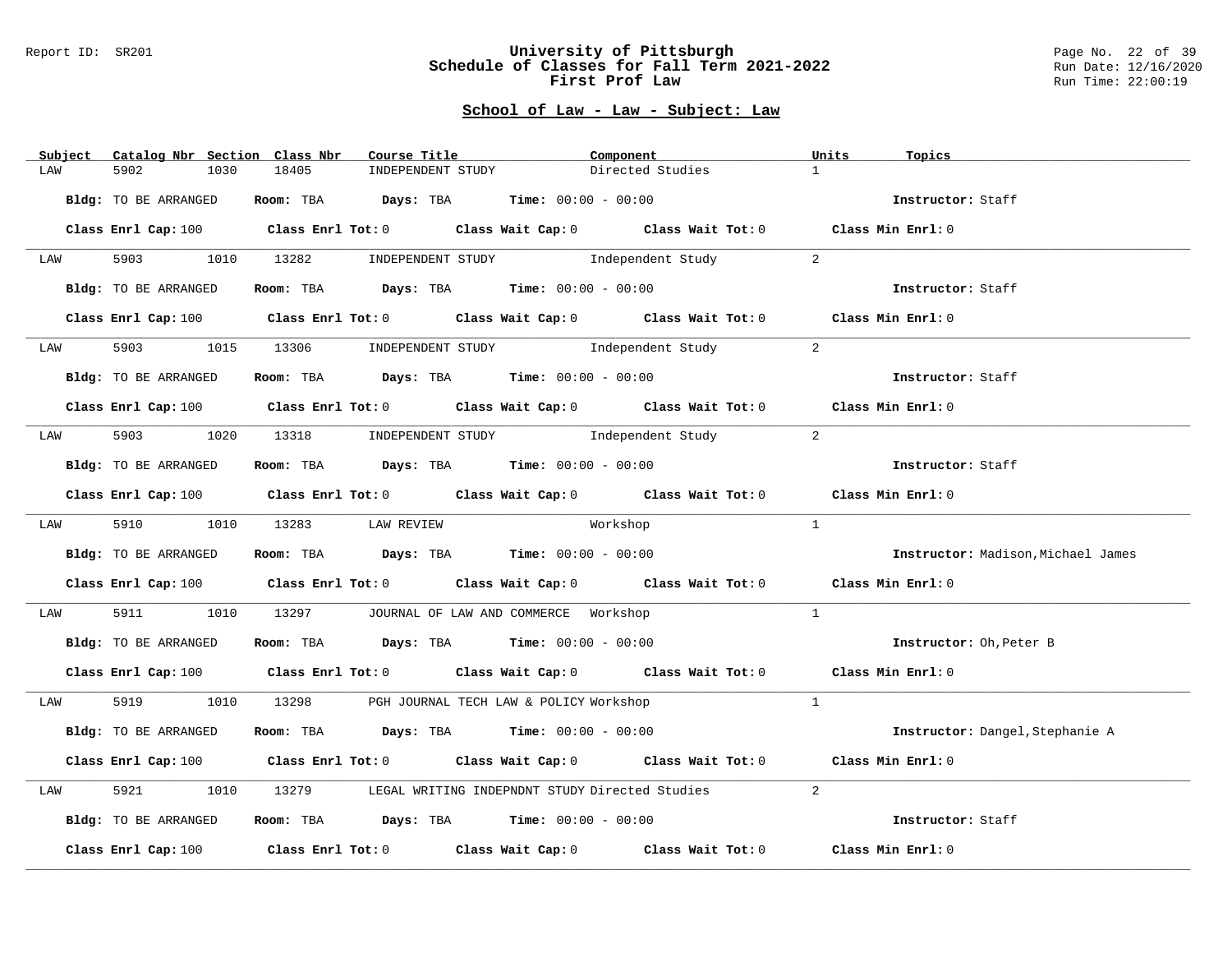| LAW | 1020<br>5921                                                               | 23248                                                                                                     | LEGAL WRITING INDEPNDNT STUDY Directed Studies       |                              |                                                       | 2                                      |                                 |
|-----|----------------------------------------------------------------------------|-----------------------------------------------------------------------------------------------------------|------------------------------------------------------|------------------------------|-------------------------------------------------------|----------------------------------------|---------------------------------|
|     | Bldg: TO BE ARRANGED                                                       | Room: TBA                                                                                                 | Days: TBA                                            | $Time: 00:00 - 00:00$        |                                                       | Instructor: Staff                      |                                 |
|     | Class Enrl Cap: 7                                                          | Class Enrl Tot: 0 Class Wait Cap: 0                                                                       |                                                      |                              | $Class$ Wait Tot: $0$                                 | Class Min Enrl: 0                      |                                 |
| LAW | 5921<br>1030                                                               | 23249                                                                                                     | LEGAL WRITING INDEPNDNT STUDY Directed Studies       |                              |                                                       | $\overline{2}$                         |                                 |
|     | <b>Bldg:</b> TO BE ARRANGED                                                | Room: TBA                                                                                                 | Days: TBA                                            | <b>Time:</b> $00:00 - 00:00$ |                                                       | Instructor: Staff                      |                                 |
|     | Class Enrl Cap: 5                                                          | $Class$ $Enr1$ $Tot: 0$                                                                                   |                                                      | Class Wait Cap: 0            | Class Wait Tot: 0                                     | Class Min Enrl: 0                      |                                 |
| LAW | 5921<br>1040                                                               | 23250                                                                                                     | LEGAL WRITING INDEPNDNT STUDY Directed Studies       |                              |                                                       | 2                                      |                                 |
|     | <b>Bldg:</b> TO BE ARRANGED                                                | Room: TBA                                                                                                 | Days: TBA                                            | $Time: 00:00 - 00:00$        |                                                       | Instructor: Staff                      |                                 |
|     | Class Enrl Cap: 5                                                          | $Class$ $Enr1$ $Tot: 0$                                                                                   |                                                      |                              | Class Wait Cap: 0 Class Wait Tot: 0                   | Class Min Enrl: $0$                    |                                 |
| LAW | 5931<br>1010                                                               | 13309                                                                                                     | PITTSBURGH TAX REVIEW                                |                              | Workshop                                              | $\mathbf{1}$                           |                                 |
|     | Bldg: TO BE ARRANGED                                                       | Room: TBA                                                                                                 | <b>Days:</b> TBA <b>Time:</b> $00:00 - 00:00$        |                              |                                                       |                                        | Instructor: Infanti, Anthony C. |
|     | Class Enrl Cap: $100$ Class Enrl Tot: 0                                    |                                                                                                           |                                                      |                              | Class Wait Cap: 0 Class Wait Tot: 0                   | Class Min Enrl: 0                      |                                 |
| LAW | 5932<br>1010                                                               | 23261                                                                                                     | MOOT COURT BOARD                                     | Colloguium                   |                                                       | $\mathbf{1}$                           |                                 |
|     | Bldg: TO BE ARRANGED                                                       | Room: TBA                                                                                                 | $\texttt{Davis:}$ TBA $\texttt{Time:}$ 00:00 - 00:00 |                              |                                                       |                                        | Instructor: Fisher, D. Michael  |
|     | Class Enrl Cap: 25                                                         |                                                                                                           | Class Enrl Tot: 0 Class Wait Cap: 0                  |                              | Class Wait Tot: 0                                     | Class Min Enrl: 0                      |                                 |
| LAW | 5939<br>1010                                                               | 27928                                                                                                     | CRIMINAL DEFENSE PRACTICUM Practicum                 |                              |                                                       | $\overline{3}$                         |                                 |
|     | Bldg: Barco Law Building Room: 00G46 Days: M Time: 17:30 - 19:20           |                                                                                                           |                                                      |                              |                                                       | Instructor: Staff                      |                                 |
|     | Class Enrl Cap: 10<br>Room Characteristics: PeopleSoft - Scheduled (PS)(1) | Class Enrl Tot: 0                                                                                         |                                                      |                              | Class Wait Cap: 0 Class Wait Tot: 0                   | Class Min Enrl: 0                      |                                 |
|     | Reserve Capacity:                                                          | 01-MAR-2021 LAW Professional Year 3 or 4 Reserve Enrl Cap: 10<br>06-APR-2021 LAW Professional Year 3 or 4 |                                                      |                              | $\Omega$                                              | Reserve Enrl Tot:                      | $\mathbf 0$<br>$\Omega$         |
| LAW | 5952<br>1010                                                               | 13319                                                                                                     | CRIMINAL PROSECUTION PRACTICUMPracticum              |                              |                                                       | $\Omega$                               |                                 |
|     | Bldg: TO BE ARRANGED                                                       | Room: TBA                                                                                                 | Days: TBA                                            | <b>Time:</b> $00:00 - 00:00$ |                                                       |                                        | Instructor: Borkowski, Edward J |
|     |                                                                            |                                                                                                           |                                                      |                              |                                                       |                                        | Stadtmiller, Steven M           |
|     |                                                                            |                                                                                                           |                                                      |                              |                                                       |                                        | Schupansky, Robert C            |
|     | Class Enrl Cap: 10<br>Reserve Capacity:                                    | 01-MAR-2021 LAW Professional Year 3 or 4<br>06-APR-2021 LAW Professional Year 3 or 4                      | Class Enrl Tot: 0 Class Wait Cap: 0                  |                              | Class Wait Tot: 0<br>Reserve Enrl Cap: 10<br>$\Omega$ | Class Min Enrl: 0<br>Reserve Enrl Tot: | 0<br>$\Omega$                   |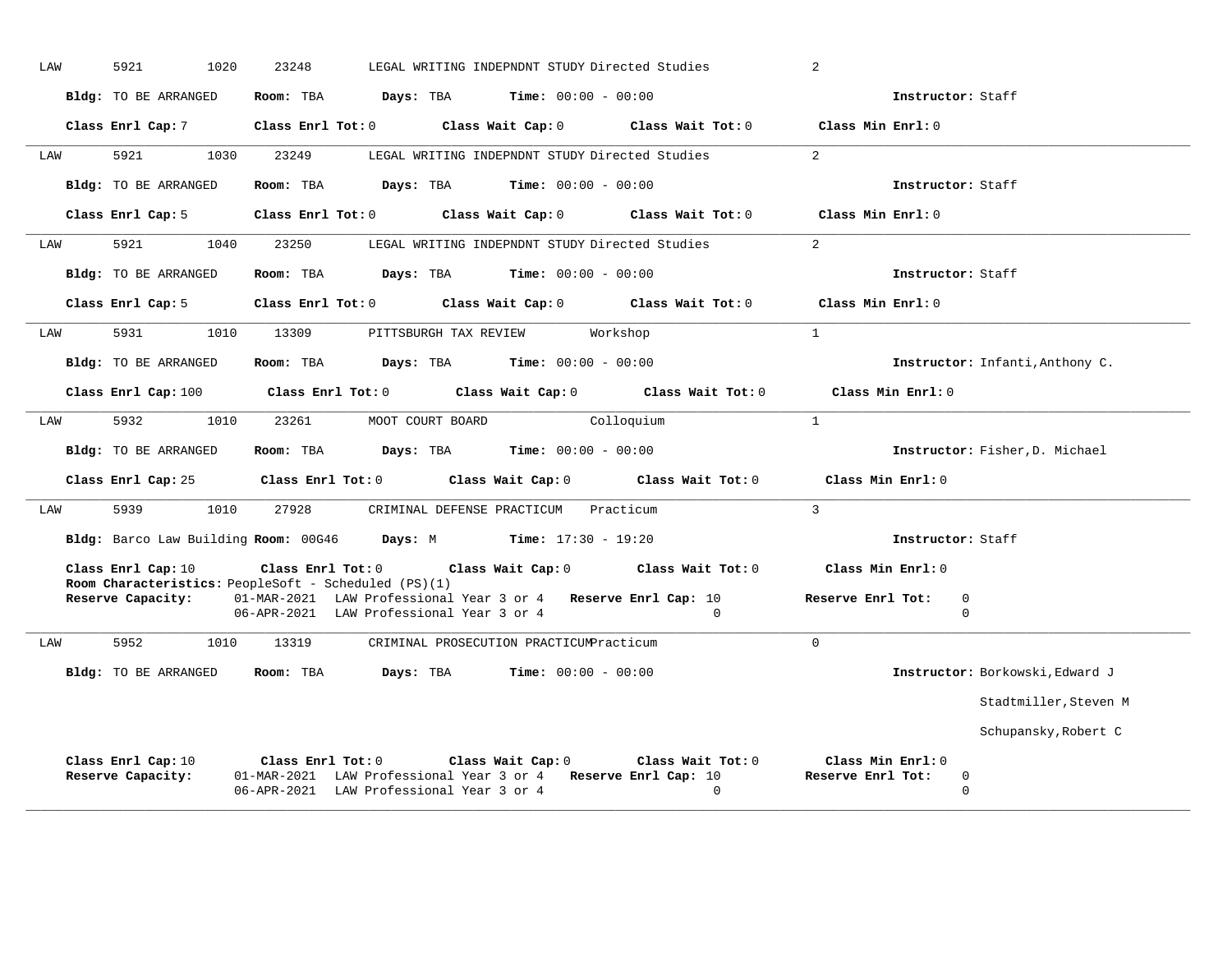### Report ID: SR201 **University of Pittsburgh** Page No. 24 of 39 **Schedule of Classes for Fall Term 2021-2022** Run Date: 12/16/2020 **First Prof Law Run Time: 22:00:19** Run Time: 22:00:19

| Catalog Nbr Section Class Nbr<br>Subject                                                        | Course Title                                                             | Component                        | Units<br>Topics                                 |                            |
|-------------------------------------------------------------------------------------------------|--------------------------------------------------------------------------|----------------------------------|-------------------------------------------------|----------------------------|
| 5961<br>1010<br>17680<br>LAW                                                                    | TEACHING ASSISTANT TRAINING                                              | Workshop                         | $\mathbf{1}$                                    |                            |
| Bldg: Barco Law Building Room: 00G12                                                            | Time: $09:00 - 10:15$<br>Days: Tu                                        |                                  | Instructor: Staff                               |                            |
| Class Enrl Cap: 25<br>Class Enrl Tot: 0<br>Room Characteristics: PeopleSoft - Scheduled (PS)(1) | Class Wait Cap: 0                                                        | Class Wait Tot: 0                | Class Min Enrl: 0                               |                            |
| 1010<br>27924<br>5966<br>LAW                                                                    | PRISON LAW & LITIGATION                                                  | Practicum                        | $\overline{3}$                                  |                            |
| Bldg: Barco Law Building Room: 00G46                                                            | Days: M<br><b>Time:</b> $15:30 - 17:20$                                  |                                  | Instructor: Staff                               |                            |
| Class Enrl Cap: 10<br>Class Enrl Tot: 0                                                         | Class Wait Cap: 0                                                        | Class Wait Tot: 0                | Class Min Enrl: 0                               |                            |
| Room Characteristics: PeopleSoft - Scheduled (PS)(1)<br>Reserve Capacity:<br>06-APR-2021        | 01-MAR-2021 LAW Professional Year 3 or 4<br>LAW Professional Year 3 or 4 | Reserve Enrl Cap: 10<br>$\Omega$ | $\mathbf 0$<br>Reserve Enrl Tot:<br>$\mathbf 0$ |                            |
| 5967<br>13276<br>LAW<br>1010                                                                    | EXTERNSHIP                                                               | Practicum                        | 2                                               |                            |
| Bldg: TO BE ARRANGED<br>Room: TBA                                                               | <b>Time:</b> $00:00 - 00:00$<br>Days: TBA                                |                                  |                                                 | Instructor: Deasy, Kevin M |
|                                                                                                 |                                                                          |                                  |                                                 | Brostoff, Teresa K         |
|                                                                                                 |                                                                          |                                  |                                                 | Sinsheimer, Ann Margaret   |
|                                                                                                 |                                                                          |                                  |                                                 | Dangel, Stephanie A        |
|                                                                                                 |                                                                          |                                  |                                                 | McCain, Rochelle Regan     |
| Class Enrl Cap: 100<br>Class Enrl Tot: 0                                                        | Class Wait Cap: 0                                                        | Class Wait Tot: 0                | Class Min Enrl: 0                               |                            |
| 5968<br>13277<br>1010<br>LAW                                                                    | SUMMER EXTERNSHIP                                                        | Practicum                        | 2                                               |                            |
| Bldg: TO BE ARRANGED<br>Room: TBA                                                               | <b>Time:</b> $00:00 - 00:00$<br>Days: TBA                                |                                  |                                                 | Instructor: Deasy, Kevin M |
|                                                                                                 |                                                                          |                                  |                                                 | Brostoff, Teresa K         |
|                                                                                                 |                                                                          |                                  |                                                 | Sinsheimer, Ann Margaret   |
|                                                                                                 |                                                                          |                                  |                                                 | Dangel, Stephanie A        |
|                                                                                                 |                                                                          |                                  |                                                 | McCain, Rochelle Regan     |
|                                                                                                 |                                                                          |                                  |                                                 | Coogan, Leigh Argentieri   |
| Class Enrl Cap: 100<br>Class Enrl Tot: 0                                                        | Class Wait Cap: 0                                                        | Class Wait Tot: 0                | Class Min Enrl: 0                               |                            |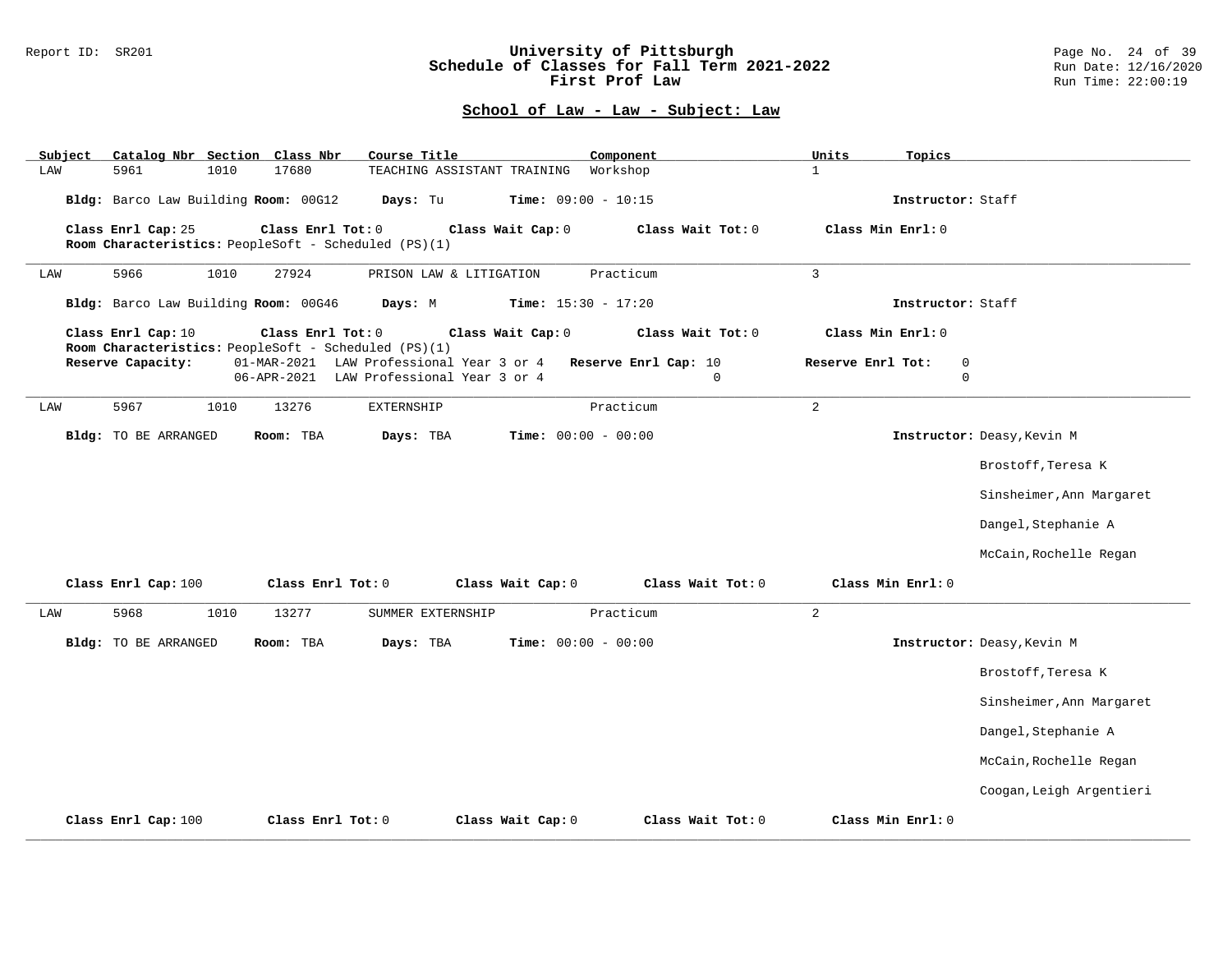### Report ID: SR201 **University of Pittsburgh** Page No. 25 of 39 **Schedule of Classes for Fall Term 2021-2022** Run Date: 12/16/2020 **First Prof Law Run Time: 22:00:19** Run Time: 22:00:19

| Subject |                             |      | Catalog Nbr Section Class Nbr | Course Title |                   |                       | Component         | Units          | Topics            |                            |
|---------|-----------------------------|------|-------------------------------|--------------|-------------------|-----------------------|-------------------|----------------|-------------------|----------------------------|
| LAW     | 5968                        | 1020 | 21937                         |              | SUMMER EXTERNSHIP |                       | Practicum         | $\overline{a}$ |                   |                            |
|         | <b>Bldg:</b> TO BE ARRANGED |      | Room: TBA                     | Days: TBA    |                   | Time: $00:00 - 00:00$ |                   |                | Instructor: Staff |                            |
|         | Class Enrl Cap: 100         |      | Class Enrl Tot: 0             |              |                   | Class Wait Cap: 0     | Class Wait Tot: 0 |                | Class Min Enrl: 0 |                            |
| LAW     | 5969                        | 1010 | 13278                         |              | SUMMER EXTERNSHIP |                       | Practicum         | $\overline{4}$ |                   |                            |
|         | <b>Bldg:</b> TO BE ARRANGED |      | Room: TBA                     | Days: TBA    |                   | Time: $00:00 - 00:00$ |                   |                |                   | Instructor: Deasy, Kevin M |
|         |                             |      |                               |              |                   |                       |                   |                |                   | Sinsheimer, Ann Margaret   |
|         |                             |      |                               |              |                   |                       |                   |                |                   | Brostoff, Teresa K         |
|         |                             |      |                               |              |                   |                       |                   |                |                   | Dangel, Stephanie A        |
|         |                             |      |                               |              |                   |                       |                   |                |                   | McCain, Rochelle Regan     |
|         |                             |      |                               |              |                   |                       |                   |                |                   | Coogan, Leigh Argentieri   |
|         | Class Enrl Cap: 100         |      | Class Enrl Tot: 0             |              |                   | Class Wait Cap: 0     | Class Wait Tot: 0 |                | Class Min Enrl: 0 |                            |
| LAW     | 5970                        | 1010 | 13292                         |              | SUMMER EXTERNSHIP |                       | Practicum         | $\mathbf{3}$   |                   |                            |
|         | <b>Bldg:</b> TO BE ARRANGED |      | Room: TBA                     | Days: TBA    |                   | Time: $00:00 - 00:00$ |                   |                |                   | Instructor: Deasy, Kevin M |
|         |                             |      |                               |              |                   |                       |                   |                |                   | Brostoff, Teresa K         |
|         |                             |      |                               |              |                   |                       |                   |                |                   | Sinsheimer, Ann Margaret   |
|         |                             |      |                               |              |                   |                       |                   |                |                   | Dangel, Stephanie A        |
|         |                             |      |                               |              |                   |                       |                   |                |                   | McCain, Rochelle Regan     |
|         |                             |      |                               |              |                   |                       |                   |                |                   | Coogan, Leigh Argentieri   |
|         | Class Enrl Cap: 100         |      | Class Enrl Tot: 0             |              |                   | Class Wait Cap: 0     | Class Wait Tot: 0 |                | Class Min Enrl: 0 |                            |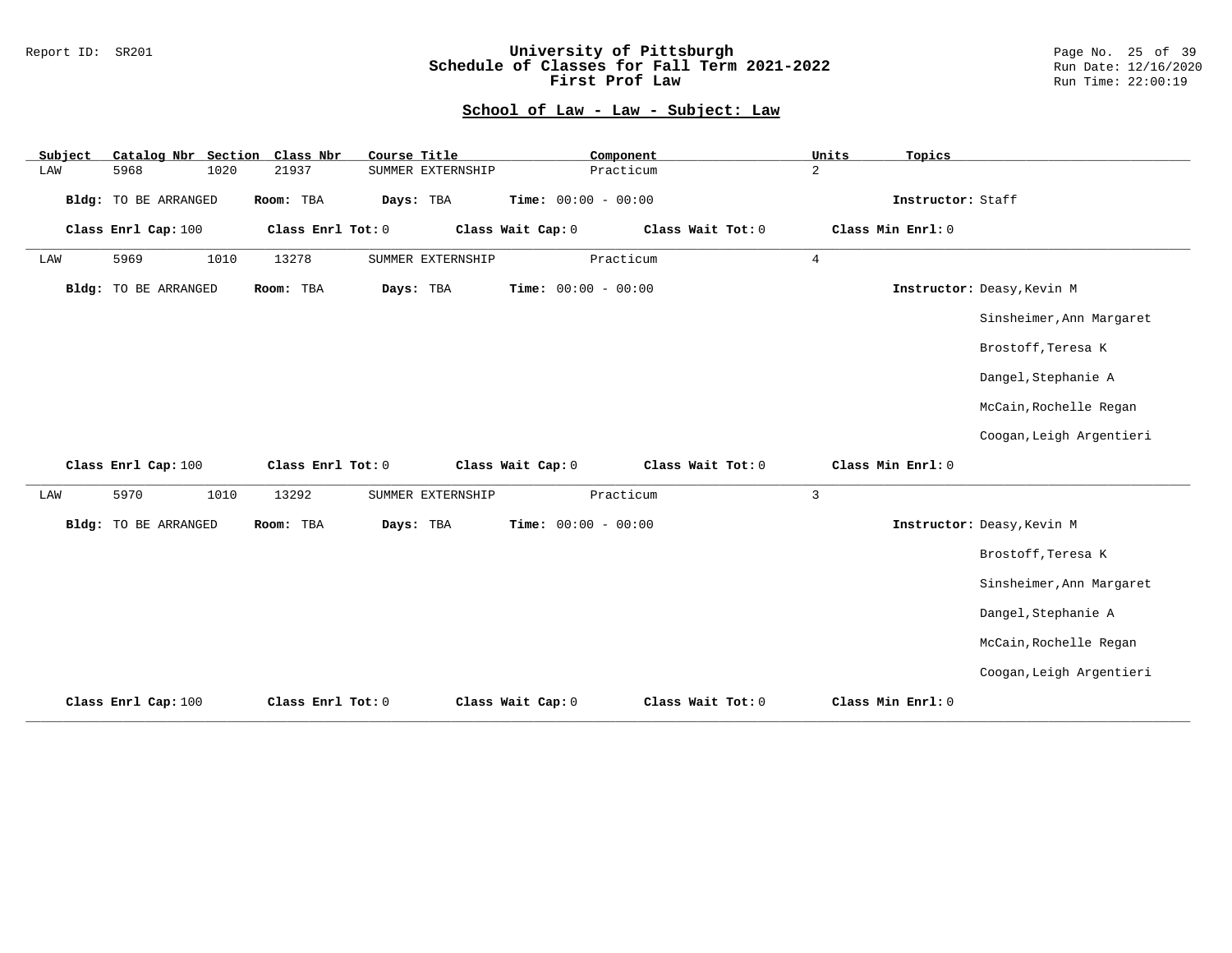### Report ID: SR201 **University of Pittsburgh** Page No. 26 of 39 **Schedule of Classes for Fall Term 2021-2022** Run Date: 12/16/2020 **First Prof Law Run Time: 22:00:19** Run Time: 22:00:19

| Subject | Catalog Nbr Section Class Nbr                                              |                   | Course Title                            |                                       | Component            | Units             | Topics            |                            |
|---------|----------------------------------------------------------------------------|-------------------|-----------------------------------------|---------------------------------------|----------------------|-------------------|-------------------|----------------------------|
| LAW     | 5972<br>1010                                                               | 13295             | <b>EXTERNSHIP</b>                       |                                       | Practicum            | $\overline{4}$    |                   |                            |
|         | Bldg: TO BE ARRANGED                                                       | Room: TBA         | Days: TBA                               | <b>Time:</b> $00:00 - 00:00$          |                      |                   |                   | Instructor: Deasy, Kevin M |
|         |                                                                            |                   |                                         |                                       |                      |                   |                   | Brostoff, Teresa K         |
|         |                                                                            |                   |                                         |                                       |                      |                   |                   | Sinsheimer, Ann Margaret   |
|         |                                                                            |                   |                                         |                                       |                      |                   |                   | McCain, Rochelle Regan     |
|         |                                                                            |                   |                                         |                                       |                      |                   |                   | Dangel, Stephanie A        |
|         |                                                                            |                   |                                         |                                       |                      |                   |                   | Coogan, Leigh Argentieri   |
|         | Class Enrl Cap: 100                                                        | Class Enrl Tot: 0 |                                         | Class Wait Cap: 0                     | Class Wait Tot: 0    |                   | Class Min Enrl: 0 |                            |
| LAW     | 5976<br>1010                                                               | 13293             | EXTERNSHIP                              |                                       | Practicum            | $\mathbf{1}$      |                   |                            |
|         | <b>Bldg:</b> TO BE ARRANGED                                                | Room: TBA         | Days: TBA                               | <b>Time:</b> $00:00 - 00:00$          |                      |                   |                   | Instructor: Deasy, Kevin M |
|         |                                                                            |                   |                                         |                                       |                      |                   |                   | Brostoff, Teresa K         |
|         |                                                                            |                   |                                         |                                       |                      |                   |                   | Sinsheimer, Ann Margaret   |
|         |                                                                            |                   |                                         |                                       |                      |                   |                   | Dangel, Stephanie A        |
|         |                                                                            |                   |                                         |                                       |                      |                   |                   | McCain, Rochelle Regan     |
|         |                                                                            |                   |                                         |                                       |                      |                   |                   | Coogan, Leigh Argentieri   |
|         | Class Enrl Cap: 100                                                        | Class Enrl Tot: 0 |                                         | Class Wait Cap: 0                     | Class Wait Tot: 0    |                   | Class Min Enrl: 0 |                            |
| LAW     | 5977<br>1010                                                               | 13303             |                                         | INTRODUCTION TO AMERICAN LAW Lecture  |                      | $\overline{3}$    |                   |                            |
|         | Bldg: Barco Law Building Room: 00G20                                       |                   | Days: MWF                               | <b>Time:</b> $09:00 - 09:50$          |                      |                   | Instructor: Staff |                            |
|         | Class Enrl Cap: 25<br>Room Characteristics: PeopleSoft - Scheduled (PS)(1) | Class Enrl Tot: 0 |                                         | Class Wait Cap: 0                     | Class Wait Tot: 0    |                   | Class Min Enrl: 0 |                            |
|         | Reserve Capacity:                                                          |                   | 01-MAR-2021 Internatl & Comparative Law |                                       | Reserve Enrl Cap: 25 | Reserve Enrl Tot: | 0                 |                            |
| LAW     | 5980<br>1010                                                               | 28025             |                                         | ETHICAL ISS. IN CLINICAL CARE Seminar |                      | $\mathbf{3}$      |                   |                            |
|         | Bldg: TO BE ARRANGED                                                       | Room: TBA         | Days: TBA                               | Time: TBA                             |                      |                   | Instructor: Staff |                            |
|         | Class Enrl Cap: 8                                                          | Class Enrl Tot: 0 |                                         | Class Wait Cap: 0                     | Class Wait Tot: 0    | Class Min Enrl: 0 |                   |                            |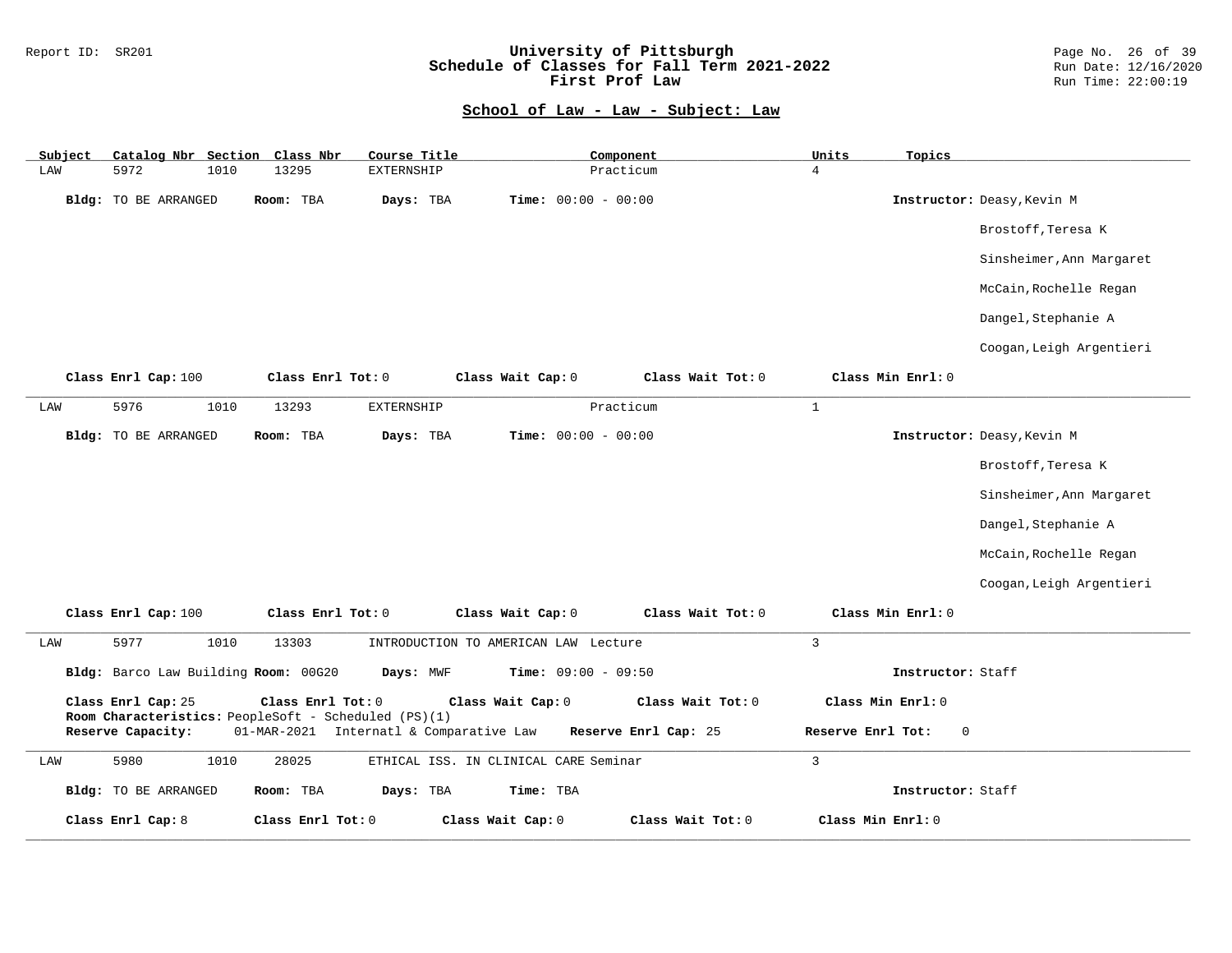### Report ID: SR201 **University of Pittsburgh** Page No. 27 of 39 **Schedule of Classes for Fall Term 2021-2022** Run Date: 12/16/2020 **First Prof Law Run Time: 22:00:19** Run Time: 22:00:19

| Catalog Nbr Section Class Nbr<br>Subject | Course Title                                                                                                                                                                       | Component                   | Units<br>Topics                  |                                |  |  |
|------------------------------------------|------------------------------------------------------------------------------------------------------------------------------------------------------------------------------------|-----------------------------|----------------------------------|--------------------------------|--|--|
| 5986<br>1120<br>LAW                      | 18141<br>INTERNATIONAL ARBITRATION SEM Seminar                                                                                                                                     | 3                           |                                  |                                |  |  |
| Bldg: Barco Law Building Room: 00118     | Time: $10:30 - 12:20$<br>Days: M                                                                                                                                                   |                             | Instructor: Staff                |                                |  |  |
| Class Enrl Cap: 8                        | Class Enrl Tot: 0<br>Class Wait Cap: 0<br>Attributes: European and Eurasian Studies, Global Studies, West European Studies<br>Room Characteristics: PeopleSoft - Scheduled (PS)(1) | Class Wait Tot: 0           | Class Min Enrl: 0                |                                |  |  |
| Reserve Capacity:                        | LAW Professional Year 3 or 4<br>01-MAR-2021                                                                                                                                        | Reserve Enrl Cap: 8         | Reserve Enrl Tot:<br>$\mathbf 0$ |                                |  |  |
|                                          | 06-APR-2021<br>LAW Professional Year 3 or 4                                                                                                                                        | $\mathbf 0$                 | $\mathbf 0$                      |                                |  |  |
| 5991<br>1030<br>LAW                      | 18409<br>SUMMER EXTERNSHIP                                                                                                                                                         | Practicum<br>$\mathbf{1}$   |                                  |                                |  |  |
| <b>Bldg:</b> TO BE ARRANGED              | Room: TBA<br>Days: TBA<br><b>Time:</b> $00:00 - 00:00$                                                                                                                             |                             |                                  | Instructor: Brostoff, Teresa K |  |  |
|                                          |                                                                                                                                                                                    |                             |                                  | Sinsheimer, Ann Margaret       |  |  |
|                                          |                                                                                                                                                                                    |                             |                                  | Deasy, Kevin M                 |  |  |
|                                          |                                                                                                                                                                                    |                             |                                  | Dangel, Stephanie A            |  |  |
|                                          |                                                                                                                                                                                    |                             |                                  | McCain, Rochelle Regan         |  |  |
|                                          |                                                                                                                                                                                    |                             |                                  | Coogan, Leigh Argentieri       |  |  |
| Class Enrl Cap: 100                      | Class Enrl Tot: 0<br>Class Wait Cap: 0                                                                                                                                             | Class Wait Tot: 0           | Class Min Enrl: 0                |                                |  |  |
| 5992<br>LAW<br>1010                      | 13294<br>EXTERNSHIP                                                                                                                                                                | Practicum<br>$\overline{3}$ |                                  |                                |  |  |
| <b>Bldg:</b> TO BE ARRANGED              | Room: TBA<br>Days: TBA<br><b>Time:</b> $00:00 - 00:00$                                                                                                                             |                             |                                  | Instructor: Deasy, Kevin M     |  |  |
|                                          |                                                                                                                                                                                    |                             |                                  | Brostoff, Teresa K             |  |  |
|                                          |                                                                                                                                                                                    |                             |                                  | Sinsheimer, Ann Margaret       |  |  |
|                                          |                                                                                                                                                                                    |                             |                                  | Dangel, Stephanie A            |  |  |
|                                          |                                                                                                                                                                                    |                             |                                  | McCain, Rochelle Regan         |  |  |
|                                          |                                                                                                                                                                                    |                             |                                  | Coogan, Leigh Argentieri       |  |  |
| Class Enrl Cap: 100                      | Class Enrl Tot: 0<br>Class Wait Cap: 0                                                                                                                                             | Class Wait Tot: 0           | Class Min Enrl: 0                |                                |  |  |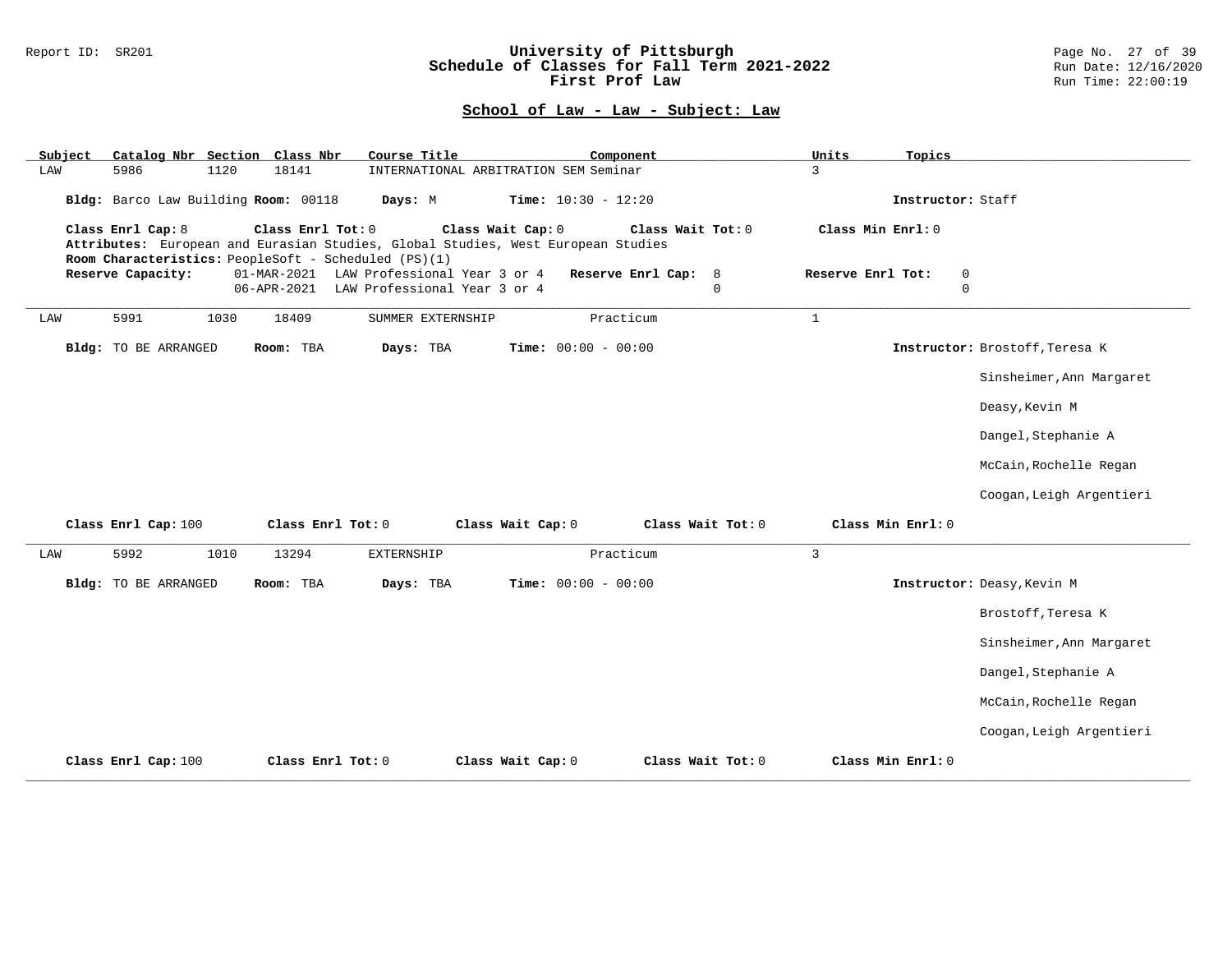### Report ID: SR201 **University of Pittsburgh University of Pittsburgh** Page No. 28 of 39<br>**Schedule of Classes for Fall Term 2021-2022** Run Date: 12/16/2020 **Schedule of Classes for Fall Term 2021-2022** Run Date: 12/16/2021<br>Graduate Law Term 2021-2022<br>Run Time: 22:00:19 **Graduate Law Term**

## **School of Law - Law - Subject: FT Diss Study LAW**

| Subject     | Catalog Nbr Section Class Nbr |      |                   | Course Title                                 | Component         | Units             | Topics                      |
|-------------|-------------------------------|------|-------------------|----------------------------------------------|-------------------|-------------------|-----------------------------|
| <b>FTDO</b> | 0000                          | 1020 | 16327             | FULL-TIME DISSERTATION STUDY Thesis Research |                   |                   |                             |
|             | Bldg: TO BE ARRANGED          |      | Room: TBA         | <b>Time:</b> $00:00 - 00:00$<br>Days: TBA    |                   |                   | Instructor: Brand, Ronald A |
|             | Class Enrl Cap: 5             |      | Class Enrl Tot: 0 | Class Wait Cap: 0                            | Class Wait Tot: 0 | Class Min Enrl: 0 |                             |

**\_\_\_\_\_\_\_\_\_\_\_\_\_\_\_\_\_\_\_\_\_\_\_\_\_\_\_\_\_\_\_\_\_\_\_\_\_\_\_\_\_\_\_\_\_\_\_\_\_\_\_\_\_\_\_\_\_\_\_\_\_\_\_\_\_\_\_\_\_\_\_\_\_\_\_\_\_\_\_\_\_\_\_\_\_\_\_\_\_\_\_\_\_\_\_\_\_\_\_\_\_\_\_\_\_\_\_\_\_\_\_\_\_\_\_\_\_\_\_\_\_\_\_\_\_\_\_\_\_\_\_\_\_\_\_\_\_\_\_\_\_\_\_\_\_\_\_\_\_\_\_\_\_\_\_\_**

<b></b>This class has an additional fee. For more information go to <a href="http://www.registrar.pitt.edu" target="\_blank">http://www.registrar.pitt.edu/</a>, and click on Faculty and Staff, then Course and Class.</p>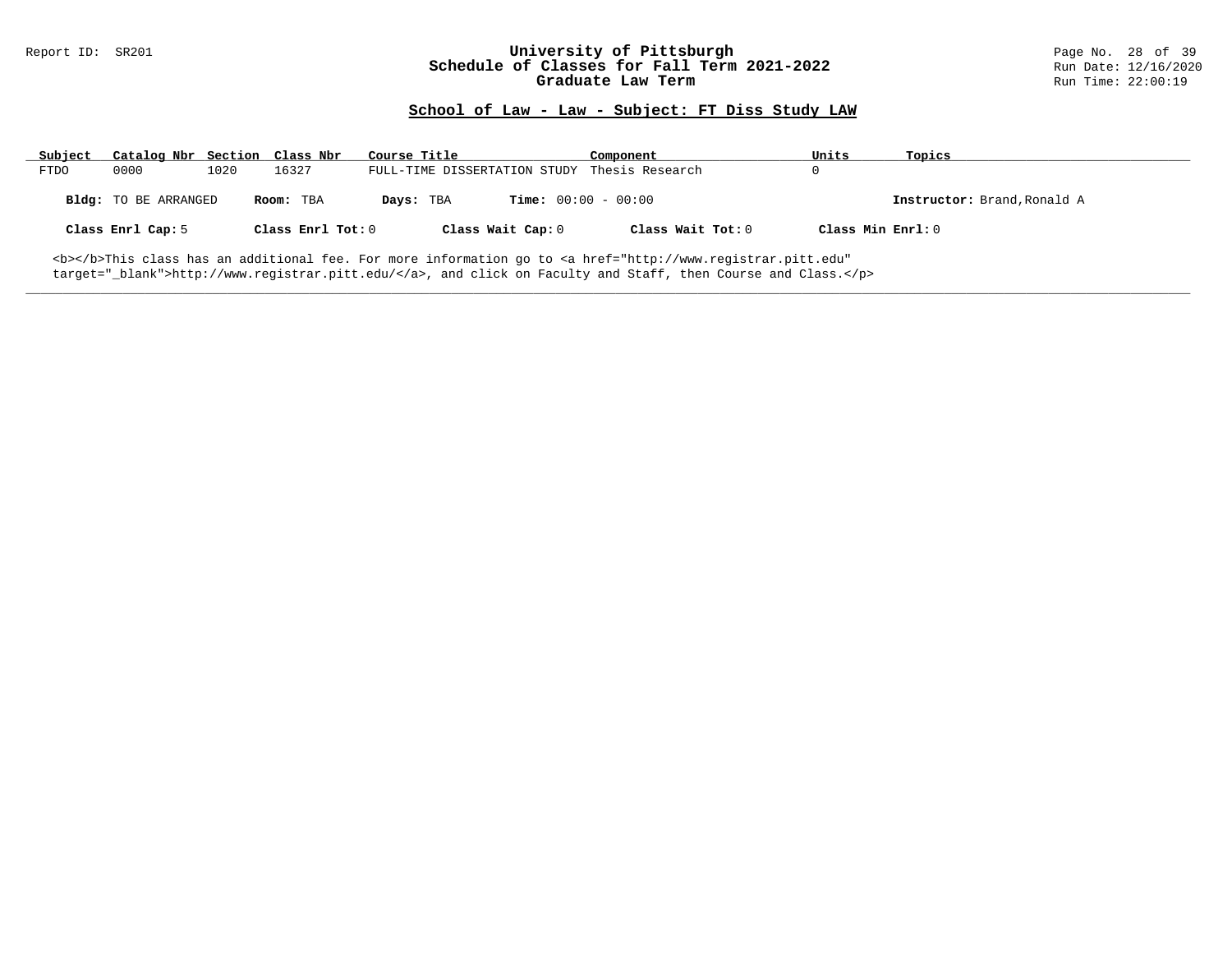### Report ID: SR201 **University of Pittsburgh** Page No. 29 of 39 **Schedule of Classes for Fall Term 2021-2022** Run Date: 12/16/2020 **Graduate Law Term Run Time: 22:00:19**

| Subject Catalog Nbr Section Class Nbr                                                                | Course Title                        | Component         | Units<br>Topics    |
|------------------------------------------------------------------------------------------------------|-------------------------------------|-------------------|--------------------|
| 2020<br>1010<br>13305<br>LAW                                                                         | CONTRACTS                           | Lecture           | $\overline{4}$     |
| Bldg: Barco Law Building Room: 00107 Days: MTuW Time: 15:30 - 16:45                                  |                                     |                   | Instructor: Staff  |
| $Class$ $Enr1$ $Tot: 0$<br>Class Enrl Cap: 5<br>Room Characteristics: PeopleSoft - Scheduled (PS)(1) | Class Wait Cap: 0                   | Class Wait Tot: 0 | Class Min Enrl: 0  |
| 2020<br>1085<br>LAW<br>29446                                                                         | CONTRACTS                           | Lecture           | $\overline{4}$     |
| Bldg: Barco Law Building Room: 00113 Days: MTuW Time: 15:30 - 16:45                                  |                                     |                   | Instructor: Staff  |
| Class Enrl Cap: 4<br>Room Characteristics: PeopleSoft - Scheduled (PS)(1)                            | Class Enrl Tot: 0 Class Wait Cap: 0 | Class Wait Tot: 0 | Class Min Enrl: 0  |
| 2028<br>1010<br>13300<br>LAW                                                                         | TORTS                               | Lecture           | $\overline{4}$     |
| Bldg: Barco Law Building Room: 00111 Days: MWTh Time: 14:00 - 15:15                                  |                                     |                   | Instructor: Staff  |
| Class Enrl Cap: 5<br>Room Characteristics: PeopleSoft - Scheduled (PS)(1)                            | Class Enrl Tot: 0 Class Wait Cap: 0 | Class Wait Tot: 0 | Class Min Enrl: 0  |
| 2028<br>1020<br>13322<br>LAW                                                                         | TORTS                               | Lecture           | $\overline{4}$     |
| Bldg: Barco Law Building Room: 00113 Days: MWTh                                                      | <b>Time:</b> $14:00 - 15:15$        |                   | Instructor: Staff  |
| Class Enrl Cap: 5<br>Room Characteristics: PeopleSoft - Scheduled (PS)(1)                            | Class Enrl Tot: 0 Class Wait Cap: 0 | Class Wait Tot: 0 | Class Min $Enr1:0$ |
| LAW<br>2028<br>1030<br>13327                                                                         | TORTS                               | Lecture           | $\overline{4}$     |
| Bldg: Barco Law Building Room: 00111 Days: MWTh                                                      | <b>Time:</b> $14:00 - 15:15$        |                   | Instructor: Staff  |
| Class Enrl Cap: 5<br>Room Characteristics: PeopleSoft - Scheduled (PS)(1)                            | Class Enrl Tot: 0 Class Wait Cap: 0 | Class Wait Tot: 0 | Class Min Enrl: 0  |
| 2032<br>1300<br>18762<br>LAW                                                                         | LEGISLATION AND REGULATION          | Lecture           | $\overline{3}$     |
| Bldg: Barco Law Building Room: 00113 Days: TuTh Time: 09:00 - 10:15                                  |                                     |                   | Instructor: Staff  |
| Class Enrl Cap: 3<br>Class $Enr1$ Tot: $0$<br>Room Characteristics: PeopleSoft - Scheduled (PS)(1)   | Class Wait Cap: 0                   | Class Wait Tot: 0 | Class Min Enrl: 0  |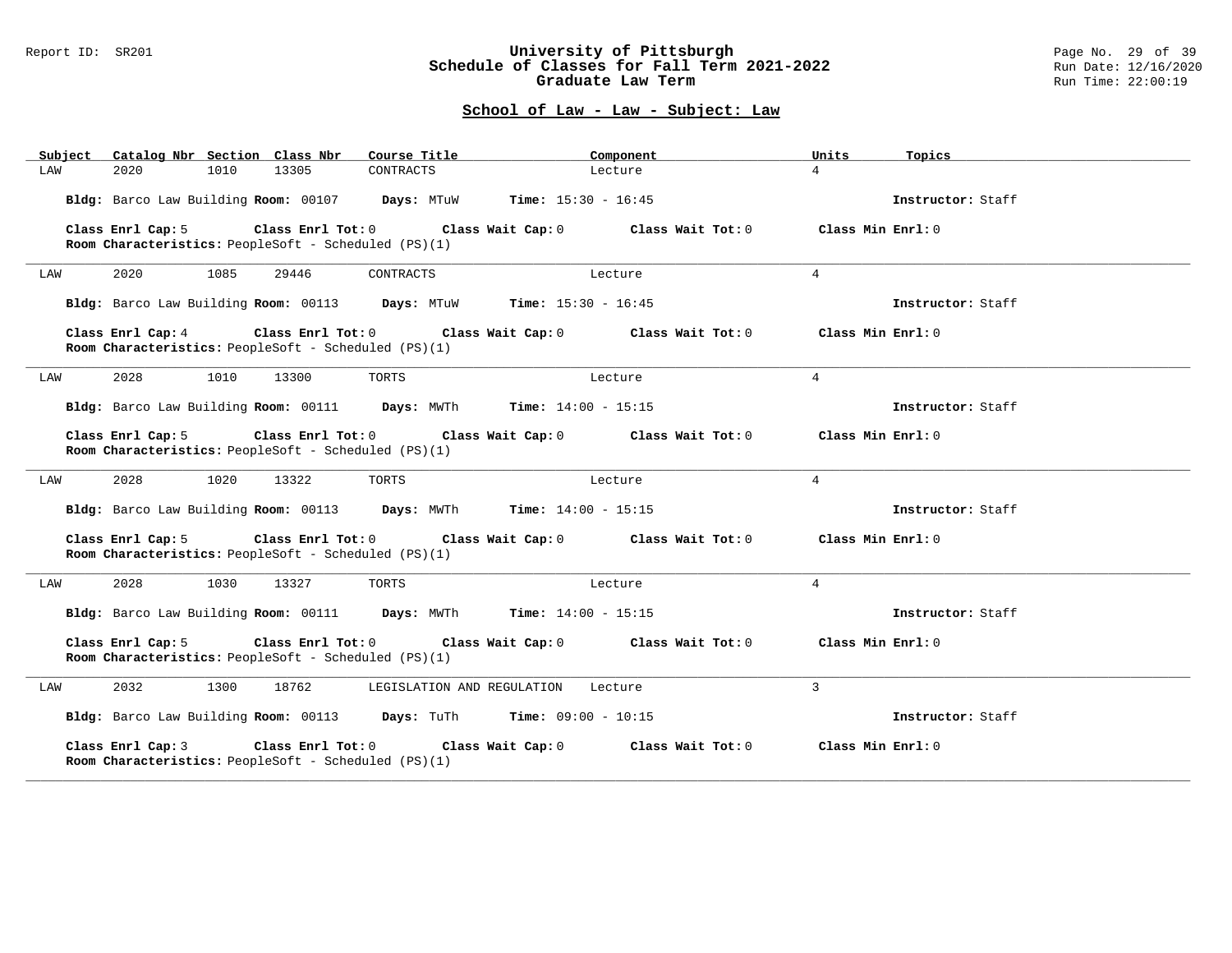#### Report ID: SR201 **University of Pittsburgh** Page No. 30 of 39 **Schedule of Classes for Fall Term 2021-2022** Run Date: 12/16/2020 **Graduate Law Term Run Time: 22:00:19**

| Subject |                                                 |      | Catalog Nbr Section Class Nbr                                                   | Course Title                                                        | Component         | Units             | Topics            |
|---------|-------------------------------------------------|------|---------------------------------------------------------------------------------|---------------------------------------------------------------------|-------------------|-------------------|-------------------|
| LAW     | 2032                                            | 1310 | 21907                                                                           | LEGISLATION AND REGULATION Lecture                                  |                   | $\overline{3}$    |                   |
|         |                                                 |      |                                                                                 | Bldg: Barco Law Building Room: 00109 Days: TuTh Time: 09:00 - 10:15 |                   |                   | Instructor: Staff |
|         | Class Enrl Cap: 3                               |      | $Class$ $Enr1$ $Tot: 0$<br>Room Characteristics: PeopleSoft - Scheduled (PS)(1) | Class Wait Cap: 0                                                   | Class Wait Tot: 0 | Class Min Enrl: 0 |                   |
| LAW     | 2038                                            | 1010 | 26012                                                                           | ENERGY LAW AND REGULATION                                           | Lecture           | 3                 |                   |
|         |                                                 |      |                                                                                 | Bldg: Barco Law Building Room: 00G13 Days: MW Time: 09:00 - 10:15   |                   |                   | Instructor: Staff |
|         | Class Enrl Cap: 5                               |      | $Class$ $Enr1$ $Tot: 0$<br>Room Characteristics: PeopleSoft - Scheduled (PS)(1) | Class Wait Cap: 0                                                   | Class Wait Tot: 0 | Class Min Enrl: 0 |                   |
| LAW     | 2039                                            | 1010 | 27215                                                                           | MEDIA LAW                                                           | Lecture           | 2                 |                   |
|         |                                                 |      |                                                                                 | Bldg: Barco Law Building Room: 00118 Days: W Time: 09:00 - 10:50    |                   |                   | Instructor: Staff |
|         | Class Enrl Cap: 1                               |      | $Class$ $Enr1$ $Tot: 0$<br>Room Characteristics: PeopleSoft - Scheduled (PS)(1) | Class Wait Cap: 0                                                   | Class Wait Tot: 0 | Class Min Enrl: 0 |                   |
| LAW     | 2043                                            | 1030 | 24185                                                                           | INT'L COMMERCIAL ARBITRATION Lecture                                |                   | 3                 |                   |
|         |                                                 |      |                                                                                 | Bldg: Barco Law Building Room: 00G20 Days: MW Time: 12:30 - 13:45   |                   |                   | Instructor: Staff |
|         | Class Enrl Cap: 3<br>Attributes: Global Studies |      | Room Characteristics: PeopleSoft - Scheduled (PS)(1)                            | Class Enrl Tot: 0 Class Wait Cap: 0                                 | Class Wait Tot: 0 | Class Min Enrl: 0 |                   |
|         |                                                 |      |                                                                                 |                                                                     |                   |                   |                   |
| LAW     | 2046                                            | 1020 | 13321                                                                           | CRIMINAL LAW                                                        | Lecture           | 3                 |                   |
|         |                                                 |      |                                                                                 | Bldg: Barco Law Building Room: 00111 Days: MW Time: 09:00 - 10:15   |                   |                   | Instructor: Staff |
|         | Class Enrl Cap: 5                               |      | Class Enrl Tot: 0<br>Room Characteristics: PeopleSoft - Scheduled (PS)(1)       | Class Wait Cap: 0                                                   | Class Wait Tot: 0 | Class Min Enrl: 0 |                   |
| LAW     | 2046                                            | 1030 | 17727                                                                           | CRIMINAL LAW                                                        | Lecture           | 3                 |                   |
|         |                                                 |      |                                                                                 | Bldg: Barco Law Building Room: 00107 Days: MW Time: 09:00 - 10:15   |                   |                   | Instructor: Staff |
|         | Class Enrl Cap: 5                               |      | Class Enrl Tot: 0<br>Room Characteristics: PeopleSoft - Scheduled (PS)(1)       | Class Wait Cap: 0                                                   | Class Wait Tot: 0 | Class Min Enrl: 0 |                   |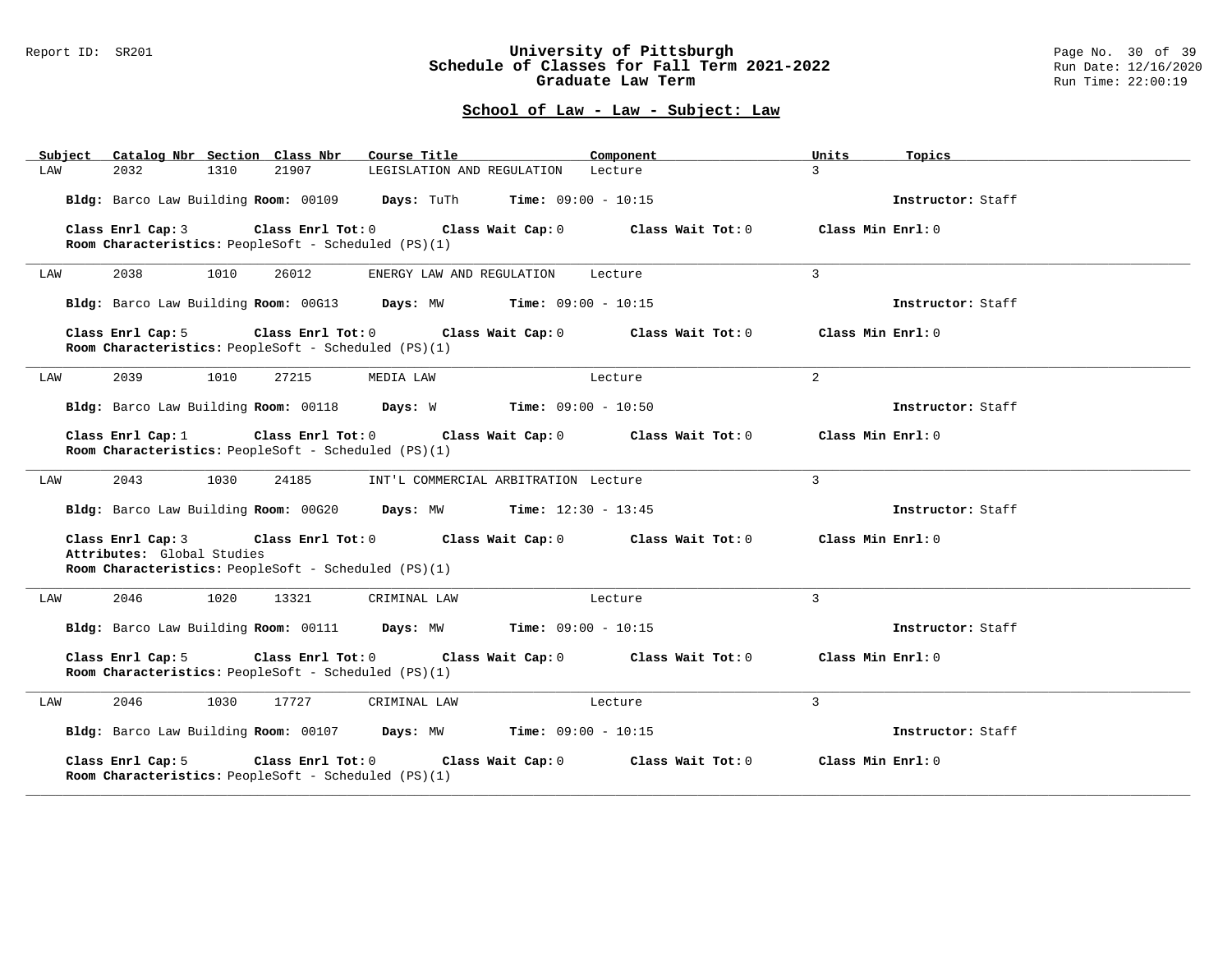### Report ID: SR201 **University of Pittsburgh** Page No. 31 of 39 **Schedule of Classes for Fall Term 2021-2022** Run Date: 12/16/2020 **Graduate Law Term Run Time: 22:00:19**

| Catalog Nbr Section Class Nbr<br>Subject                                                       | Course Title                                 | Component         | Units<br>Topics     |                               |
|------------------------------------------------------------------------------------------------|----------------------------------------------|-------------------|---------------------|-------------------------------|
| 2047<br>1030<br>21182<br>LAW                                                                   | CRIMINAL PROCEDURE                           | Lecture           | $\mathcal{L}$       |                               |
| Bldg: Barco Law Building Room: 00107 Days: MW Time: 14:00 - 15:15                              |                                              |                   | Instructor: Staff   |                               |
| Class Enrl Tot: 0<br>Class Enrl Cap: 1<br>Room Characteristics: PeopleSoft - Scheduled (PS)(1) | Class Wait Cap: 0                            | Class Wait Tot: 0 | Class Min $Enr1: 0$ |                               |
| 2070<br>1010<br>29056<br>LAW                                                                   | INTRO LGL SYS HR: HIRING/FIRINGLecture       |                   | 3                   |                               |
| Bldg: WEB Based Class<br>Room: TBA                                                             | $Days: TBA$ $Time: 00:00 - 00:00$            |                   |                     | Instructor: Hornack, Joseph S |
| Class Enrl Cap: 35<br>Attributes: Online                                                       | Class Enrl Tot: 0 Class Wait Cap: 0          | Class Wait Tot: 0 | Class Min Enrl: 0   |                               |
| 2071<br>1010<br>29055<br>LAW                                                                   | WAGES, HOURS AND BENEFITS                    | Lecture           | 3                   |                               |
| Bldg: WEB Based Class<br>Room: TBA                                                             | $Days: TBA$ $Time: 00:00 - 00:00$            |                   |                     | Instructor: Novak, Jean E     |
| Class Enrl Cap: 35<br>Class Enrl Tot: 0<br>Attributes: Online                                  | Class Wait Cap: 0                            | Class Wait Tot: 0 | Class Min Enrl: 0   |                               |
| 17726<br>2093<br>1020<br>LAW                                                                   | THE LAW OF PROFESSIONAL SPORTSLecture        |                   | $\overline{a}$      |                               |
| Bldg: Barco Law Building Room: 00118                                                           | <b>Days:</b> Tu <b>Time:</b> $08:25 - 10:15$ |                   | Instructor: Staff   |                               |
| Class Enrl Cap: 1<br>Class Enrl Tot: 0<br>Room Characteristics: PeopleSoft - Scheduled (PS)(1) | Class Wait Cap: 0                            | Class Wait Tot: 0 | Class Min Enrl: 0   |                               |
| 2103<br>LAW<br>1010<br>13312                                                                   | EVIDENCE                                     | Lecture           | $\overline{3}$      |                               |
| Bldg: Barco Law Building Room: 00107 Days: MW                                                  | <b>Time:</b> $10:30 - 11:45$                 |                   | Instructor: Staff   |                               |
| Class Enrl Cap: 4<br>Class Enrl Tot: 0<br>Room Characteristics: PeopleSoft - Scheduled (PS)(1) | Class Wait Cap: 0                            | Class Wait Tot: 0 | Class Min Enrl: 0   |                               |
| 2105<br>1050<br>16813<br>LAW                                                                   | FEDERAL INCOME TAX                           | Lecture           | $\overline{4}$      |                               |
| Bldg: Barco Law Building Room: 00111 Days: TuTh Time: 10:30 - 12:20                            |                                              |                   | Instructor: Staff   |                               |
| Class Enrl Cap: 3<br>Class Enrl Tot: 0<br>Room Characteristics: PeopleSoft - Scheduled (PS)(1) | Class Wait Cap: 0                            | Class Wait Tot: 0 | Class Min Enrl: 0   |                               |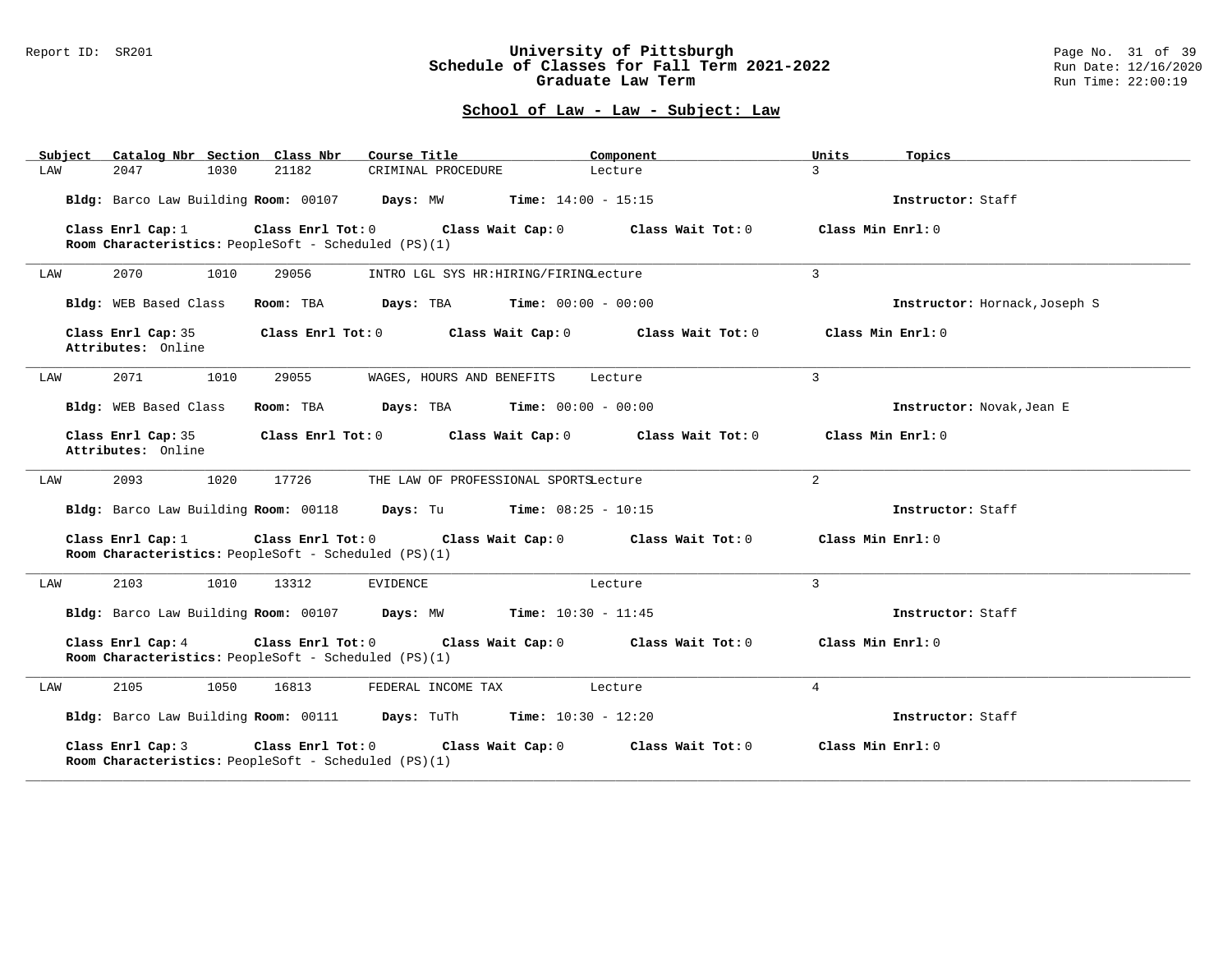### Report ID: SR201 **University of Pittsburgh** Page No. 32 of 39 **Schedule of Classes for Fall Term 2021-2022** Run Date: 12/16/2020 **Graduate Law Term Run Time: 22:00:19**

| Subject<br>Catalog Nbr Section Class Nbr                                                             | Course Title                            | Component         | Units<br>Topics   |
|------------------------------------------------------------------------------------------------------|-----------------------------------------|-------------------|-------------------|
| 2110<br>1100<br>23588<br>LAW                                                                         | ESTATES AND TRUSTS                      | Lecture           | $\mathcal{L}$     |
| Bldg: Barco Law Building Room: 00107 Days: MTuTh Time: 08:00 - 08:50                                 |                                         |                   | Instructor: Staff |
| $Class$ $Enrl$ $Tot: 0$<br>Class Enrl Cap: 5<br>Room Characteristics: PeopleSoft - Scheduled (PS)(1) | Class Wait Cap: 0                       | Class Wait Tot: 0 | Class Min Enrl: 0 |
| 2112<br>1020<br>13323<br>LAW                                                                         | BUSINESS ORGANIZATIONS                  | Lecture           | 3                 |
| Bldg: Barco Law Building Room: 00111 Days: WTh Time: 16:30 - 17:45                                   |                                         |                   | Instructor: Staff |
| Class Enrl Cap: 4<br>Room Characteristics: PeopleSoft - Scheduled (PS)(1)                            | Class Enrl Tot: 0 Class Wait Cap: 0     | Class Wait Tot: 0 | Class Min Enrl: 0 |
| 2126<br>1030<br>24642<br>LAW                                                                         | CORPORATE FINANCE                       | Lecture           | $\mathcal{L}$     |
| Bldg: Barco Law Building Room: 00G20 Days: TuTh Time: 14:00 - 15:15                                  |                                         |                   | Instructor: Staff |
| Class Enrl Cap: 2<br>Room Characteristics: PeopleSoft - Scheduled (PS)(1)                            | Class Enrl Tot: 0 Class Wait Cap: 0     | Class Wait Tot: 0 | Class Min Enrl: 0 |
| 2135<br>1100<br>29653<br>LAW                                                                         | COMMERCIALIZING NEW TECH                | Lecture           | 3                 |
| Bldg: Barco Law Building Room: 00G13 Days: M Time: 18:20 - 21:20                                     |                                         |                   | Instructor: Staff |
| Class Enrl Cap: 3<br>Room Characteristics: PeopleSoft - Scheduled (PS)(1)                            | Class Enrl Tot: 0 Class Wait Cap: 0     | Class Wait Tot: 0 | Class Min Enrl: 0 |
| 2200<br>1095<br>21759<br>LAW                                                                         | INT TO ACCOUNTING FOR LAWYERS Lecture   |                   | $\mathbf{1}$      |
| Bldg: Barco Law Building Room: 00111 Days: Th Time: 08:00 - 08:50                                    |                                         |                   | Instructor: Staff |
| Class Enrl Cap: 3<br>Room Characteristics: PeopleSoft - Scheduled (PS)(1)                            | Class Enrl Tot: $0$ Class Wait Cap: $0$ | Class Wait Tot: 0 | Class Min Enrl: 0 |
| 2201<br>1010<br>26081<br>LAW                                                                         | ADMINISTRATIVE LAW                      | Lecture           | $\overline{3}$    |
| Bldg: Barco Law Building Room: 00111 Days: MW Time: 12:30 - 13:45                                    |                                         |                   | Instructor: Staff |
| Class Enrl Cap: 2<br>Class Enrl Tot: 0<br>Room Characteristics: PeopleSoft - Scheduled (PS)(1)       | Class Wait Cap: 0                       | Class Wait Tot: 0 | Class Min Enrl: 0 |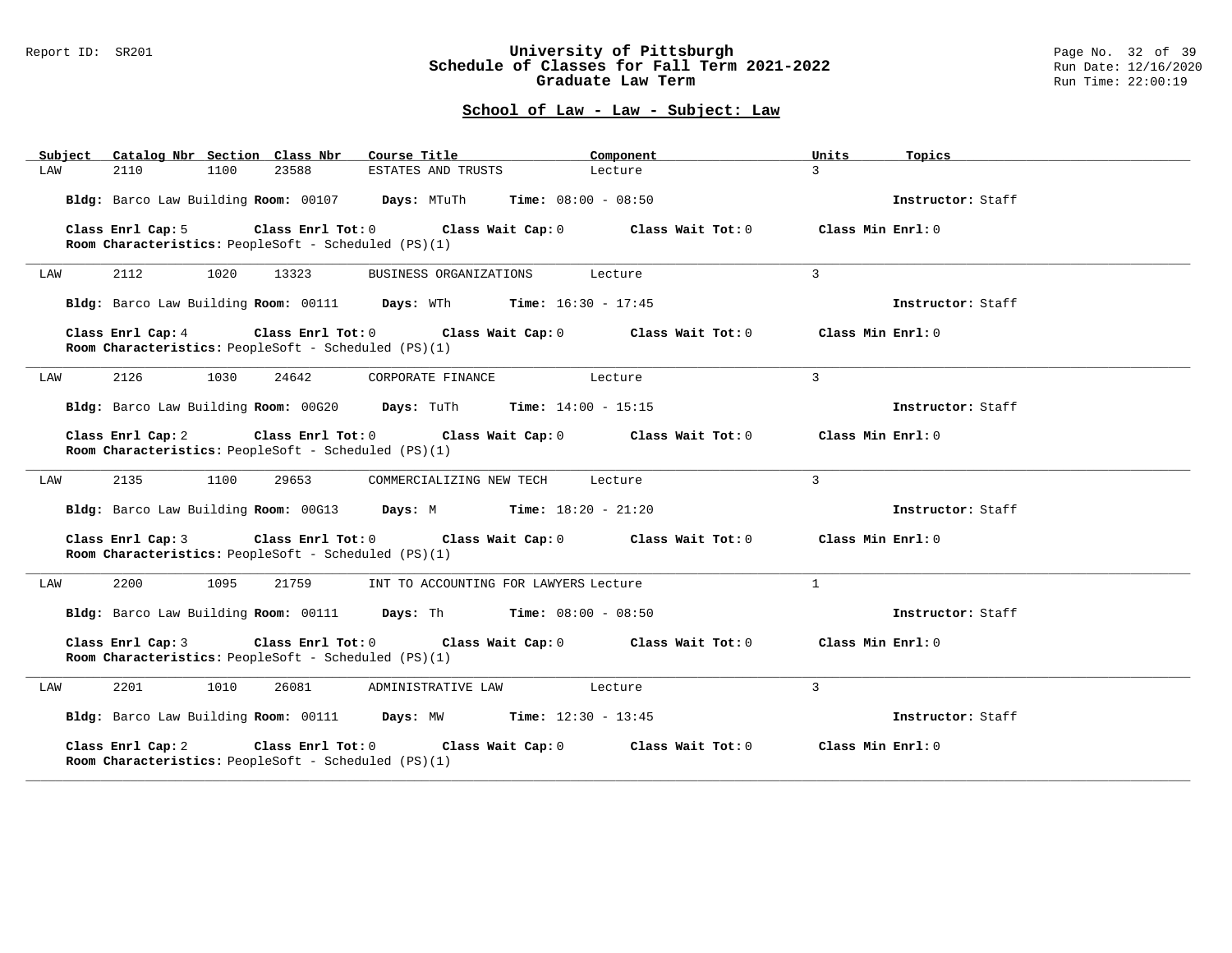#### Report ID: SR201 **University of Pittsburgh** Page No. 33 of 39 **Schedule of Classes for Fall Term 2021-2022** Run Date: 12/16/2020 **Graduate Law Term Run Time: 22:00:19**

| Subject Catalog Nbr Section Class Nbr Course Title                                                   |                                      | Component         | Units<br>Topics    |  |
|------------------------------------------------------------------------------------------------------|--------------------------------------|-------------------|--------------------|--|
| 2207<br>1030<br>24104<br>LAW                                                                         | ANTITRUST                            | Lecture           | $\mathcal{L}$      |  |
| Bldg: Barco Law Building Room: 00107 Days: TuTh Time: 10:30 - 11:45                                  |                                      |                   | Instructor: Staff  |  |
| Class Enrl Cap: 2<br>Room Characteristics: PeopleSoft - Scheduled (PS)(1)                            | Class Enrl Tot: 0 Class Wait Cap: 0  | Class Wait Tot: 0 | Class Min Ernst: 0 |  |
| 2212<br>1095<br>21778<br>LAW                                                                         | BUS PLANNING, ENTREP & TECHN Lecture |                   | 2                  |  |
| Bldg: Barco Law Building Room: 00G13 Days: M Time: 16:30 - 18:20                                     |                                      |                   | Instructor: Staff  |  |
| Class Enrl Cap: 1<br>Room Characteristics: PeopleSoft - Scheduled (PS)(1)                            | Class Enrl Tot: 0 Class Wait Cap: 0  | Class Wait Tot: 0 | Class Min Enrl: 0  |  |
| 2216<br>1130<br>21888<br>LAW                                                                         | EMPLOYMENT DISCRIMINATION            | Lecture           | $\mathbf{3}$       |  |
| Bldg: Barco Law Building Room: 00G18 Days: MW Time: 14:00 - 15:15                                    |                                      |                   | Instructor: Staff  |  |
| Class Enrl Cap: 3<br>Room Characteristics: PeopleSoft - Scheduled (PS)(1)                            | Class Enrl Tot: 0 Class Wait Cap: 0  | Class Wait Tot: 0 | Class Min Enrl: 0  |  |
| 2219<br>1030<br>24051<br>LAW                                                                         | FAMILY LAW                           | Lecture           | $\mathbf{3}$       |  |
| Bldg: Barco Law Building Room: 00G12 Days: MW Time: 14:00 - 15:15                                    |                                      |                   | Instructor: Staff  |  |
| Class Enrl Cap: 3<br>Room Characteristics: PeopleSoft - Scheduled (PS)(1)                            | Class Enrl Tot: 0 Class Wait Cap: 0  | Class Wait Tot: 0 | Class Min Enrl: 0  |  |
| 2221<br>1035<br>28740<br>LAW                                                                         | JURISPRUDENCE                        | Lecture           | $\overline{3}$     |  |
| Bldg: Barco Law Building Room: 00G13 Days: MW Time: 10:30 - 11:45                                    |                                      |                   | Instructor: Staff  |  |
| Class Enrl Cap: 1<br>Room Characteristics: PeopleSoft - Scheduled (PS)(1)                            | Class Enrl Tot: 0 Class Wait Cap: 0  | Class Wait Tot: 0 | Class Min Enrl: 0  |  |
| 2240<br>1010<br>23794<br>LAW                                                                         | PENNSYLVANIA PRACTICE                | Lecture           | $\overline{3}$     |  |
| Bldg: Barco Law Building Room: 00109 Days: TuWTh Time: 08:00 - 08:50                                 |                                      |                   | Instructor: Staff  |  |
| Class Enrl Cap: 3<br>Class Enrl Tot:0<br><b>Room Characteristics:</b> PeopleSoft - Scheduled (PS)(1) | Class Wait Cap: 0                    | Class Wait Tot: 0 | Class Min Enrl: 0  |  |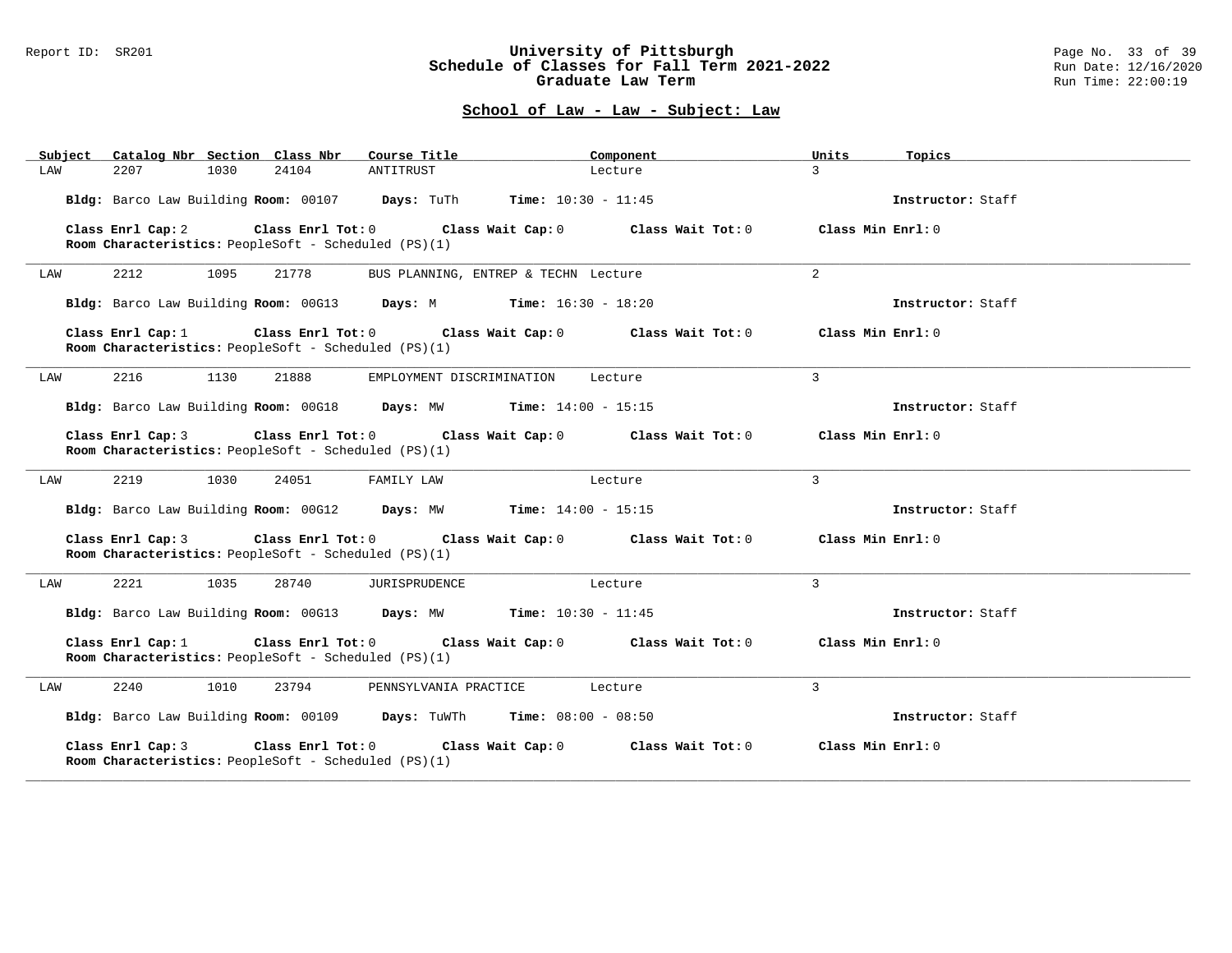### Report ID: SR201 **University of Pittsburgh** Page No. 34 of 39 **Schedule of Classes for Fall Term 2021-2022** Run Date: 12/16/2020 **Graduate Law Term Run Time: 22:00:19**

| Catalog Nbr Section Class Nbr<br>Subject                                           | Course Title                                                        | Component<br>Units                     | Topics            |
|------------------------------------------------------------------------------------|---------------------------------------------------------------------|----------------------------------------|-------------------|
| 2251<br>1010<br>LAW                                                                | 16328<br>BIOTECHNOLOGY LAW                                          | $\overline{a}$<br>Lecture              |                   |
|                                                                                    | Bldg: Barco Law Building Room: 00G18 Days: W Time: 15:30 - 17:20    |                                        | Instructor: Staff |
| Class Enrl Cap: 2<br>Room Characteristics: PeopleSoft - Scheduled (PS)(1)          | Class Enrl Tot: 0 Class Wait Cap: 0                                 | Class Min Enrl: 0<br>Class Wait Tot: 0 |                   |
|                                                                                    |                                                                     |                                        |                   |
| 2260<br>1035<br>LAW                                                                | 23208<br>INTELLECTUAL PROPERTY                                      | 3<br>Lecture                           |                   |
|                                                                                    | Bldg: Barco Law Building Room: 00G12 Days: MW Time: 12:30 - 13:45   |                                        | Instructor: Staff |
| Class Enrl Cap: 3                                                                  | Class Enrl Tot: 0 Class Wait Cap: 0                                 | Class Min Enrl: 0<br>Class Wait Tot: 0 |                   |
| Attributes: Global Studies<br>Room Characteristics: PeopleSoft - Scheduled (PS)(1) |                                                                     |                                        |                   |
| 2272<br>1020<br>LAW                                                                | 24920<br>BANKRUPTCY                                                 | 3<br>Lecture                           |                   |
|                                                                                    | Bldg: Barco Law Building Room: 00G18 Days: M Time: 16:30 - 19:20    |                                        | Instructor: Staff |
| Class Enrl Cap: 1<br>Room Characteristics: PeopleSoft - Scheduled (PS)(1)          | Class Enrl Tot: 0<br>Class Wait Cap: $0$ Class Wait Tot: $0$        | Class Min Enrl: 0                      |                   |
| 2290<br>1010<br>LAW                                                                | 26789<br>EMPLOYMENT LAW                                             | 3<br>Lecture                           |                   |
|                                                                                    | Bldg: Barco Law Building Room: 00111 Days: MTh Time: 15:30 - 16:45  |                                        | Instructor: Staff |
| Class Enrl Cap: 2<br>Room Characteristics: PeopleSoft - Scheduled (PS)(1)          | Class Enrl Tot: $0$ Class Wait Cap: $0$ Class Wait Tot: $0$         | Class Min Enrl: 0                      |                   |
| 2301<br>1070<br>LAW                                                                | 28739<br>FIRST AMENDMENT: FREEDOM OF EXPLecture                     | 3                                      |                   |
|                                                                                    | Bldg: Barco Law Building Room: 00107 Days: TuTh Time: 14:00 - 15:15 |                                        | Instructor: Staff |
| Class Enrl Cap: 2<br>Room Characteristics: PeopleSoft - Scheduled (PS)(1)          | Class Enrl Tot: 0 Class Wait Cap: 0                                 | Class Wait Tot: 0<br>Class Min Enrl: 0 |                   |
| 2304<br>1085<br>LAW                                                                | 24186<br>COMMERCIAL TRANSACTIONS                                    | 3<br>Lecture                           |                   |
|                                                                                    | Bldg: Barco Law Building Room: 00109 Days: TuTh Time: 10:30 - 11:45 |                                        | Instructor: Staff |
| Class Enrl Cap: 3<br>Room Characteristics: PeopleSoft - Scheduled (PS)(1)          | Class Enrl Tot: 0<br>Class Wait Cap: 0                              | Class Wait Tot: 0<br>Class Min Enrl: 0 |                   |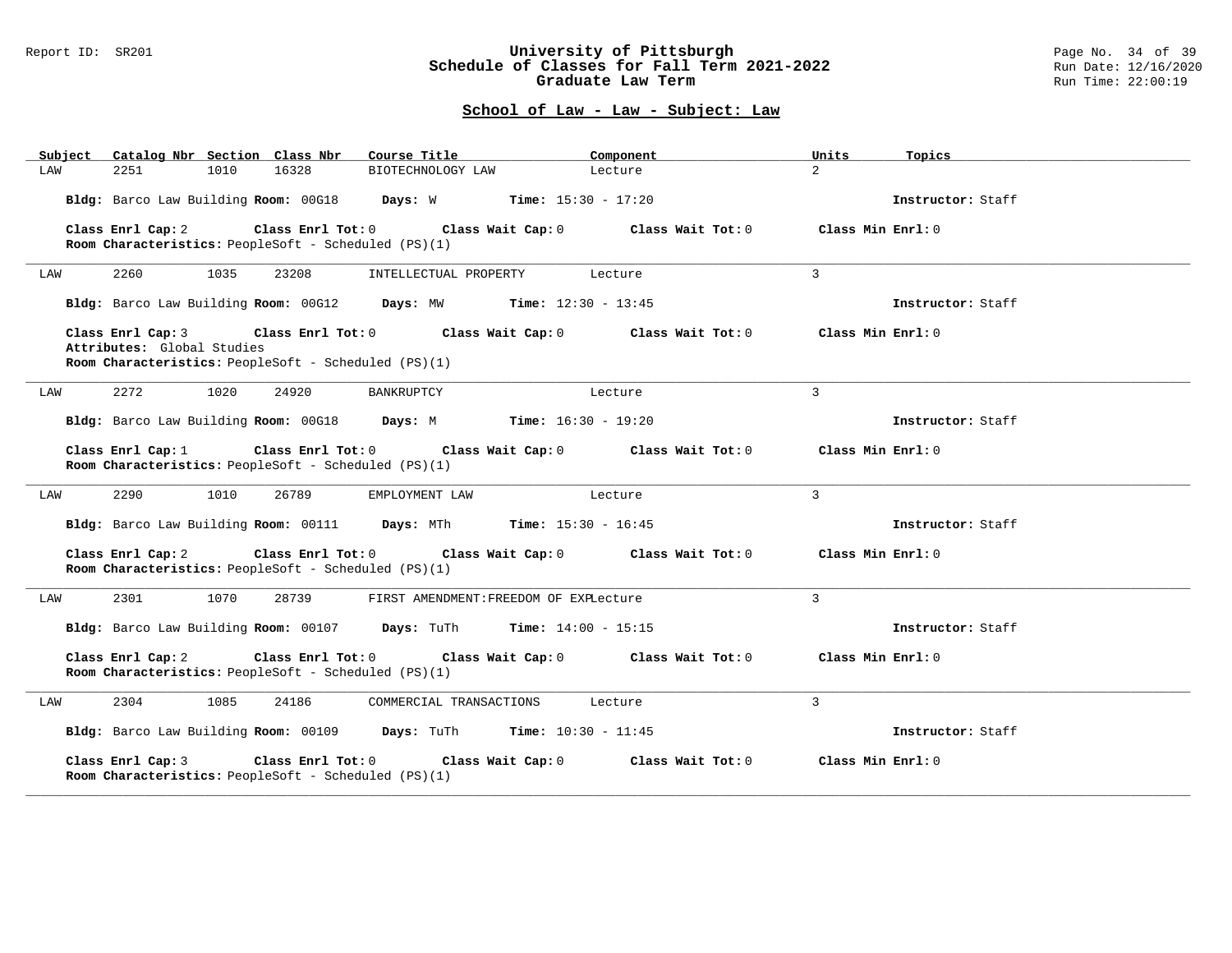#### Report ID: SR201 **University of Pittsburgh** Page No. 35 of 39 **Schedule of Classes for Fall Term 2021-2022** Run Date: 12/16/2020 **Graduate Law Term Run Time: 22:00:19**

| Subject Catalog Nbr Section Class Nbr                                                            | Course Title                          | Component         | Units              | Topics            |
|--------------------------------------------------------------------------------------------------|---------------------------------------|-------------------|--------------------|-------------------|
| 2360<br>1010<br>24918<br>LAW                                                                     | SECURED TRANSACTIONS                  | Lecture           | $\mathbf{3}$       |                   |
| Bldg: Barco Law Building Room: 00G20 Days: MW Time: 12:30 - 13:45                                |                                       |                   |                    | Instructor: Staff |
| Class Enrl Cap: 1<br>Room Characteristics: PeopleSoft - Scheduled (PS)(1)                        | Class Enrl Tot: 0 Class Wait Cap: 0   | Class Wait Tot: 0 | Class Min $Enr1:0$ |                   |
| 2386<br>1010<br>13299<br>LAW                                                                     | FOUNDATIONS OF LEGAL RESEARCH Lecture |                   | $\mathbf{1}$       |                   |
| Bldg: Barco Law Building Room: 00109 Days: W Time: 09:00 - 10:15                                 |                                       |                   |                    | Instructor: Staff |
| Class Enrl Cap: 2<br>Room Characteristics: PeopleSoft - Scheduled (PS)(1)                        | Class Enrl Tot: 0 Class Wait Cap: 0   | Class Wait Tot: 0 | Class Min $Enr1:0$ |                   |
| 2386<br>1030<br>18333<br>LAW                                                                     | FOUNDATIONS OF LEGAL RESEARCH Lecture |                   | 1                  |                   |
| Bldg: Barco Law Building Room: 00109 Days: W Time: 09:00 - 10:15                                 |                                       |                   |                    | Instructor: Staff |
| Class Enrl Cap: 2<br>Room Characteristics: PeopleSoft - Scheduled (PS)(1)                        | Class Enrl Tot: 0 Class Wait Cap: 0   | Class Wait Tot: 0 | Class Min Enrl: 0  |                   |
| 2386<br>1040<br>18332<br>LAW                                                                     | FOUNDATIONS OF LEGAL RESEARCH Lecture |                   | $\mathbf{1}$       |                   |
| Bldg: Barco Law Building Room: 00113 Days: W Time: 12:30 - 13:45                                 |                                       |                   |                    | Instructor: Staff |
| Class Enrl Cap: 2<br>Room Characteristics: PeopleSoft - Scheduled (PS)(1)                        | Class Enrl Tot: 0 Class Wait Cap: 0   | Class Wait Tot: 0 | Class Min Enrl: 0  |                   |
| 2386<br>1050<br>22944<br>LAW                                                                     | FOUNDATIONS OF LEGAL RESEARCH Lecture |                   | $\mathbf{1}$       |                   |
| Bldg: Barco Law Building Room: 00109 Days: M Time: 09:00 - 10:15                                 |                                       |                   |                    | Instructor: Staff |
| Class Enrl Cap: 2<br>Room Characteristics: PeopleSoft - Scheduled (PS)(1)                        | Class Enrl Tot: 0 Class Wait Cap: 0   | Class Wait Tot: 0 | Class Min Enrl: 0  |                   |
| 2395<br>1100<br>23586<br>LAW                                                                     | HEALTH LAW & POLICY Lecture           |                   | 3                  |                   |
| Bldg: Barco Law Building Room: 00G20 Days: MW Time: 10:30 - 11:30                                |                                       |                   |                    | Instructor: Staff |
| Class Enrl Cap: 2<br>Class Enrl Tot: $0$<br>Room Characteristics: PeopleSoft - Scheduled (PS)(1) | Class Wait Cap: 0                     | Class Wait Tot: 0 | Class Min Enrl: 0  |                   |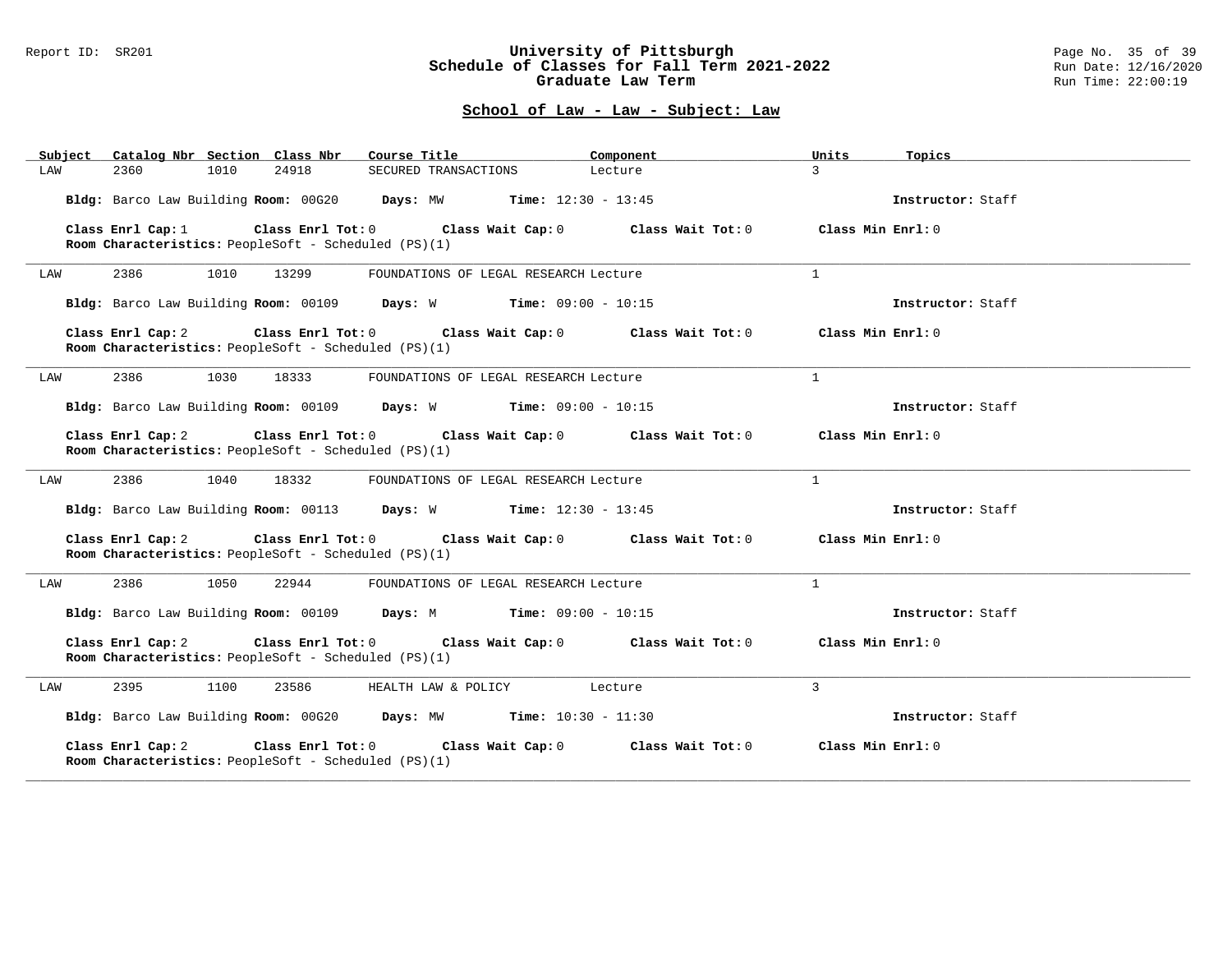#### Report ID: SR201 **University of Pittsburgh** Page No. 36 of 39 **Schedule of Classes for Fall Term 2021-2022** Run Date: 12/16/2020 **Graduate Law Term Run Time: 22:00:19**

| Subject | Catalog Nbr Section Class Nbr                                                    |      |                                                                                  | Course Title                                                     |                              | Component         | Units              | Topics            |
|---------|----------------------------------------------------------------------------------|------|----------------------------------------------------------------------------------|------------------------------------------------------------------|------------------------------|-------------------|--------------------|-------------------|
| LAW     | 2418                                                                             | 1100 | 24646                                                                            | IMMIGRATION LAW                                                  |                              | Lecture           | $\overline{2}$     |                   |
|         |                                                                                  |      | Bldg: Barco Law Building Room: 00111 Days: Tu                                    |                                                                  | <b>Time:</b> $16:30 - 18:20$ |                   |                    | Instructor: Staff |
|         | Class Enrl Cap: 1<br>Class Enrl Tot: 0<br>Class Wait Cap: 0<br>Class Wait Tot: 0 |      |                                                                                  |                                                                  |                              |                   | Class Min Enrl: 0  |                   |
|         | Attributes: Global Studies                                                       |      |                                                                                  |                                                                  |                              |                   |                    |                   |
|         |                                                                                  |      | Room Characteristics: PeopleSoft - Scheduled (PS)(1)                             |                                                                  |                              |                   |                    |                   |
| LAW     | 2422                                                                             | 1010 | 21760                                                                            | ALTERNATIVE DISPUTE RESOLUTIONLecture                            |                              |                   | $\overline{3}$     |                   |
|         | Bldg: Barco Law Building Room: 00G18                                             |      |                                                                                  | Days: MW                                                         | <b>Time:</b> $14:00 - 15:15$ |                   |                    | Instructor: Staff |
|         | Class Enrl Cap: 1                                                                |      | Class Enrl Tot: 0                                                                |                                                                  | Class Wait Cap: 0            | Class Wait Tot: 0 | Class Min Enrl: 0  |                   |
|         |                                                                                  |      | Attributes: Asian Studies, Global Studies                                        |                                                                  |                              |                   |                    |                   |
|         |                                                                                  |      | Room Characteristics: PeopleSoft - Scheduled (PS)(1)                             |                                                                  |                              |                   |                    |                   |
| LAW     | 2425                                                                             | 1100 | 24688                                                                            | LOW INCOME TAX CLINIC                                            |                              | Clinical          | 3                  |                   |
|         | Bldg: Barco Law Building Room: 00118                                             |      |                                                                                  | Days: W                                                          | <b>Time:</b> $11:30 - 12:20$ |                   |                    | Instructor: Staff |
|         | Class Enrl Cap: 1                                                                |      | Class Enrl Tot: 0                                                                |                                                                  | Class Wait Cap: 0            | Class Wait Tot: 0 | Class Min Enrl: 0  |                   |
|         |                                                                                  |      | Room Characteristics: PeopleSoft - Scheduled (PS)(1)                             |                                                                  |                              |                   |                    |                   |
| LAW     | 2460                                                                             | 1030 | 23755                                                                            | REAL ESTATE TRANSACTIONS                                         |                              | Lecture           | 2                  |                   |
|         | Bldg: Barco Law Building Room: 00G13                                             |      |                                                                                  | Days: M                                                          | <b>Time:</b> $14:00 - 15:50$ |                   |                    | Instructor: Staff |
|         | Class Enrl Cap: 2                                                                |      | Class Enrl Tot: 0<br>Room Characteristics: PeopleSoft - Scheduled (PS)(1)        |                                                                  | Class Wait Cap: 0            | Class Wait Tot: 0 | Class Min Enrl: 0  |                   |
|         |                                                                                  |      |                                                                                  |                                                                  |                              |                   |                    |                   |
| LAW     | 2475                                                                             | 1010 | 13324                                                                            | SPANISH FOR LAWYERS                                              |                              | Lecture           | $\overline{2}$     |                   |
|         |                                                                                  |      | Bldg: Barco Law Building Room: 00G18 Days: W                                     |                                                                  | Time: $18:30 - 20:20$        |                   |                    | Instructor: Staff |
|         | Class Enrl Cap: 2                                                                |      | Class Enrl Tot: 0                                                                | Attributes: European and Eurasian Studies, West European Studies | Class Wait Cap: 0            | Class Wait Tot: 0 | Class Min Enrl: 0  |                   |
|         |                                                                                  |      | Room Characteristics: PeopleSoft - Scheduled (PS)(1)                             |                                                                  |                              |                   |                    |                   |
|         | 2720                                                                             | 1045 | 24187                                                                            | LEGAL ANALYSIS AND WRITING                                       |                              | Clinical          | $\Omega$           |                   |
| LAW     |                                                                                  |      |                                                                                  |                                                                  |                              |                   |                    |                   |
|         | Bldg: Barco Law Building Room: 00G13                                             |      |                                                                                  | Days: Th                                                         | <b>Time:</b> $10:30 - 11:20$ |                   |                    | Instructor: Staff |
|         | Bldg: Barco Law Building Room: 00118                                             |      |                                                                                  | <b>Days:</b> Tu <b>Time:</b> $10:30 - 11:20$                     |                              |                   |                    | Instructor: Staff |
|         | Class Enrl Cap: 1                                                                |      | Class Enrl Tot: 0<br><b>Room Characteristics:</b> PeopleSoft - Scheduled (PS)(1) |                                                                  | Class Wait Cap: 0            | Class Wait Tot: 0 | Class Min $Enr1:0$ |                   |
|         |                                                                                  |      |                                                                                  |                                                                  |                              |                   |                    |                   |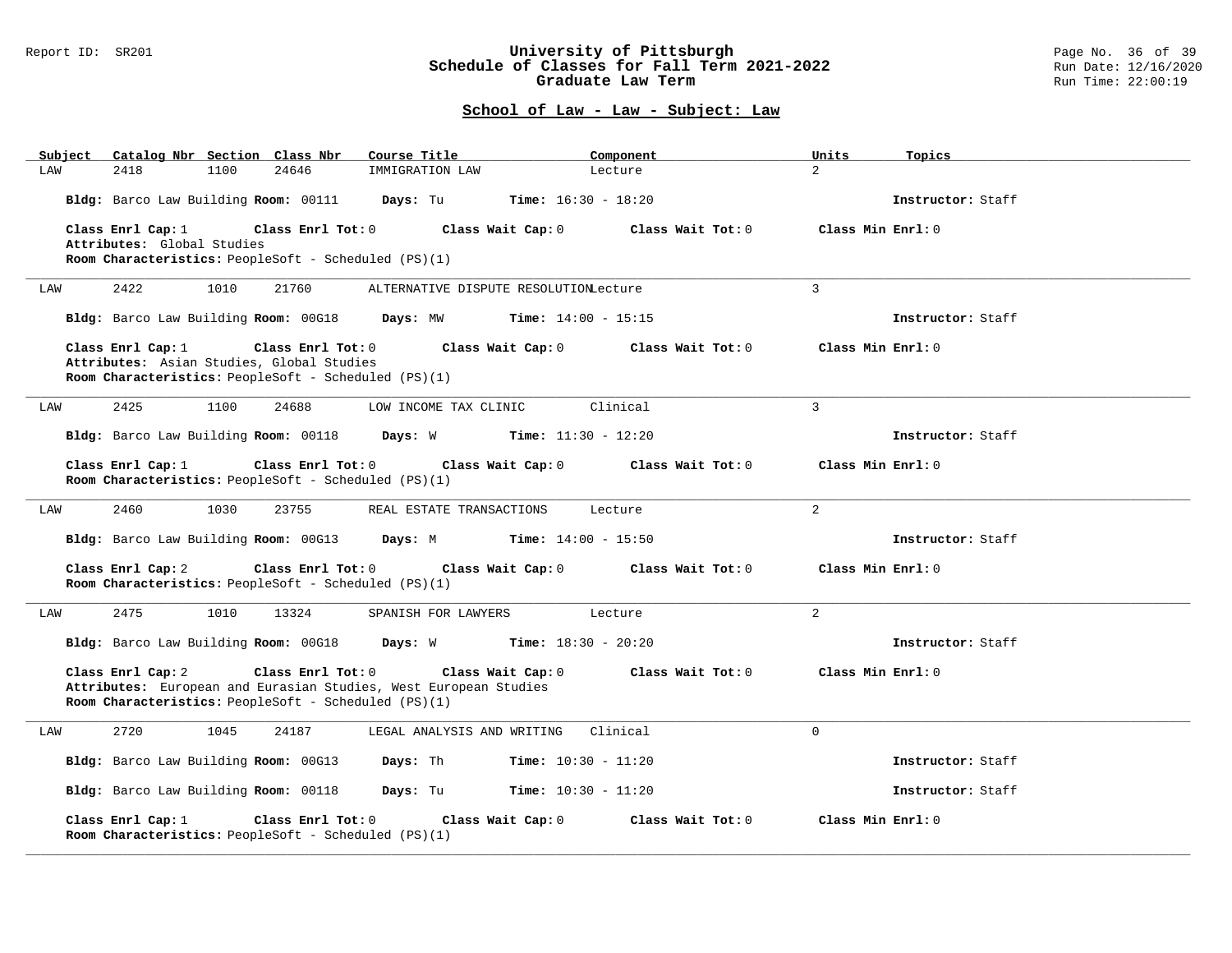### Report ID: SR201 **University of Pittsburgh** Page No. 37 of 39 **Schedule of Classes for Fall Term 2021-2022** Run Date: 12/16/2020 **Graduate Law Term Run Time: 22:00:19**

| Catalog Nbr Section Class Nbr<br>Subject                                                                                                                   | Course Title<br>Component                                                                          | Units<br>Topics   |  |  |  |
|------------------------------------------------------------------------------------------------------------------------------------------------------------|----------------------------------------------------------------------------------------------------|-------------------|--|--|--|
| 2720<br>1050<br>27192<br>LAW                                                                                                                               | LEGAL ANALYSIS AND WRITING Clinical                                                                | $\Omega$          |  |  |  |
| Bldg: Barco Law Building Room: 00G13                                                                                                                       | Days: Th<br><b>Time:</b> $11:30 - 12:20$                                                           | Instructor: Staff |  |  |  |
| Bldg: Barco Law Building Room: 00G46                                                                                                                       | <b>Days:</b> Tu <b>Time:</b> $11:30 - 12:20$                                                       | Instructor: Staff |  |  |  |
| Class Enrl Tot: $0$<br>Class Enrl Cap: 1<br><b>Room Characteristics:</b> PeopleSoft - Scheduled (PS)(1)                                                    | Class Wait Cap: 0<br>Class Wait Tot: $0$ $Class$ Min Enrl: $0$                                     |                   |  |  |  |
| 2720<br>1055<br>27195<br>LAW                                                                                                                               | Clinical<br>LEGAL ANALYSIS AND WRITING                                                             | $\Omega$          |  |  |  |
|                                                                                                                                                            | Bldg: Barco Law Building Room: 00G18 Days: TuF Time: 10:30 - 11:20                                 | Instructor: Staff |  |  |  |
| Class Enrl Cap: 1<br>Room Characteristics: PeopleSoft - Scheduled (PS)(1)                                                                                  | Class Enrl Tot: 0 Class Wait Cap: 0<br>Class Wait Tot: $0$ Class Min Enrl: $0$                     |                   |  |  |  |
| 13301<br>2731<br>1010<br>LAW                                                                                                                               | CURRENT ISSUES IN HEALTH LAW Lecture                                                               | $\mathbf{1}$      |  |  |  |
|                                                                                                                                                            | Bldg: Barco Law Building Room: 00G46 Days: Tu Time: 16:30 - 18:00                                  | Instructor: Staff |  |  |  |
| Class Enrl Cap: 3<br><b>Room Characteristics:</b> PeopleSoft - Scheduled (PS)(1)                                                                           | Class Enrl Tot: $0$ Class Wait Cap: $0$ Class Wait Tot: $0$ Class Min Enrl: $0$                    |                   |  |  |  |
| 2814<br>1010<br>13302<br>LAW                                                                                                                               | U.S. LEGAL SYSTEM<br>Lecture                                                                       | $\mathcal{L}$     |  |  |  |
|                                                                                                                                                            | Bldg: Barco Law Building Room: 00G12 Days: F Time: 09:00 - 11:50                                   | Instructor: Staff |  |  |  |
| Class Enrl Cap: 20<br>Room Characteristics: PeopleSoft - Scheduled (PS)(1)                                                                                 | Class Enrl Tot: 0 $\qquad$ Class Wait Cap: 0 $\qquad$ Class Wait Tot: 0 $\qquad$ Class Min Enrl: 0 |                   |  |  |  |
| 2889<br>1010<br>27157<br>LAW                                                                                                                               | LEGAL ANALYSIS & WRITING II Lecture                                                                | 3                 |  |  |  |
|                                                                                                                                                            | Bldg: Barco Law Building Room: 00107 Days: W Time: 17:30 - 20:20                                   | Instructor: Staff |  |  |  |
| Class Enrl Cap: 1<br>Class Enrl Tot: 0 Class Wait Cap: 0<br>Class Min Enrl: 0<br>Class Wait Tot: 0<br>Room Characteristics: PeopleSoft - Scheduled (PS)(1) |                                                                                                    |                   |  |  |  |
| 2902<br>1010<br>13311<br>LAW                                                                                                                               | INDEPENDENT STUDY 1ndependent Study                                                                | $\mathbf{1}$      |  |  |  |
| Bldg: TO BE ARRANGED                                                                                                                                       | Room: TBA $Days:$ TBA $Time: 00:00 - 00:00$                                                        | Instructor: Staff |  |  |  |
| Class Enrl Cap: 10                                                                                                                                         | Class Enrl Tot: $0$ class Wait Cap: $0$ class Wait Tot: $0$ class Min Enrl: $0$                    |                   |  |  |  |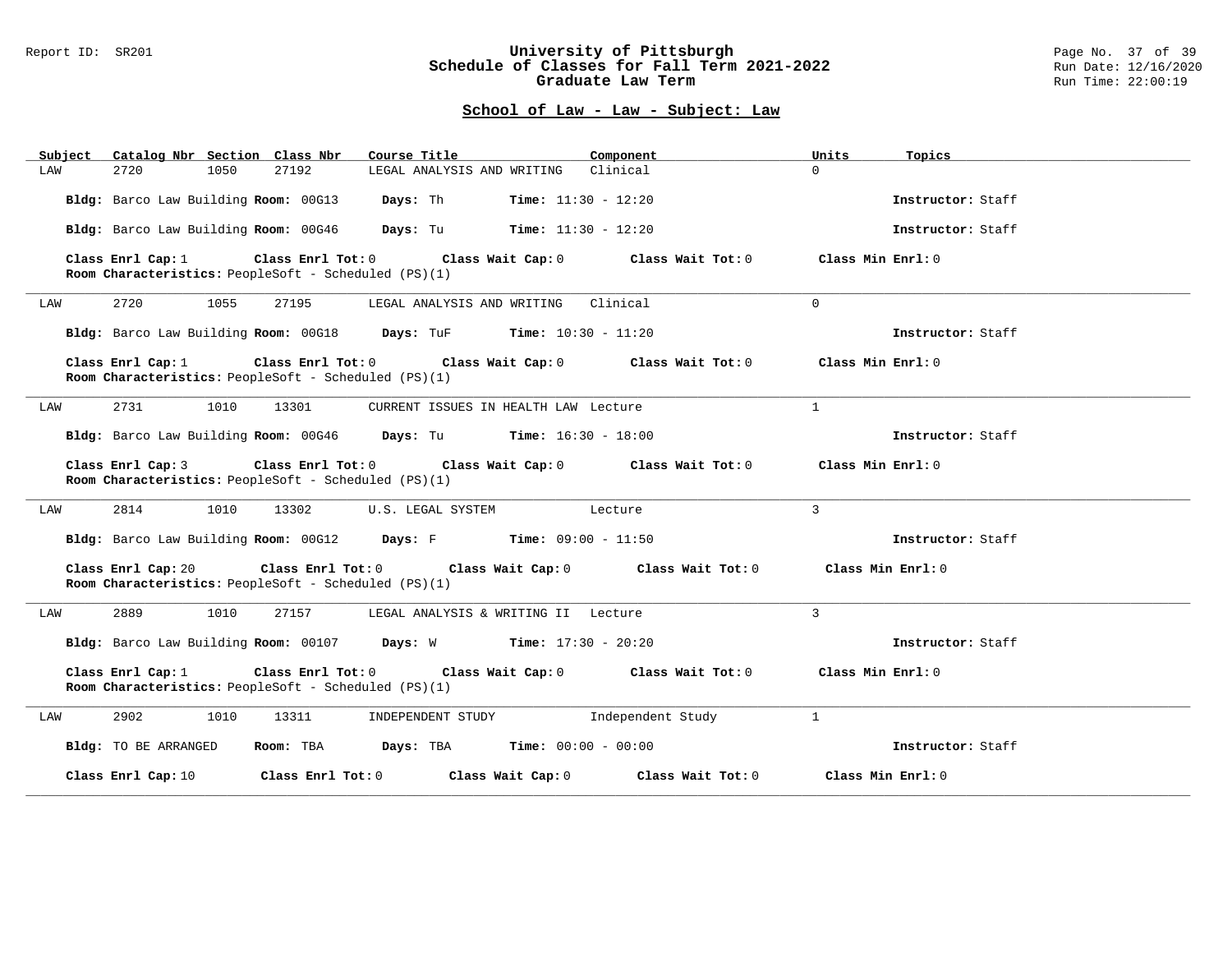### Report ID: SR201 **University of Pittsburgh** Page No. 38 of 39 **Schedule of Classes for Fall Term 2021-2022** Run Date: 12/16/2020 **Graduate Law Term Run Time: 22:00:19**

| Subject   | Catalog Nbr Section Class Nbr                              | Course Title                                                                                                                    | Component                                         | Units<br>Topics                      |
|-----------|------------------------------------------------------------|---------------------------------------------------------------------------------------------------------------------------------|---------------------------------------------------|--------------------------------------|
| LAW       | 2903<br>1010                                               | 13307<br>INDEPENDENT STUDY                                                                                                      | Independent Study                                 | $\overline{2}$                       |
|           | Bldg: TO BE ARRANGED                                       | Room: TBA<br>Days: TBA                                                                                                          | <b>Time:</b> $00:00 - 00:00$                      | Instructor: Staff                    |
|           | Class Enrl Cap: 10                                         | Class Enrl Tot: 0 Class Wait Cap: 0 Class Wait Tot: 0                                                                           |                                                   | Class Min Enrl: 0                    |
| LAW       | 2903<br>1015                                               | 13308<br>INDEPENDENT STUDY                                                                                                      | Independent Study                                 | 2                                    |
|           | Bldg: TO BE ARRANGED<br>Class Enrl Cap: 10                 | Room: TBA<br>Days: TBA<br>Class Enrl Tot: 0<br>Class Wait Cap: 0                                                                | <b>Time:</b> $00:00 - 00:00$<br>Class Wait Tot: 0 | Instructor:<br>Class Min Enrl: 0     |
| LAW       | 2910<br>1010                                               | 28380<br>HOW LAW BEGAN                                                                                                          | Lecture                                           | $\overline{3}$                       |
|           |                                                            | Bldg: Barco Law Building Room: 00113 Days: MW Time: 10:00 - 11:15                                                               |                                                   | Instructor: Staff                    |
|           | Class Enrl Cap: 50<br>Attributes: University Honors Course | Class Enrl Tot: 0<br>Room Characteristics: PeopleSoft - Scheduled (PS)(1)                                                       | Class Wait Cap: $0$ Class Wait Tot: $0$           | Class Min Enrl: 0                    |
| LAW       | 2911<br>1010                                               | 28381<br>FIRST AMENDMENT                                                                                                        | Lecture                                           | 3                                    |
|           |                                                            | Bldg: Barco Law Building Room: 00118 Days: M Time: 18:00 - 20:30                                                                |                                                   | Instructor: Staff                    |
|           | Class Enrl Cap: 20<br>Attributes: University Honors Course | Class Enrl Tot: 0 Class Wait Cap: 0 Class Wait Tot: 0 Class Min Enrl: 0<br>Room Characteristics: PeopleSoft - Scheduled (PS)(1) |                                                   |                                      |
| LAW       | 2919<br>1010                                               | 13328<br>SJD DISSERTATION RESEARCH                                                                                              | Directed Studies                                  | $\mathsf{Q}$                         |
|           | Bldg: TO BE ARRANGED                                       | Days: TBA<br>Room: TBA                                                                                                          | <b>Time:</b> $00:00 - 00:00$                      | Instructor: Brand, Ronald A          |
|           | Class Enrl Cap: 10                                         | Class Enrl Tot: 0 Class Wait Cap: 0 Class Wait Tot: 0                                                                           |                                                   | Class Min Enrl: 0                    |
| LAW       | 2921<br>1010                                               | 21748<br>LEGAL ANALYSIS & WRITING                                                                                               | Lecture                                           | $\overline{2}$                       |
|           | Bldg: TO BE ARRANGED                                       | Room: TBA<br><b>Days:</b> TBA <b>Time:</b> $00:00 - 00:00$                                                                      |                                                   | Instructor: Sinsheimer, Ann Margaret |
|           | Class Enrl Cap: 10                                         | Class Enrl Tot: 0 Class Wait Cap: 0 Class Wait Tot: 0                                                                           |                                                   | Class Min Enrl: 0                    |
| LAW       | 2967<br>1010                                               | 29646<br>MSL EXTERNSHIP                                                                                                         | Practicum                                         | $\overline{2}$                       |
| Bldg: TBA |                                                            | Room: TBA<br>Days: TBA                                                                                                          | Time: TBA                                         | Instructor: Staff                    |
|           | Class Enrl Cap: 5                                          | Class Wait Cap: 0<br>Class Enrl Tot: 0                                                                                          | Class Wait Tot: 0                                 | Class Min Enrl: 0                    |